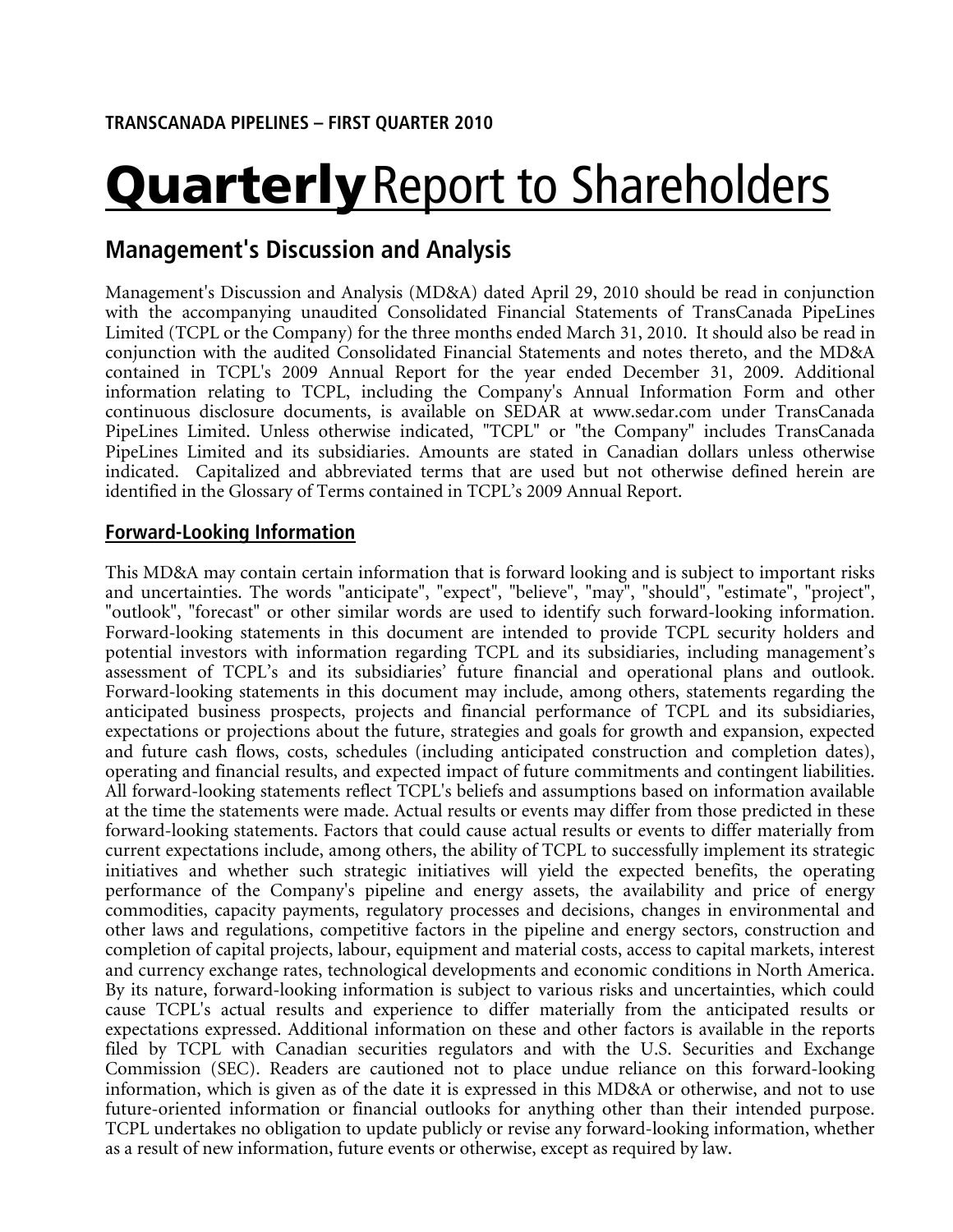# **Non-GAAP Measures**

TCPL uses the measures Comparable Earnings, Earnings Before Interest, Taxes, Depreciation and Amortization (EBITDA), Comparable EBITDA, Earnings Before Interest and Taxes (EBIT), Comparable EBIT and Funds Generated from Operations in this MD&A. These measures do not have any standardized meaning prescribed by Canadian generally accepted accounting principles (GAAP). They are, therefore, considered to be non-GAAP measures and may not be comparable to similar measures presented by other entities. Management of TCPL uses these non-GAAP measures to improve its ability to compare financial results among reporting periods and to enhance its understanding of operating performance, liquidity and ability to generate funds to finance operations. These non-GAAP measures are also provided to readers as additional information on TCPL's operating performance, liquidity and ability to generate funds to finance operations.

EBITDA is an approximate measure of the Company's pre-tax operating cash flow. EBITDA comprises earnings before deducting interest and other financial charges, income taxes, depreciation and amortization, non-controlling interests and preferred share dividends. EBIT is a measure of the Company's earnings from ongoing operations. EBIT comprises earnings before deducting interest and other financial charges, income taxes, non-controlling interests and preferred share dividends.

Management uses the measures of Comparable Earnings, Comparable EBITDA and Comparable EBIT to better evaluate trends in the Company's underlying operations. Comparable Earnings, Comparable EBITDA and Comparable EBIT comprise Net Income Applicable to Common Shares, EBITDA and EBIT, respectively, adjusted for specific items that are significant but are not reflective of the Company's underlying operations in the period. Specific items are subjective, however, management uses its judgement and informed decision-making when identifying items to be excluded in calculating Comparable Earnings, Comparable EBITDA and Comparable EBIT, some of which may recur. Specific items may include but are not limited to certain income tax refunds and adjustments, gains or losses on sales of assets, legal and bankruptcy settlements, and certain fair value adjustments. The table in the Consolidated Results of Operations section of this MD&A presents a reconciliation of Comparable Earnings, Comparable EBITDA, Comparable EBIT and EBIT to Net Income and Net Income Applicable to Common Shares.

Funds Generated from Operations comprises Net Cash Provided by Operations before changes in operating working capital. A reconciliation of Funds Generated from Operations to Net Cash Provided by Operations is presented in the Funds Generated from Operations table in the Liquidity and Capital Resources section of this MD&A.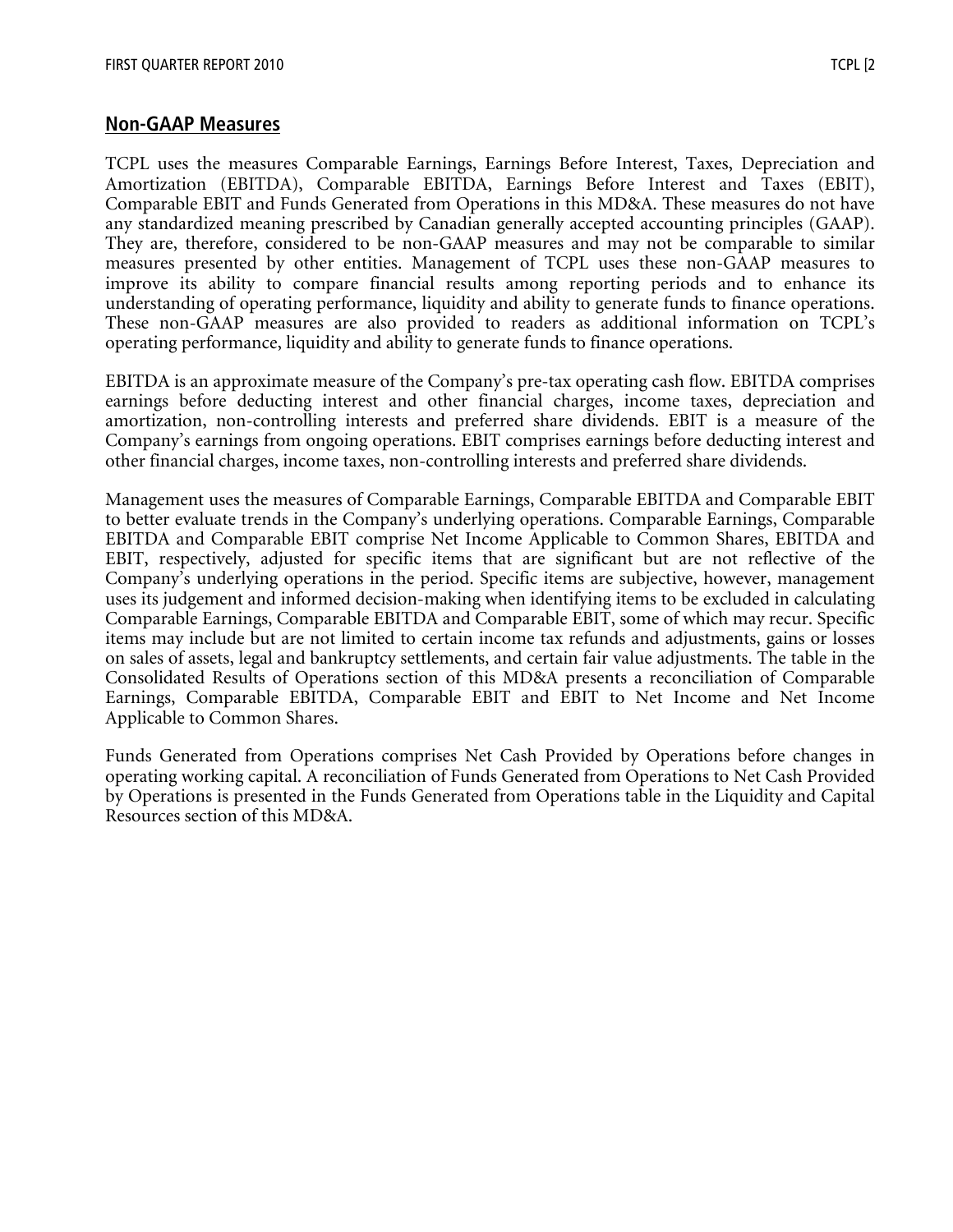# **Consolidated Results of Operations**

# **Reconciliation of Comparable Earnings, Comparable EBITDA, Comparable EBIT and EBIT to Net Income**

| For the three months ended March 31                                              | Pipelines    |              |             | Energy |             | Corporate |      | Total          |                |
|----------------------------------------------------------------------------------|--------------|--------------|-------------|--------|-------------|-----------|------|----------------|----------------|
| (unaudited)(millions of dollars)                                                 | 2010         | 2009         | 2010        |        | 2009        | 2010      | 2009 | 2010           | 2009           |
| Comparable $EBITDA(1)$<br>Depreciation and amortization                          | 768<br>(253) | 871<br>(260) | 259<br>(90) |        | 290<br>(86) | (26)      | (30) | 1,001<br>(343) | 1,131<br>(346) |
| Comparable $EBIT^{(1)}$                                                          | 515          | 611          | 169         |        | 204         | (26)      | (30) | 658            | 785            |
| Specific items:<br>Fair value adjustments of U.S. Power                          |              |              |             |        |             |           |      |                |                |
| derivative contracts<br>Fair value adjustments of natural                        |              |              |             | (28)   | $\equiv$    |           |      | (28)           |                |
| gas inventory in storage and<br>forward contracts                                |              |              |             | (21)   | (13)        |           |      | (21)           | (13)           |
| $EBIT^{(1)}$                                                                     | 515          | 611          | 120         |        | 191         | (26)      | (30) | 609            | 772            |
| Interest expense                                                                 |              |              |             |        |             |           |      | (194)          | (301)          |
| Interest expense of joint ventures                                               |              |              |             |        |             |           |      | (16)           | (14)           |
| Interest income and other                                                        |              |              |             |        |             |           |      | 24             | 22             |
| Income taxes                                                                     |              |              |             |        |             |           |      | (97)           | (114)          |
| Non-controlling interests                                                        |              |              |             |        |             |           |      | (25)           | (29)           |
| <b>Net Income</b>                                                                |              |              |             |        |             |           |      | 301            | 336            |
| Preferred share dividends                                                        |              |              |             |        |             |           |      | (6)            | (6)            |
| <b>Net Income Applicable to Common Shares</b>                                    |              |              |             |        |             |           |      | 295            | 330            |
| Specific items (net of tax):                                                     |              |              |             |        |             |           |      |                |                |
| Fair value adjustments of U.S. Power derivative contracts                        |              |              |             |        |             |           |      | 17             |                |
| Fair value adjustments of natural gas inventory in storage and forward contracts |              |              |             |        |             |           |      | 15             | 9              |
| Comparable Earnings $^{(1)}$                                                     |              |              |             |        |             |           |      | 327            | 339            |

Refer to the Non-GAAP Measures section in this MD&A for further discussion of Comparable EBITDA, Comparable EBIT, EBIT and Comparable Earnings.

TCPL's Net Income was \$301 million and Net Income Applicable to Common Shares was \$295 million in first quarter 2010 compared to \$336 million and \$330 million, respectively, in first quarter 2009. The \$35 million decrease in Net Income and Net Income Applicable to Common Shares reflected:

- decreased EBIT from Pipelines primarily due to the negative impact of a weaker U.S. dollar, lower revenues from certain Other U.S. Pipelines, and higher business development costs relating to the Alaska pipeline project;
- decreased EBIT from Energy primarily due to reduced realized power prices in Western Power, lower volumes and higher operating costs at Bruce A, and lower contracted earnings at Bécancour, partially offset by increased capacity payments at Ravenswood, higher third-party storage revenues for Natural Gas Storage and incremental earnings from Portlands Energy which went into service in April 2009; and
- decreased Interest Expense primarily due to increased capitalized interest and the positive effect of a weaker U.S. dollar on U.S. dollar-denominated interest.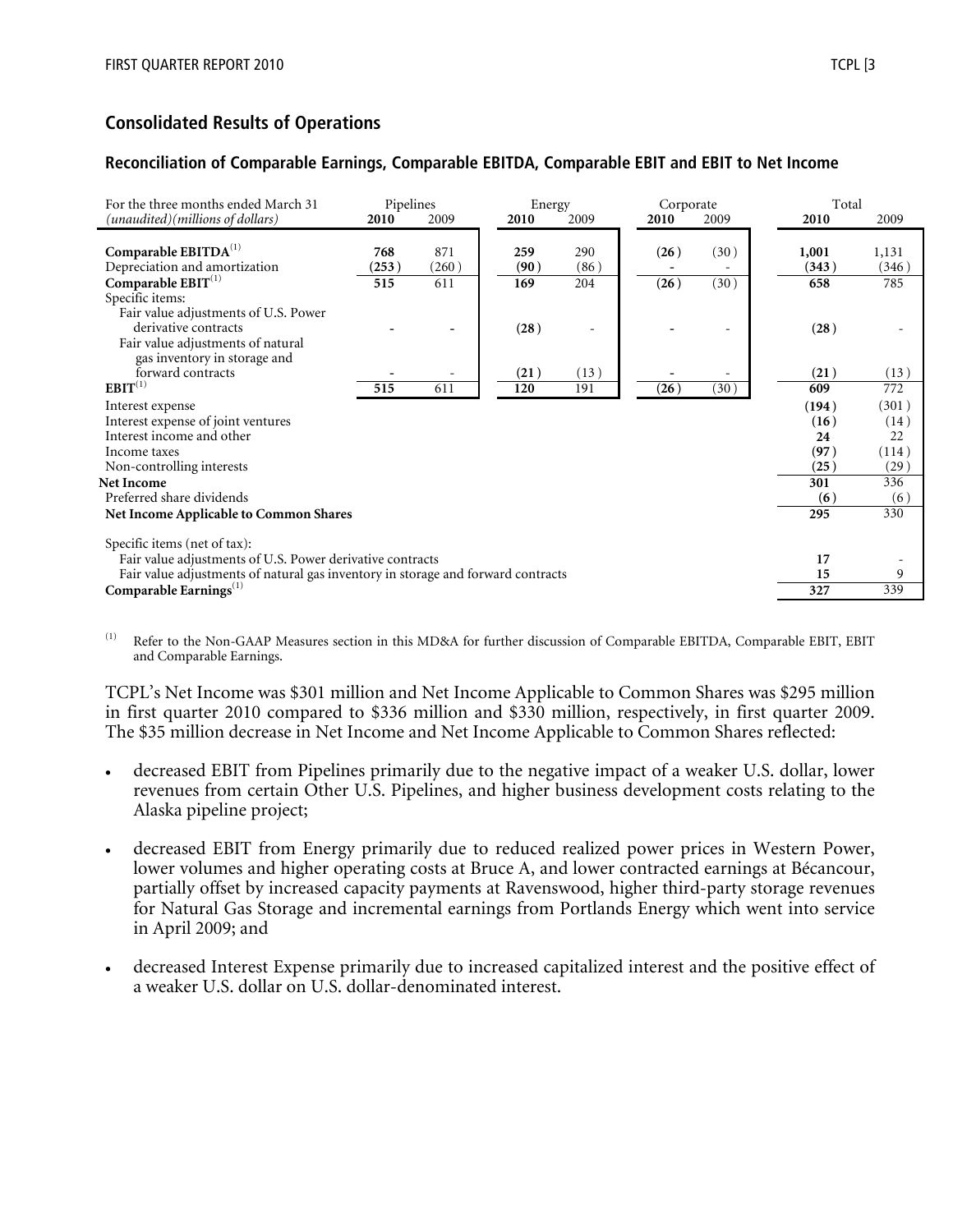Comparable Earnings in first quarter 2010 decreased \$12 million to \$327 million, compared to \$339 million for the same period in 2009. Comparable Earnings in first quarter 2010 excluded net unrealized after tax losses of \$17 million (\$28 million pre-tax) resulting from changes in the fair value of certain U.S. Power derivative contracts. Effective January 1, 2010, these unrealized losses have been removed from Comparable Earnings as they are not representative of amounts that will be realized on settlement of the contracts. Comparative amounts in 2009 were not material and therefore were not excluded from the computation of Comparable Earnings. Comparable Earnings in first quarter 2010 and 2009 also excluded net unrealized after tax losses of \$15 million (\$21 million pre-tax) and \$9 million (\$13 million pre-tax), respectively, resulting from changes in the fair value of proprietary natural gas inventory in storage and natural gas forward purchase and sale contracts.

On a consolidated basis, the impact of changes in the value of the U.S. dollar on U.S. Pipelines and Energy EBIT is largely offset by the impact on U.S. dollar-denominated interest. The resultant net exposure is managed using derivatives, effectively reducing the Company's exposure to changes in foreign exchange rates. The average U.S. dollar exchange rate for the three months ended March 31, 2010 was 1.04 (2009 - 1.25).

Results from each of the segments for first quarter 2010 are discussed further in the Pipelines, Energy and Corporate sections of this MD&A.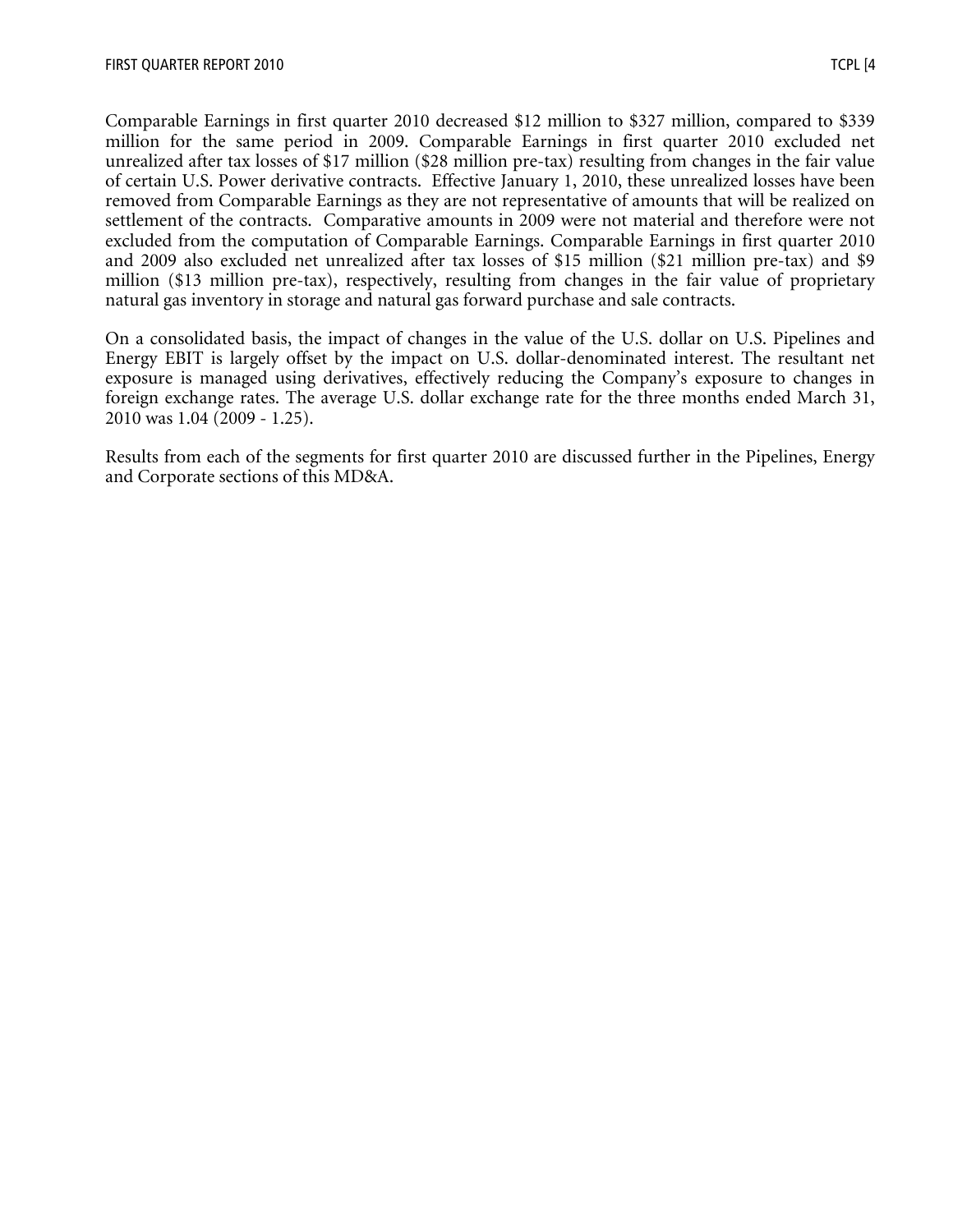# **Pipelines**

Pipelines' Comparable EBIT and EBIT were \$515 million in first quarter 2010 compared to \$611 million for the same period in 2009.

#### **Pipelines Results**

| (unaudited)                                              | Three months ended March 31 |       |  |
|----------------------------------------------------------|-----------------------------|-------|--|
| (millions of dollars)                                    | 2010                        | 2009  |  |
|                                                          |                             |       |  |
| <b>Canadian Pipelines</b>                                |                             |       |  |
| Canadian Mainline                                        | 265                         | 284   |  |
| Alberta System                                           | 175                         | 168   |  |
| Foothills                                                | 33                          | 34    |  |
| Other (TQM, Ventures LP)                                 | 13                          | 19    |  |
| Canadian Pipelines Comparable EBITDA <sup>(1)</sup>      | 486                         | 505   |  |
|                                                          |                             |       |  |
| <b>U.S. Pipelines</b>                                    |                             |       |  |
| <b>ANR</b>                                               | 120                         | 133   |  |
| $GTN^{(2)}$                                              | 45                          | 61    |  |
| <b>Great Lakes</b>                                       | 33                          | 44    |  |
| PipeLines LP(2)(3)                                       | 26                          | 29    |  |
| Iroquois                                                 | 19                          | 23    |  |
| Portland <sup>(4)</sup>                                  | 10                          | 14    |  |
| International (Tamazunchale, TransGas,                   |                             |       |  |
| Gas Pacifico/INNERGY)                                    | 10                          | 13    |  |
| General, administrative and support costs <sup>(5)</sup> | (6)                         | (3)   |  |
| Non-controlling interests $^{(6)}$                       | 48                          | 60    |  |
| U.S. Pipelines Comparable EBITDA <sup>(1)</sup>          | 305                         | 374   |  |
|                                                          |                             |       |  |
| Business Development Comparable EBITDA <sup>(1)</sup>    | (23)                        | (8)   |  |
|                                                          |                             |       |  |
| Pipelines Comparable EBITDA <sup>(1)</sup>               | 768                         | 871   |  |
| Depreciation and amortization                            | (253)                       | (260) |  |
| Pipelines Comparable EBIT and EBIT <sup>(1)</sup>        | 515                         | 611   |  |

(1) Refer to the Non-GAAP Measures section in this MD&A for further discussion of Comparable EBITDA, Comparable EBIT and

EBIT.<br>GTN's results include North Baja until July 1, 2009 when it was sold to PipeLines LP.

<sup>(2)</sup> GTN's results include North Baja until July 1, 2009 when it was sold to PipeLines LP.<br><sup>(3)</sup> PipeLines LP's results reflect TCPL's ownership interest in PipeLines LP of 38.2 per cent in first quarter 2010 (first quar <sup>(4)</sup> 32.1 per cent).<br>
Portland's results reflect TCPL's 61.7 per cent ownership interest.<br>
(5) Represents certain costs associated with supporting the Company's Canadian and U.S. Pipelines.<br>
(6) Non-controlling interests

#### **Net Income for Wholly Owned Canadian Pipelines**

| (unaudited)                    | Three months ended March 31 |      |
|--------------------------------|-----------------------------|------|
| ( <i>millions of dollars</i> ) | 2010                        | 2009 |
|                                |                             |      |
| Canadian Mainline              | 66                          | 66   |
| Alberta System                 | 38                          | 39   |
| Foothills                      | 6                           | 6    |

#### *Canadian Pipelines*

Canadian Mainline's Comparable EBITDA for first quarter 2010 of \$265 million decreased \$19 million compared to the same period in 2009 primarily due to lower revenues as a result of lower income taxes and financial charges in the 2010 tolls, which are recovered on a flow-through basis and do not impact net income. The decrease in financial charges was primarily due to higher cost debt that matured in 2009.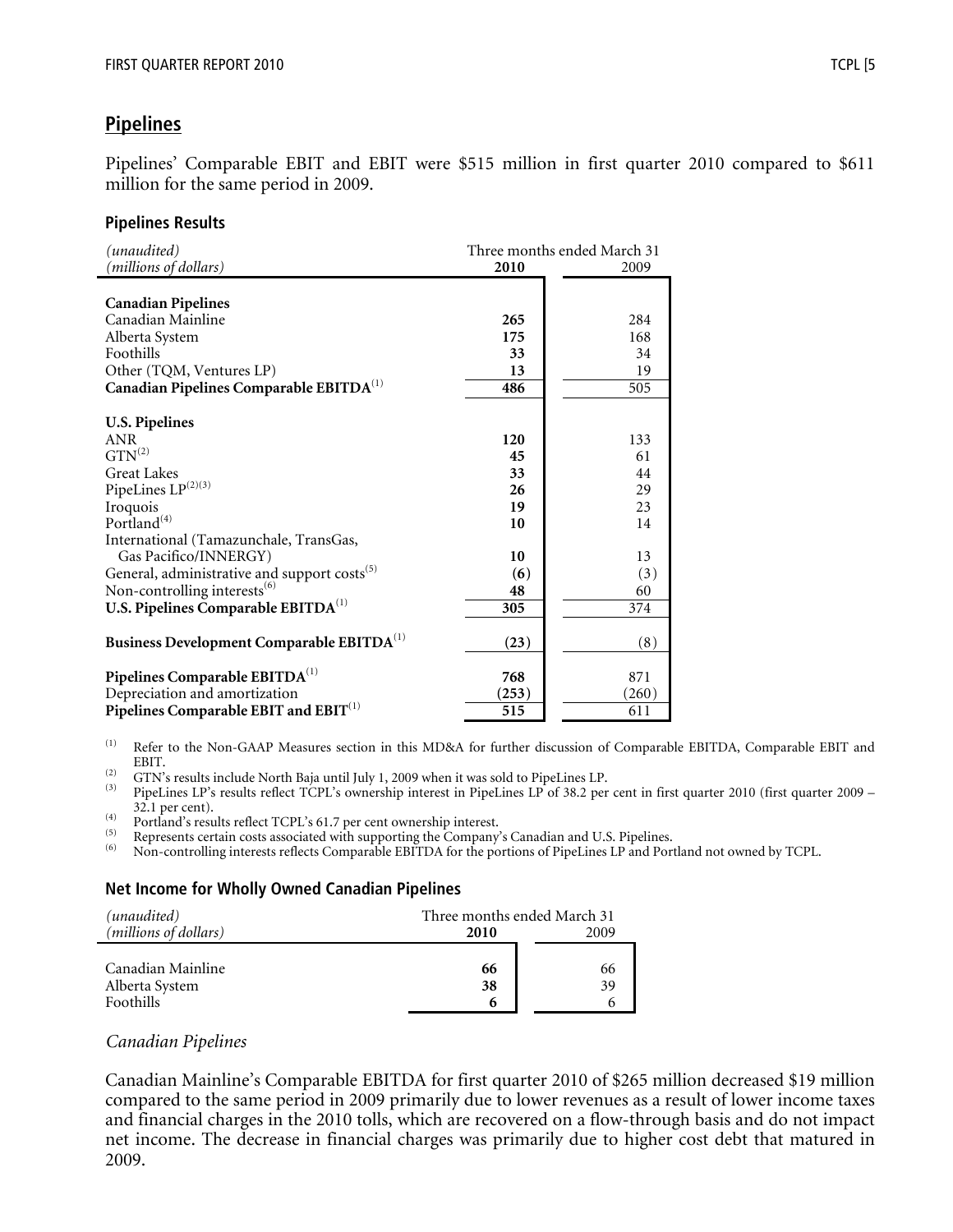The Alberta System's net income was \$38 million in first quarter 2010 compared to \$39 million in first quarter 2009. The impact of a higher average investment base in first quarter 2010 was offset by lower earnings due to the expiration of the 2008-2009 Revenue Requirement Settlement. Net income in 2010 reflects a rate of return on common equity (ROE) of 8.75 per cent on a deemed common equity of 35 per cent.

The Alberta System's Comparable EBITDA was \$175 million in first quarter 2010 compared to \$168 million in the same quarter of 2009. The increase was due to higher revenues as a result of a higher return associated with an increased average investment base and a recovery of increased depreciation and income taxes, partially offset by lower earnings due to the expiration of the 2008-2009 Revenue Requirement Settlement. Depreciation and income taxes are recovered on a flow-through basis and do not impact net income.

Comparable EBITDA from Other Canadian Pipelines was \$13 million for first quarter 2010 compared to \$19 million for the same period in 2009. The decrease in first quarter 2010 was primarily due to an adjustment recorded in first quarter 2009 for a National Energy Board of Canada (NEB) decision to retroactively increase TQM's allowed rate of return on capital for 2008 and 2007.

## *U.S. Pipelines*

ANR's Comparable EBITDA for first quarter 2010 of \$120 million decreased \$13 million compared to \$133 million for the same period in 2009 primarily due to the negative impact of a weaker U.S. dollar, partially offset by lower operating, maintenance and administration (OM&A) costs and increased incidental natural gas and condensate sales.

GTN's Comparable EBITDA for first quarter 2010 decreased \$16 million from the same period in 2009 primarily due to the negative impact of a weaker U.S. dollar and the sale of North Baja to PipeLines LP in July 2009.

Comparable EBITDA for the remainder of the U.S. Pipelines was \$140 million for first quarter 2010 compared to \$180 million for the same period in 2009. The decrease was primarily due to the negative impact of a weaker U.S. dollar on U.S. Pipelines operations and lower revenues from Great Lakes, Northern Border and Portland, partially offset by the acquisition of North Baja by PipeLines LP.

### *Business Development*

Pipelines' Business Development Comparable EBITDA losses increased \$15 million in first quarter 2010 compared to the same period in 2009 primarily due to higher business development costs related to the continued advancement of the Alaska pipeline project. The State of Alaska has agreed to reimburse certain of TCPL's eligible pre-construction costs, as they are incurred and approved by the state, to a maximum of US\$500 million. Such reimbursements are shared proportionately with ExxonMobil, TCPL's joint venture partner in developing the Alaska pipeline project.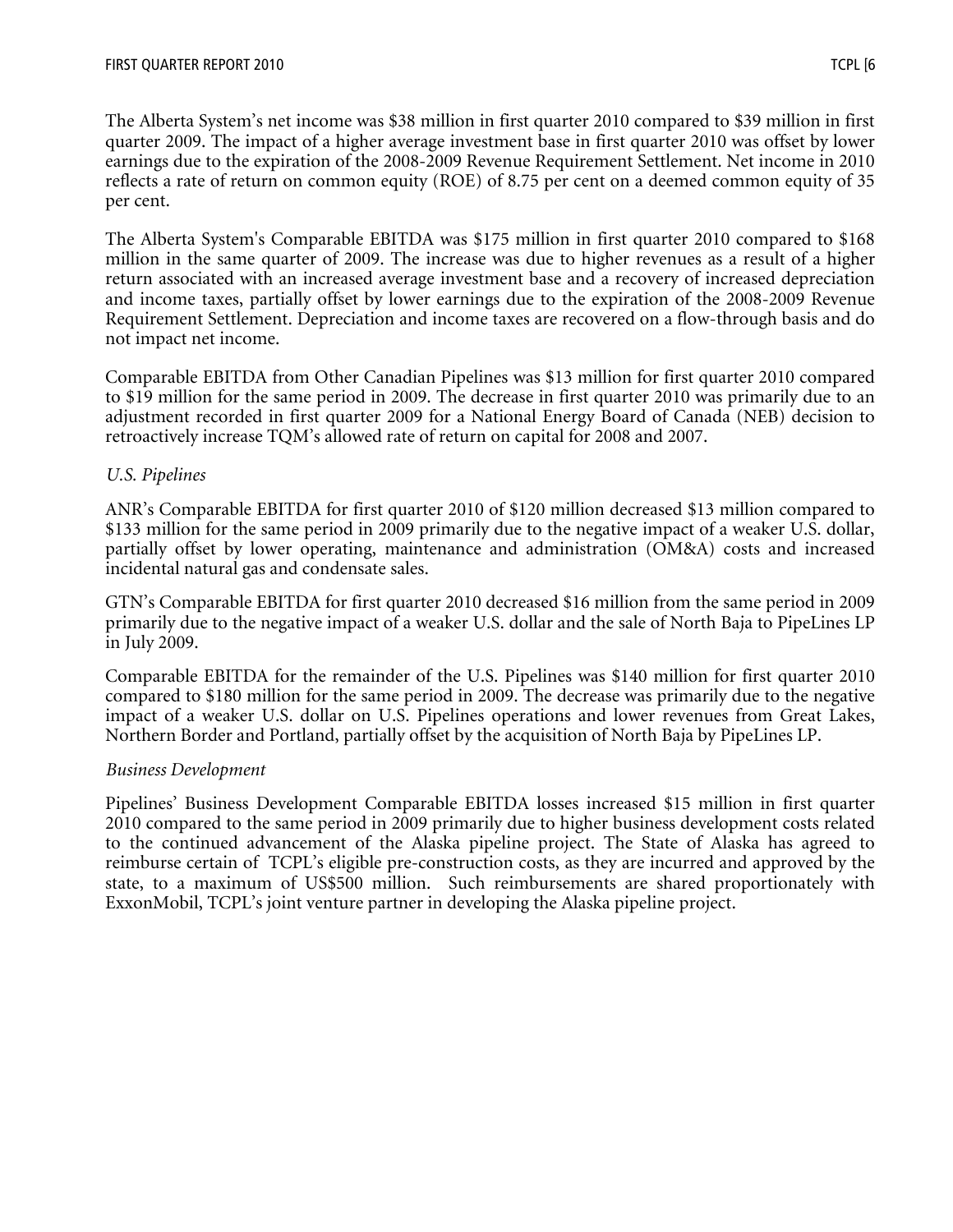#### **Operating Statistics**

| Three months<br>ended March 31<br>(unaudited)                     | 2010       | Canadian<br>$\text{Mainline}^{(1)}$<br>2009 | System <sup>(2)</sup><br>2010 | Alberta<br>2009 | 2010       | Foothills<br>2009 | 2010       | $ANR^{(3)}$<br>2009 | 2010       | $GTN^{(3)}$<br>2009 |
|-------------------------------------------------------------------|------------|---------------------------------------------|-------------------------------|-----------------|------------|-------------------|------------|---------------------|------------|---------------------|
| Average investment base<br>(\$millions)<br>Delivery volumes (Bcf) | 6,629      | 6,590                                       | 4,956                         | 4,586           | 677        | 725               | n/a        | n/a                 | n/a        | n/a                 |
| Total<br>Average per day                                          | 560<br>6.2 | 646<br>7.2                                  | 938<br>10.4                   | 1,027<br>11.4   | 328<br>3.6 | 323<br>3.6        | 447<br>5.0 | 491<br>5.5          | 207<br>2.3 | 195<br>2.2          |

(1) Canadian Mainline's throughput volumes in the above table reflect physical deliveries to domestic and export markets. Throughput volumes reported in previous years reflected contract deliveries, however, customer contracting patterns have changed in recent years making physical deliveries a better measure of system utilization. Canadian Mainline's physical receipts originating at the Alberta border and in Saskatchewan for the three months ended March 31, 2010 were 385 billion cubic feet (Bcf) (2009 – 472 Bcf);

average per day was 4.3 Bcf (2009 – 5.3 Bcf).<br>
Field receipt volumes for the Alberta System for the three months ended March 31, 2010 were 855 Bcf (2009 – 909 Bcf); average per<br>
day was 9.5 Bcf (2009 – 10.1 Bcf).

 $\overline{A}$  ANR's and GTN's results are not impacted by average investment base as these systems operate under fixed rate models approved by the U.S. Federal Energy Regulatory Commission.

#### *Capitalized Project Costs*

As at March 31, 2010, TCPL had advanced \$144 million to the Aboriginal Pipeline Group (APG) with respect to the Mackenzie Gas Pipeline Project (MGP). TCPL and the other co-venture companies involved in the MGP continue to pursue approval of the proposed project, focusing on obtaining regulatory approval and the Canadian government's support of an acceptable fiscal framework. The NEB recently concluded the final argument hearings for the project and is expected to release its conclusions on the project's application in September 2010. Project timing continues to be uncertain. In the event the co-venture group is unable to reach an agreement with the government on an acceptable fiscal framework, the parties will need to determine the appropriate next steps for the project. For TCPL, this may result in a reassessment of the carrying amount of the APG advances.

### **Energy**

Energy's Comparable EBIT was \$169 million in first quarter 2010 compared to \$204 million in first quarter 2009. Comparable EBIT in first quarter 2010 excluded net unrealized losses of \$28 million resulting from changes in the fair value of certain U.S. Power derivative contracts. Comparable EBIT in first quarter 2010 and 2009 also excluded net unrealized losses of \$21 million and \$13 million, respectively, from changes in the fair value of proprietary natural gas inventory in storage and natural gas forward purchase and sale contracts. Items excluded from Comparable Earnings are discussed further under the headings U.S. Power and Natural Gas Storage in this section.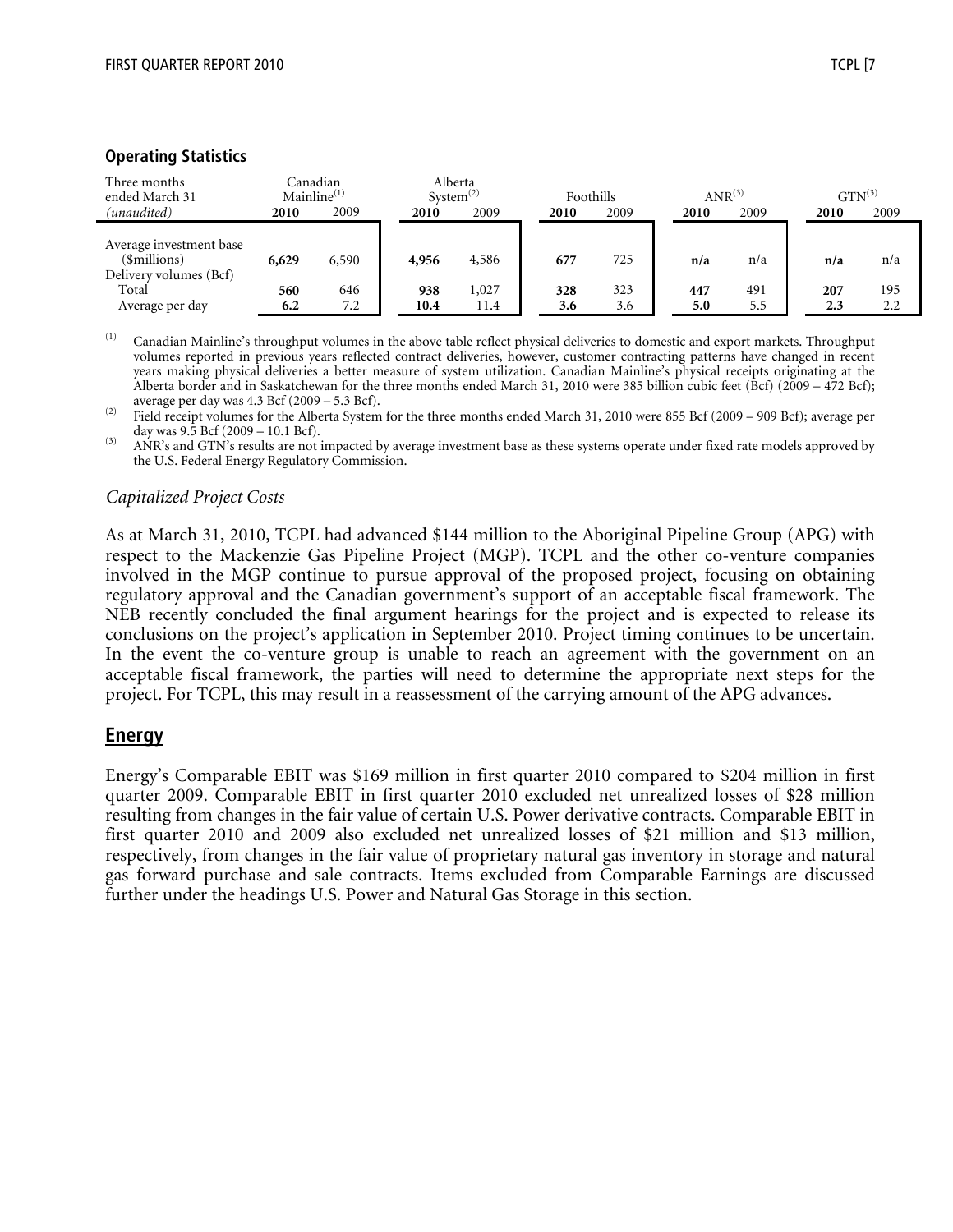## **Energy Results**

| (unaudited)<br>(millions of dollars)                                                                                                                                                               | Three months ended March 31<br>2010 |                               |  |
|----------------------------------------------------------------------------------------------------------------------------------------------------------------------------------------------------|-------------------------------------|-------------------------------|--|
| <b>Canadian Power</b><br><b>Western Power</b><br>Eastern Power <sup>(1)</sup><br><b>Bruce Power</b><br>General, administrative and support costs                                                   | 42<br>52<br>63<br>(10)              | 2009<br>93<br>52<br>99<br>(8) |  |
| Canadian Power Comparable EBITDA <sup>(2)</sup><br><b>U.S. Power</b><br>Northeast Power <sup>(3)</sup><br>General, administrative and support costs<br>U.S. Power Comparable EBITDA <sup>(2)</sup> | 147<br>75<br>(9)<br>66              | 236<br>42<br>(12)<br>30       |  |
| <b>Natural Gas Storage</b><br>Alberta Storage<br>General, administrative and support costs<br>Natural Gas Storage Comparable EBITDA <sup>(2)</sup>                                                 | 53<br>(2)<br>51                     | 39<br>(3)<br>36               |  |
| Business Development Comparable EBITDA <sup>(2)</sup>                                                                                                                                              | (5)                                 | (12)                          |  |
| Energy Comparable $EBITDA^{(2)}$<br>Depreciation and amortization<br>Energy Comparable $EBIT^{(2)}$<br>Specific items:                                                                             | 259<br>(90)<br>169                  | 290<br>(86)<br>204            |  |
| Fair value adjustments of U.S. Power derivative<br>contracts<br>Fair value adjustments of natural gas inventory<br>in storage and forward contracts<br>Energy $EBIT^{(2)}$                         | (28)<br>(21)<br>120                 | (13)<br>191                   |  |
|                                                                                                                                                                                                    |                                     |                               |  |

(1) Includes Portlands Energy effective April 2009.<br>(2) Refer to the Non-GAAP Measures section in this MD&A for further discussion of Comparable EBITDA, Comparable EBIT and EBIT.

(3) Includes phase one of Kibby Wind effective October 2009.

# *Western and Eastern Canadian Power*

# **Western and Eastern Canadian Power Comparable EBITDA**(1)(2)

| (unaudited)                               | Three months ended March 31 |       |  |
|-------------------------------------------|-----------------------------|-------|--|
| (millions of dollars)                     | 2010                        | 2009  |  |
| Revenues<br>Western power                 | 164                         | 215   |  |
|                                           | 67                          | 69    |  |
| Eastern power<br>Other <sup>(3)</sup>     | 22                          | 12    |  |
|                                           | 253                         | 296   |  |
| <b>Commodity Purchases Resold</b>         |                             |       |  |
| Western power<br>Other <sup>(3)(4)</sup>  | (106)                       | (98)  |  |
|                                           | (5)                         | '9`   |  |
|                                           | (111)                       | (107) |  |
| Plant operating costs and other           | (48)                        | (44)  |  |
| General, administrative and support costs | (10)                        | (8)   |  |
| Comparable EBITDA <sup>(1)</sup>          | 84                          | 137   |  |

(1) Refer to the Non-GAAP Measures section in this MD&A for further discussion of Comparable EBITDA.<br>Includes Portlands Energy effective April 2009.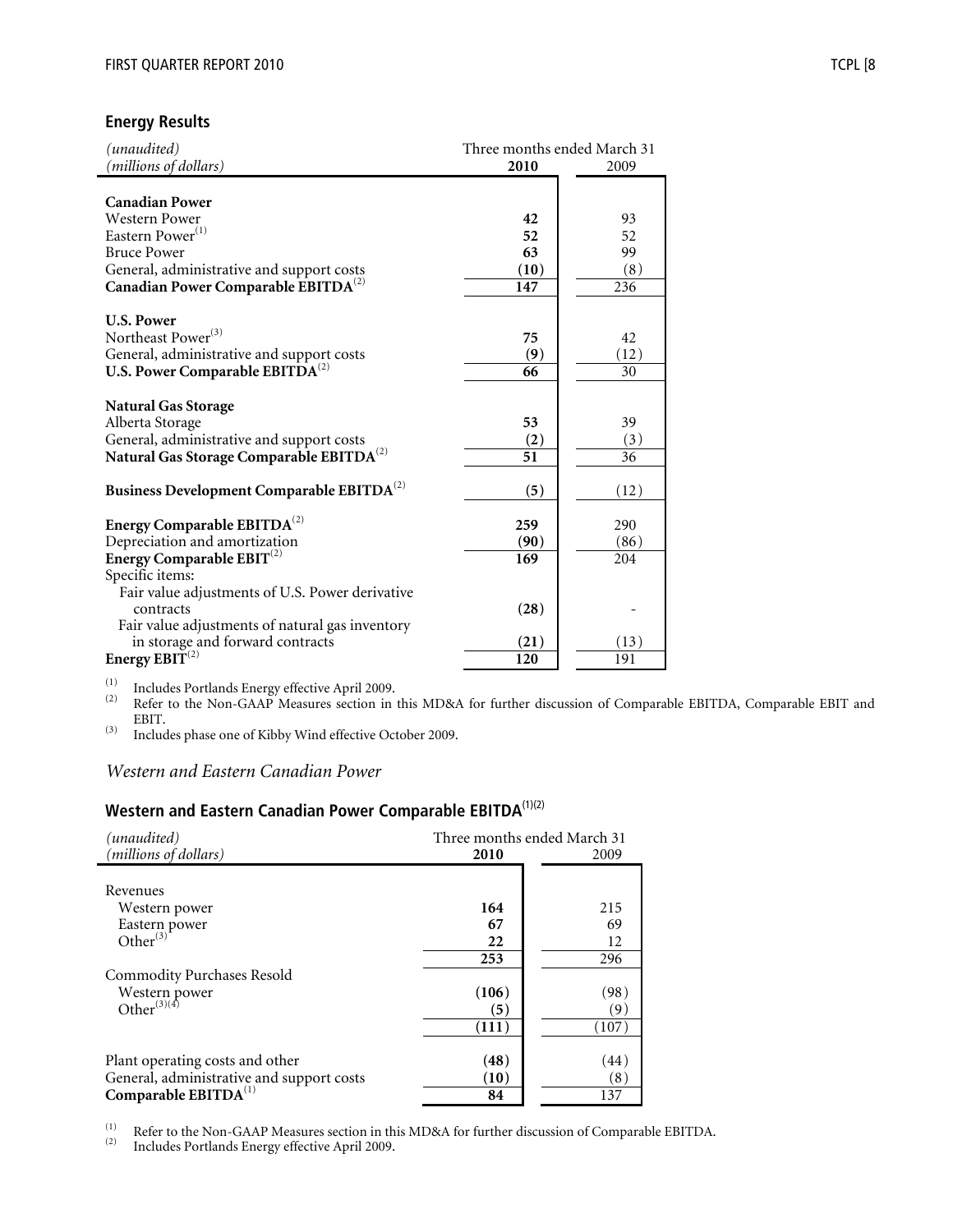<sup>(3)</sup> Includes sales of excess natural gas purchased for generation and thermal carbon black. Effective January 1, 2010, the net impact of derivatives used to purchase and sell natural gas to manage Western and Eastern Power's assets is presented on a net basis in Other Revenues. Comparative results for 2009 reflect amounts reclassified from Other Commodity Purchases Resold to Other Revenues. (4) Includes the cost of excess natural gas not used in operations.

#### **Western and Eastern Canadian Power Operating Statistics**(1)

| (unaudited)<br>2010<br>2009<br>Sales Volumes (GWh)<br>Supply<br>Generation<br>Western Power<br>585<br>605<br><b>Eastern Power</b><br>429<br>355<br>Purchased<br>Sundance A & B and Sheerness PPAs<br>2,655<br>2,440<br>Other purchases<br>149<br>185<br>3,818<br>3,585<br>Sales<br>Contracted<br>2,269<br><b>Western Power</b><br>2,053<br>Eastern Power<br>445<br>391<br>Spot<br>Western Power<br>1,104<br>1,141<br>3,818<br>3,585<br><b>Plant Availability</b><br>Western Power <sup>(2)</sup><br>95%<br>91%<br>96%<br>97% |               | Three months ended March 31 |  |  |  |
|------------------------------------------------------------------------------------------------------------------------------------------------------------------------------------------------------------------------------------------------------------------------------------------------------------------------------------------------------------------------------------------------------------------------------------------------------------------------------------------------------------------------------|---------------|-----------------------------|--|--|--|
|                                                                                                                                                                                                                                                                                                                                                                                                                                                                                                                              |               |                             |  |  |  |
|                                                                                                                                                                                                                                                                                                                                                                                                                                                                                                                              |               |                             |  |  |  |
|                                                                                                                                                                                                                                                                                                                                                                                                                                                                                                                              |               |                             |  |  |  |
|                                                                                                                                                                                                                                                                                                                                                                                                                                                                                                                              |               |                             |  |  |  |
|                                                                                                                                                                                                                                                                                                                                                                                                                                                                                                                              |               |                             |  |  |  |
|                                                                                                                                                                                                                                                                                                                                                                                                                                                                                                                              |               |                             |  |  |  |
|                                                                                                                                                                                                                                                                                                                                                                                                                                                                                                                              |               |                             |  |  |  |
|                                                                                                                                                                                                                                                                                                                                                                                                                                                                                                                              |               |                             |  |  |  |
|                                                                                                                                                                                                                                                                                                                                                                                                                                                                                                                              |               |                             |  |  |  |
|                                                                                                                                                                                                                                                                                                                                                                                                                                                                                                                              |               |                             |  |  |  |
|                                                                                                                                                                                                                                                                                                                                                                                                                                                                                                                              |               |                             |  |  |  |
|                                                                                                                                                                                                                                                                                                                                                                                                                                                                                                                              |               |                             |  |  |  |
|                                                                                                                                                                                                                                                                                                                                                                                                                                                                                                                              |               |                             |  |  |  |
|                                                                                                                                                                                                                                                                                                                                                                                                                                                                                                                              |               |                             |  |  |  |
|                                                                                                                                                                                                                                                                                                                                                                                                                                                                                                                              |               |                             |  |  |  |
|                                                                                                                                                                                                                                                                                                                                                                                                                                                                                                                              |               |                             |  |  |  |
|                                                                                                                                                                                                                                                                                                                                                                                                                                                                                                                              |               |                             |  |  |  |
|                                                                                                                                                                                                                                                                                                                                                                                                                                                                                                                              |               |                             |  |  |  |
|                                                                                                                                                                                                                                                                                                                                                                                                                                                                                                                              |               |                             |  |  |  |
|                                                                                                                                                                                                                                                                                                                                                                                                                                                                                                                              |               |                             |  |  |  |
|                                                                                                                                                                                                                                                                                                                                                                                                                                                                                                                              | Eastern Power |                             |  |  |  |

(1) Includes Portlands Energy effective April 2009.<br>(2) Excludes facilities that provide power to TCPL under PPAs.

Western Power's Comparable EBITDA of \$42 million and Power Revenues of \$164 million in first quarter 2010 both decreased \$51 million compared to the same period in 2009. These decreases were primarily due to lower revenues from the Alberta power portfolio resulting from lower overall realized power prices, partially offset by higher volumes of power sold. Average spot market power prices in Alberta decreased 35 per cent to \$41 per megawatt hour (MWh) in first quarter 2010 compared to \$63 per MWh in first quarter 2009.

Western Power's Commodity Purchases Resold increased \$8 million in first quarter 2010 compared to the same period in 2009 primarily due to higher purchased power volumes under the Alberta power purchase arrangements (PPAs).

Eastern Power's Comparable EBITDA of \$52 million in first quarter 2010 was consistent with the same period in 2009. Increased revenues due to incremental earnings from Portlands Energy, which went in service in April 2009, were offset by lower contracted earnings from Bécancour.

Plant Operating Costs and Other, which includes fuel gas consumed in generation, of \$48 million for first quarter 2010 increased from the same period in 2009 primarily due to incremental fuel consumed at Portlands Energy, partially offset by lower prices for natural gas fuel in Western Power.

Western Power manages the sale of its supply volumes on a portfolio basis. A portion of its supply is sold into the spot market to assure supply in the case of an unexpected plant outage. The overall amount of spot market volumes is dependent upon the ability to transact in forward sales markets at acceptable contract terms. This approach to portfolio management helps to minimize costs in situations where Western Power would otherwise have to purchase electricity in the open market to fulfill its contractual sales obligations. Approximately 67 per cent of Western Power sales volumes were sold under contract in first quarter 2010, compared to 64 per cent in first quarter 2009. To reduce its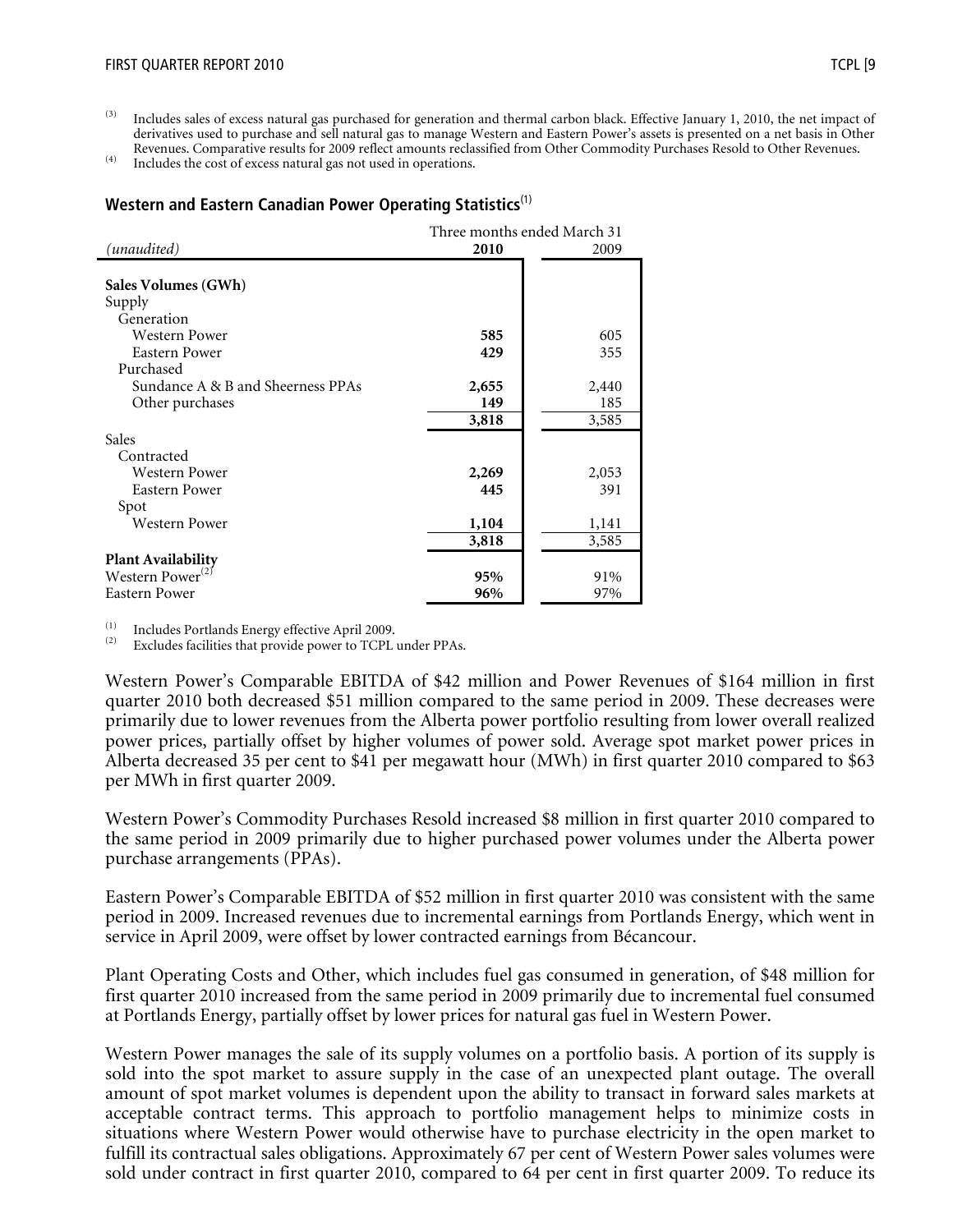exposure to spot market prices on uncontracted volumes, as at March 31, 2010, Western Power had entered into fixed-price power sales contracts to sell approximately 7,000 gigawatt hours (GWh) for the remainder of 2010 and 6,100 GWh for 2011.

Eastern Power is focused on selling power under long-term contracts. In first quarter 2010 and 2009, all of Eastern Power's sales volumes were sold under contract and are expected to continue to be 100 per cent sold under contract for 2010 and 2011.

#### *Bruce Power*

#### **Bruce Power Results**

| (TCPL's proportionate share)                                    |       |                             |
|-----------------------------------------------------------------|-------|-----------------------------|
| (unaudited)                                                     |       | Three months ended March 31 |
| (millions of dollars unless otherwise indicated)                | 2010  | 2009                        |
|                                                                 |       |                             |
| Revenues <sup>(1)</sup>                                         | 225   | 221                         |
| <b>Operating Expenses</b>                                       | (162) | (122)                       |
| Comparable EBITDA <sup>(2)</sup>                                | 63    | 99                          |
|                                                                 |       |                             |
| Bruce A Comparable EBITDA <sup>(2)</sup>                        | 13    | 41                          |
| Bruce B Comparable EBITDA <sup>(2)</sup>                        | 50    | 58                          |
| Comparable EBITDA <sup>(2)</sup>                                | 63    | 99                          |
|                                                                 |       |                             |
| <b>Bruce Power - Other Information</b>                          |       |                             |
| Plant availability                                              |       |                             |
| Bruce A                                                         | 65%   | 97%                         |
| Bruce B                                                         | 98%   | 96%                         |
| Combined Bruce Power                                            | 87%   | 96%                         |
| Planned outage days                                             |       |                             |
| Bruce A                                                         | 35    |                             |
| Bruce B                                                         |       |                             |
| Unplanned outage days                                           |       |                             |
| Bruce A                                                         | 26    | 5                           |
| Bruce B                                                         | 6     | 8                           |
| Sales volumes (GWh)                                             |       |                             |
| Bruce A                                                         | 989   | 1,495                       |
| <b>Bruce B</b>                                                  | 2,155 | 2,139                       |
|                                                                 | 3,144 | 3,634                       |
| Results per MWh                                                 |       |                             |
| Bruce A power revenues                                          | \$64  | \$63                        |
| Bruce B power revenues <sup>(3)</sup>                           | \$58  | \$52                        |
| Combined Bruce Power revenues                                   | \$60  | \$57                        |
| Percentage of Bruce B output sold to spot market <sup>(4)</sup> | 78%   | 36%                         |

(1) Revenues include Bruce A's fuel cost recoveries of \$5 million for the three months ended March 31, 2010 (2009 - \$10 million). Revenues also include Bruce B unrealized losses of \$1 million as a result of changes in the fair value of power derivatives for the

The months ended Materi 31, 2010 (2007 – 32 minori gam).<br>
Refer to the Non-GAAP Measures section in this MD&A for further discussion of Comparable EBITDA.<br>
(3) Includes revenues received under the floor price mechanism an

TCPL's proportionate share of Bruce Power's Comparable EBITDA decreased \$36 million to \$63 million in first quarter 2010 compared to \$99 million in first quarter 2009 as a result of lower volumes and increased operating expenses due to an increase in outage days, partially offset by the impact of a payment made from Bruce B to Bruce A regarding 2009 amendments to a long-term agreement with the Ontario Power Authority (OPA). The net positive impact to TCPL reflects TCPL's higher percentage ownership interest in Bruce A.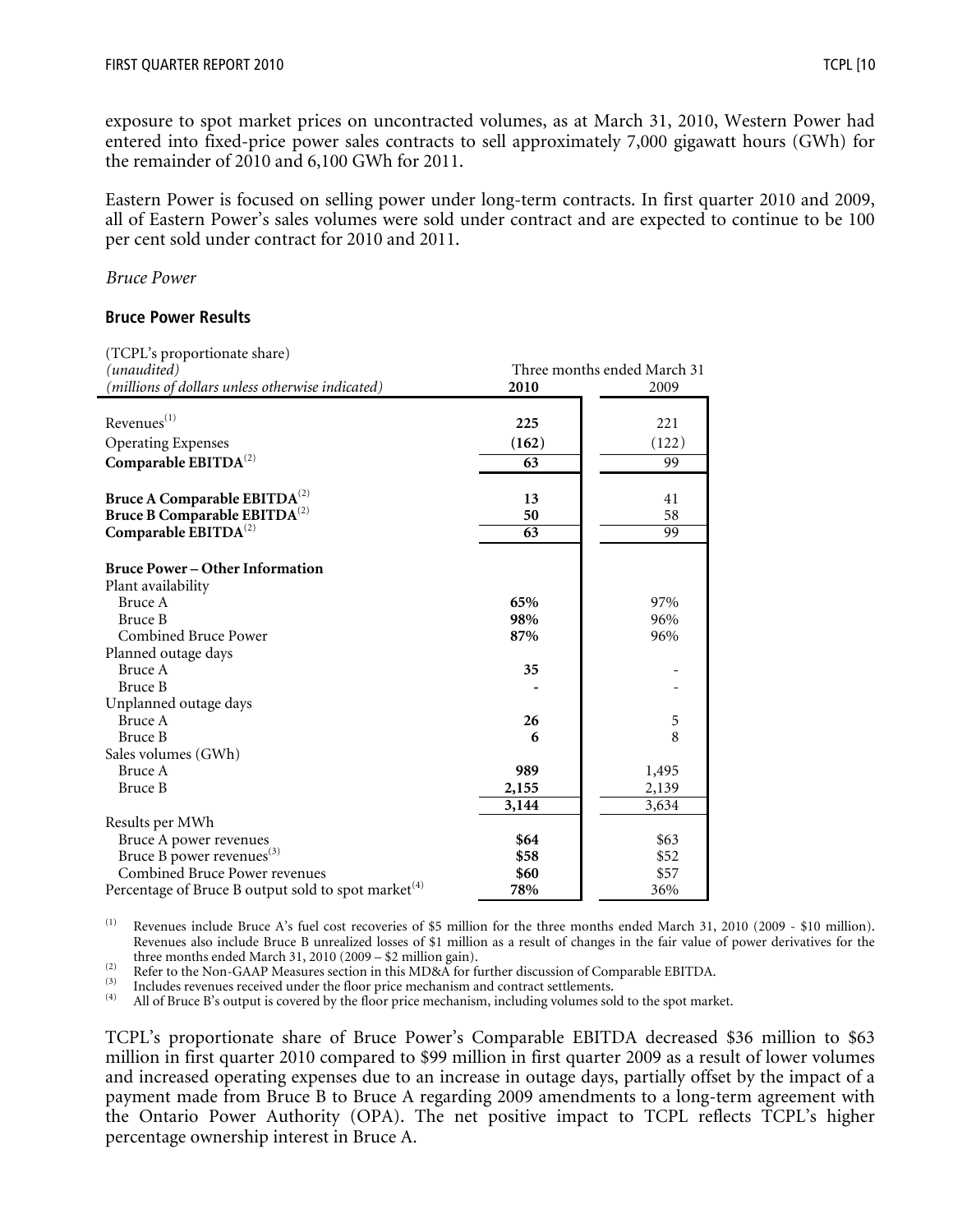TCPL's proportionate share of Bruce A's Comparable EBITDA decreased \$28 million to \$13 million in first quarter 2010 compared to \$41 million in first quarter 2009 as a result of decreased volumes and higher operating costs due to increased planned and unplanned outages, partially offset by the payment received from Bruce B. Bruce A's plant availability in first quarter 2010 was 65 per cent as a result of 61 outage days compared to an availability of 97 per cent and five outage days in the same period in 2009.

TCPL's proportionate share of Bruce B's Comparable EBITDA decreased \$8 million to \$50 million in first quarter 2010 compared to \$58 million in first quarter 2009 primarily due to the payment made to Bruce A, partially offset by higher realized prices resulting from the recognition of payments received pursuant to the floor price mechanism in Bruce B's contract with the OPA.

In second quarter 2009, Bruce B's contract with the OPA was amended such that, beginning in 2009, annual net payments received under the floor price mechanism will not be subject to repayment in future years. The support payments recognized by Bruce B in second quarter 2009 included an amount for first quarter 2009. Had this amount been included in first quarter 2009, the realized price on Bruce B revenues in first quarter 2009 would be consistent with the \$58 per MWh realized in 2010.

Amounts received under the Bruce B floor price mechanism during the year are subject to repayment if the annual average spot price exceeds the annual average floor price. With respect to 2010, TCPL currently expects spot prices to be less than the floor price for the remainder of the year, therefore, no amounts recorded in revenue in first quarter 2010 are expected to be repaid.

TCPL's share of Bruce Power's generation in first quarter 2010 decreased to 3,144 GWh compared to 3,634 GWh in first quarter 2009, primarily due to an increase in the planned and unplanned outage days at Bruce A in first quarter 2010. Bruce Power units' combined average availability was 87 per cent in first quarter 2010 compared to 96 per cent in first quarter 2009.

Under a contract with the OPA, all of the output from Bruce A in first quarter 2010 was sold at a fixed price of \$64.45 per MWh (before recovery of fuel costs from the OPA) compared to \$63.00 per MWh in first quarter 2009. All output from the Bruce B units were subject to a floor price of \$48.76 per MWh in first quarter 2010 and \$47.66 per MWh in first quarter 2009. Both the Bruce A and Bruce B contract prices are adjusted annually for inflation on April 1. Effective April 1, 2010, the fixed price for output from Bruce A increased to \$64.71 per MWh and the Bruce B floor price increased to \$48.96 per MWh.

Bruce B also enters into fixed-price contracts whereby Bruce B receives or pays the difference between the contract price and the spot price. Bruce B's realized price of \$58 per MWh in first quarter 2010 reflects revenues recognized from both the floor price mechanism and contract sales. A significant portion of these contracts will expire by the end of 2010, which is expected to result in lower realized prices at Bruce B for future periods. At March 31, 2010, Bruce B had sold forward approximately 1,200 GWh and 300 GWh, representing TCPL's proportionate share, for the remainder of 2010 and 2011, respectively.

The overall plant availability percentage in 2010 is expected to be in the mid-80s for the two operating Bruce A units and in the high 80s for the four Bruce B units. A planned outage of Bruce A Unit 3 began in late February 2010 and ended April 25, 2010. Maintenance outages of approximately eight weeks are scheduled to begin in mid-May 2010 for Bruce B Unit 6 and mid-October 2010 for Bruce B Unit 5.

As at March 31, 2010, Bruce A had incurred approximately \$3.4 billion in costs for the refurbishment and restart of Units 1 and 2, and approximately \$0.2 billion for the refurbishment of Units 3 and 4.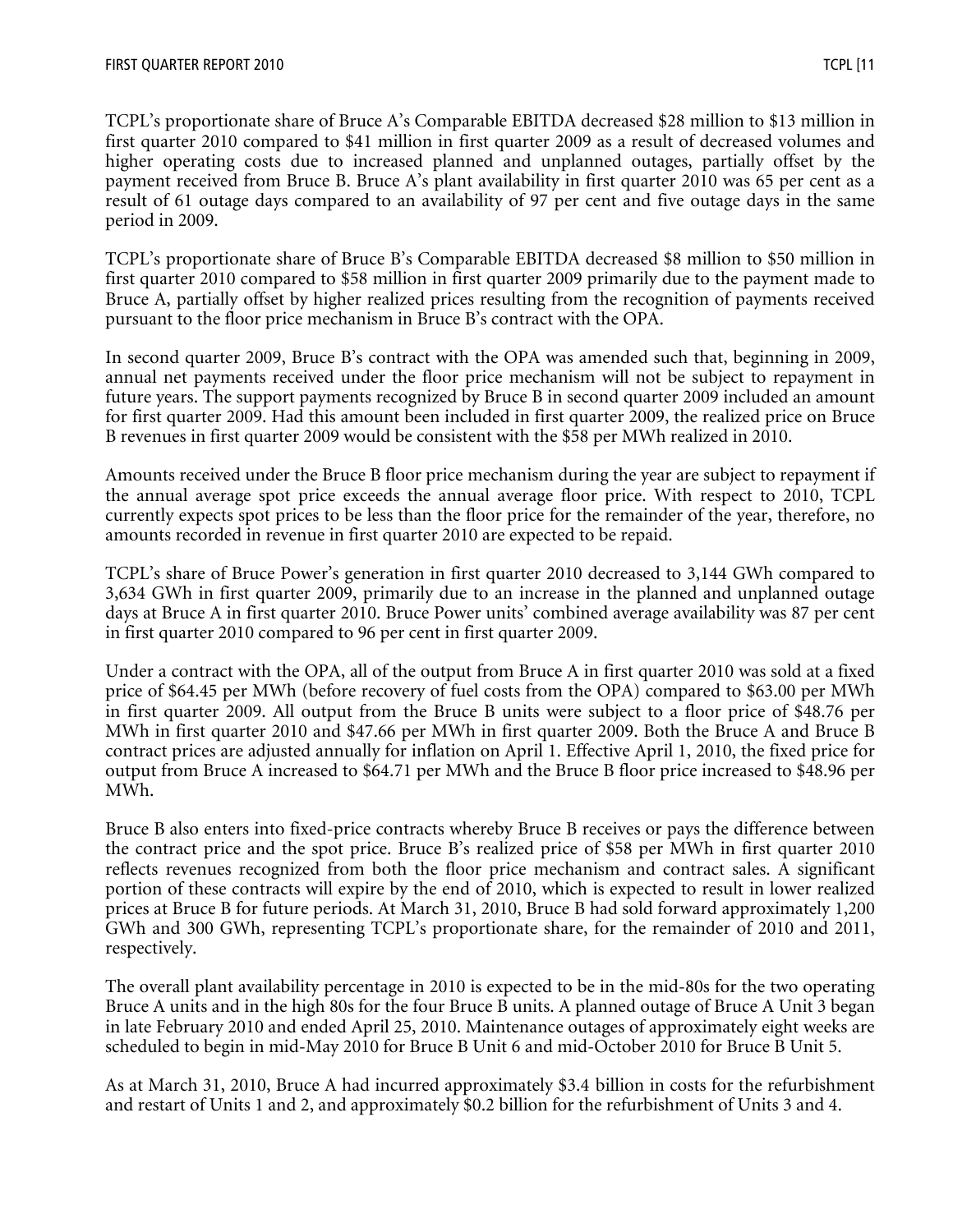## *U.S. Power*

### **U.S. Power Comparable EBITDA**<sup>(1)(2)</sup>

| (unaudited)                               | Three months ended March 31 |       |  |
|-------------------------------------------|-----------------------------|-------|--|
| ( <i>millions of dollars</i> )            | 2010                        | 2009  |  |
|                                           |                             |       |  |
| Revenues                                  |                             |       |  |
| Power $^{(3)}$                            | 241                         | 272   |  |
| Capacity<br>Other <sup>(3)(4)</sup>       | 42                          | 30    |  |
|                                           | 26                          | 46    |  |
|                                           | 309                         | 348   |  |
| Commodity purchases resold <sup>(3)</sup> | (142)                       | (122) |  |
| Plant operating costs and other $^{(4)}$  | (92)                        | (184) |  |
| General, administrative and support costs | (9)                         | (12)  |  |
| Comparable EBITDA <sup>(1)</sup>          | 66                          | 30    |  |

The US of the Non-GAAP Measures section of this MD&A for further discussion of Comparable EBITDA.<br>
Includes phase one of Kibby Wind effective October 2009.<br>
<sup>(3)</sup> Effective January 1, 2010, the net impact of derivatives u Power's assets is presented on a net basis in Power Revenues. Comparative results for 2009 reflect amounts reclassified from

 $\mu$ <sup>(4)</sup> Includes revenues and costs related to a third-party service agreement at Ravenswood.

## **U.S. Power Operating Statistics**<sup>(1)</sup>

|                           | Three months ended March 31 |       |  |  |
|---------------------------|-----------------------------|-------|--|--|
| (unaudited)               | 2010                        | 2009  |  |  |
|                           |                             |       |  |  |
| Sales Volumes (GWh)       |                             |       |  |  |
| Supply                    |                             |       |  |  |
| Generation                | 891                         | 1,168 |  |  |
| Purchased                 | 2,486                       | 1,259 |  |  |
|                           | 3,377                       | 2,427 |  |  |
| Sales                     |                             |       |  |  |
| Contracted                | 3,215                       | 2,140 |  |  |
| Spot                      | 162                         | 287   |  |  |
|                           | 3,377                       | 2,427 |  |  |
|                           |                             |       |  |  |
| <b>Plant Availability</b> | 86%                         | 58%   |  |  |

Includes phase one of Kibby Wind effective October 2009.

U.S. Power's Comparable EBITDA for first quarter 2010 of \$66 million increased \$36 million compared to the same period in 2009. The increase was primarily due to increased capacity revenue and a 2010 adjustment of Ravenswood's 2009 operating costs, partially offset by the impact of a weaker U.S. dollar.

U.S. Power's Power Revenues for first quarter 2010 of \$241 million decreased from \$272 million for the same period in 2009 primarily due to lower realized power prices and the impact of a weaker U.S. dollar, partially offset by higher volumes of power sold.

Other Revenues of \$26 million decreased \$20 million in first quarter 2010 compared to the same period in 2009 due to the impact of a weaker U.S. dollar in 2010 and a decrease in revenue associated with a third-party service agreement.

Power Commodity Purchases Resold of \$142 million for first quarter 2010 increased from \$122 million in the same period in 2009 primarily due to an increase in the quantity of power purchased for resale under its power sales commitments, partially offset by lower contracted power prices per MWh and the impact of a weaker U.S. dollar in first quarter 2010.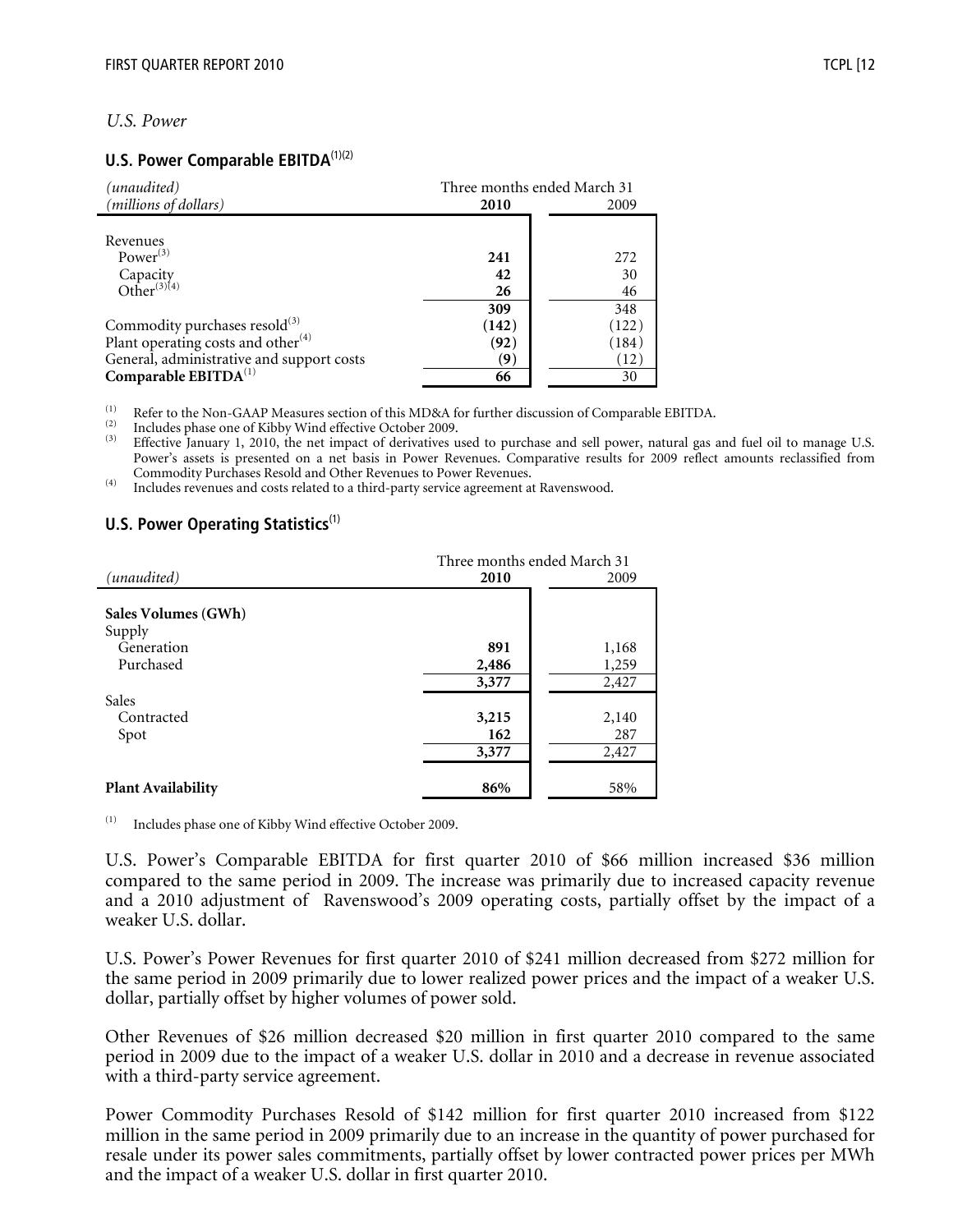Plant Operating Costs and Other of \$92 million for first quarter 2010 decreased \$92 million from the same period in 2009 due to the impact of a weaker U.S. dollar, decreased asset dispatch, reduced fuel costs, lower overall maintenance costs and the Ravenswood prior year adjustment.

In first quarter 2010, 95 per cent of power sales volumes were sold under contract, compared to 88 per cent for the same period in 2009. U.S. Power is focused on selling the majority of its power under contract to wholesale, commercial and industrial customers, while managing a portfolio of power supplies sourced from its own generation and wholesale power purchases. To reduce its exposure to spot market prices on uncontracted volumes, as at March 31, 2010, U.S. Power had entered into fixedprice power sales contracts to sell approximately 8,900 GWh for the remainder of 2010 and 6,600 GWh for 2011, including financial contracts to effectively lock in the margin on forecasted generation. Certain contracted volumes are dependent on customer usage levels and actual amounts contracted in future periods and will depend on market liquidity and other factors.

Comparable EBITDA excluded net unrealized losses of \$28 million in first quarter 2010 resulting from changes in the fair value of certain U.S. Power derivative contracts. Power is purchased under forward contracts to satisfy a significant portion of U.S. Power's wholesale, commercial and industrial power sales commitments, mitigating its exposure to fluctuations in spot market prices and effectively locking in a positive margin. In addition, power generation is managed by entering into contracts to sell a portion of power forecasted to be generated. Contracts are entered into simultaneously to purchase the fuel required to generate the power to reduce exposure to market price volatility and effectively lock in positive margins. Each of these contracts provide economic hedges which, in some cases, do not meet the specific criteria required for hedge accounting treatment and therefore are recorded at their fair value based on forward market prices. Effective January 1, 2010, the unrealized losses from these contracts have been removed from Comparable EBITDA as they are not representative of amounts that will be realized on settlement of the contracts. Comparative amounts in 2009 were not material and therefore were not excluded from the computation of Comparable EBITDA.

### *Natural Gas Storage*

Natural Gas Storage's Comparable EBITDA for first quarter 2010 was \$51 million compared to \$36 million for the same period in 2009. The \$15 million increase in Comparable EBITDA in first quarter 2010 was primarily due to increased third party storage revenues as a result of higher realized seasonal natural gas price spreads. The seasonal nature of natural gas storage generally results in higher revenues in the winter season.

Comparable EBITDA excluded net unrealized losses of \$21 million in first quarter 2010 (2009 – losses of \$13 million) resulting from changes in the fair value of proprietary natural gas inventory in storage and natural gas forward purchase and sale contracts. TCPL manages its proprietary natural gas storage earnings by simultaneously entering into a forward purchase of natural gas for injection into storage and an offsetting forward sale of natural gas for withdrawal at a later period, thereby locking in future positive margins and effectively eliminating exposure to price movements of natural gas. Fair value adjustments recorded in each period on proprietary natural gas held in storage and these forward contracts are not representative of the amounts that will be realized on settlement. The fair value of proprietary natural gas inventory held in storage has been measured using a weighted average of forward prices for the following four months less selling costs.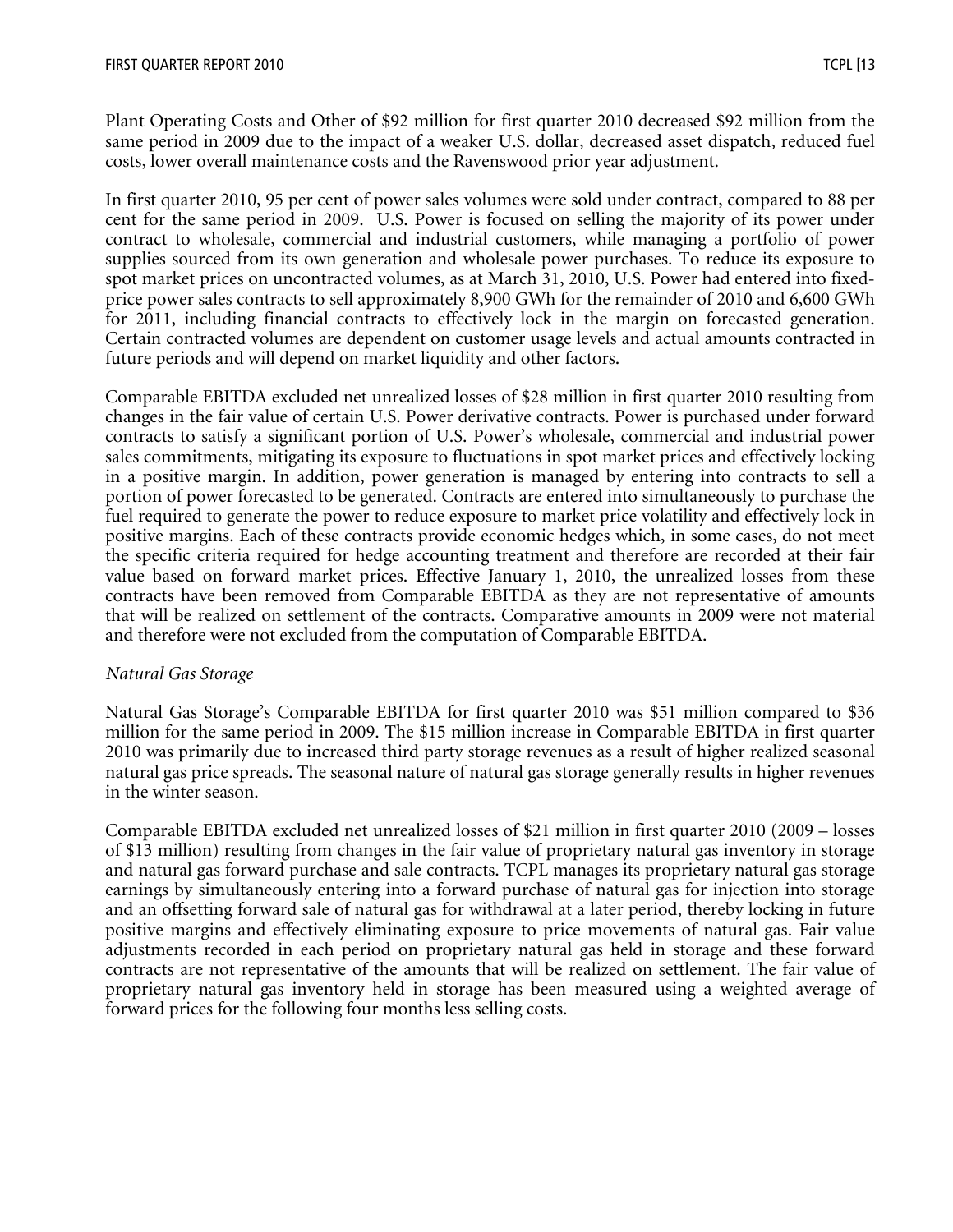#### **Interest Expense**

| (unaudited)                         | Three months ended March 31 |      |  |  |
|-------------------------------------|-----------------------------|------|--|--|
| (millions of dollars)               | 2010                        | 2009 |  |  |
|                                     |                             |      |  |  |
| Interest on long-term debt $^{(1)}$ | 296                         | 335  |  |  |
| Other interest and amortization     | 32                          | 20   |  |  |
| Capitalized interest                | (134)                       | (54) |  |  |
|                                     | 194                         | 301  |  |  |

(1) Includes interest for Junior Subordinated Notes.

Interest Expense decreased \$107 million to \$194 million in first quarter 2010 from \$301 million in first quarter 2009. The decrease reflected increased capitalized interest to finance the Company's larger capital growth program in 2010, primarily due to Keystone construction. Interest expense also decreased due to the positive impact of a weaker U.S. dollar on U.S. dollar-denominated interest in first quarter 2010.

Income Taxes decreased to \$97 million in first quarter 2010 from \$114 million in first quarter 2009 primarily due to lower earnings in first quarter 2010.

# **Liquidity and Capital Resources**

TCPL's financial position remains sound and consistent with recent years as does its ability to generate cash in the short and long term to provide liquidity, maintain financial capacity and flexibility, and to provide for planned growth. TCPL's liquidity position remains solid, underpinned by predictable cash flow from operations, significant cash balances on hand from common share and debt issues, as well as committed revolving bank lines of US\$1.0 billion, \$2.0 billion, US\$1.0 billion and US\$300 million, maturing in November 2010, December 2012, December 2012 and February 2013, respectively. At March 31, 2010, draws of \$812 million had been made on these facilities, which also support the Company's two commercial paper programs in Canada. In addition, TCPL's proportionate share of capacity remaining available on committed bank facilities at TCPL-operated affiliates was \$140 million with maturity dates from 2010 through 2012. As at March 31, 2010, TCPL had remaining capacity of \$2.0 billion and US\$4.0 billion under its Canadian debt and U.S. debt shelf prospectuses, respectively. TCPL's liquidity, market and other risks are discussed further in the Risk Management and Financial Instruments section of this MD&A.

At March 31, 2010, the Company held Cash and Cash Equivalents of \$677 million compared to \$979 million at December 31, 2009. The decrease in Cash and Cash Equivalents was primarily due to capital expenditures, partially offset by cash generated by operations.

*Operating Activities*

#### **Funds Generated from Operations**(1)

| (unaudited)                                    | Three months ended March 31 |      |  |  |
|------------------------------------------------|-----------------------------|------|--|--|
| (millions of dollars)                          | 2010                        | 2009 |  |  |
|                                                |                             |      |  |  |
| <b>Cash Flows</b>                              |                             |      |  |  |
| Funds generated from operations <sup>(1)</sup> | 712                         | 760  |  |  |
| Decrease in operating working capital          | 116                         | 95   |  |  |
| Net cash provided by operations                | 828                         | 855  |  |  |

Refer to the Non-GAAP Measures section in this MD&A for further discussion of Funds Generated from Operations.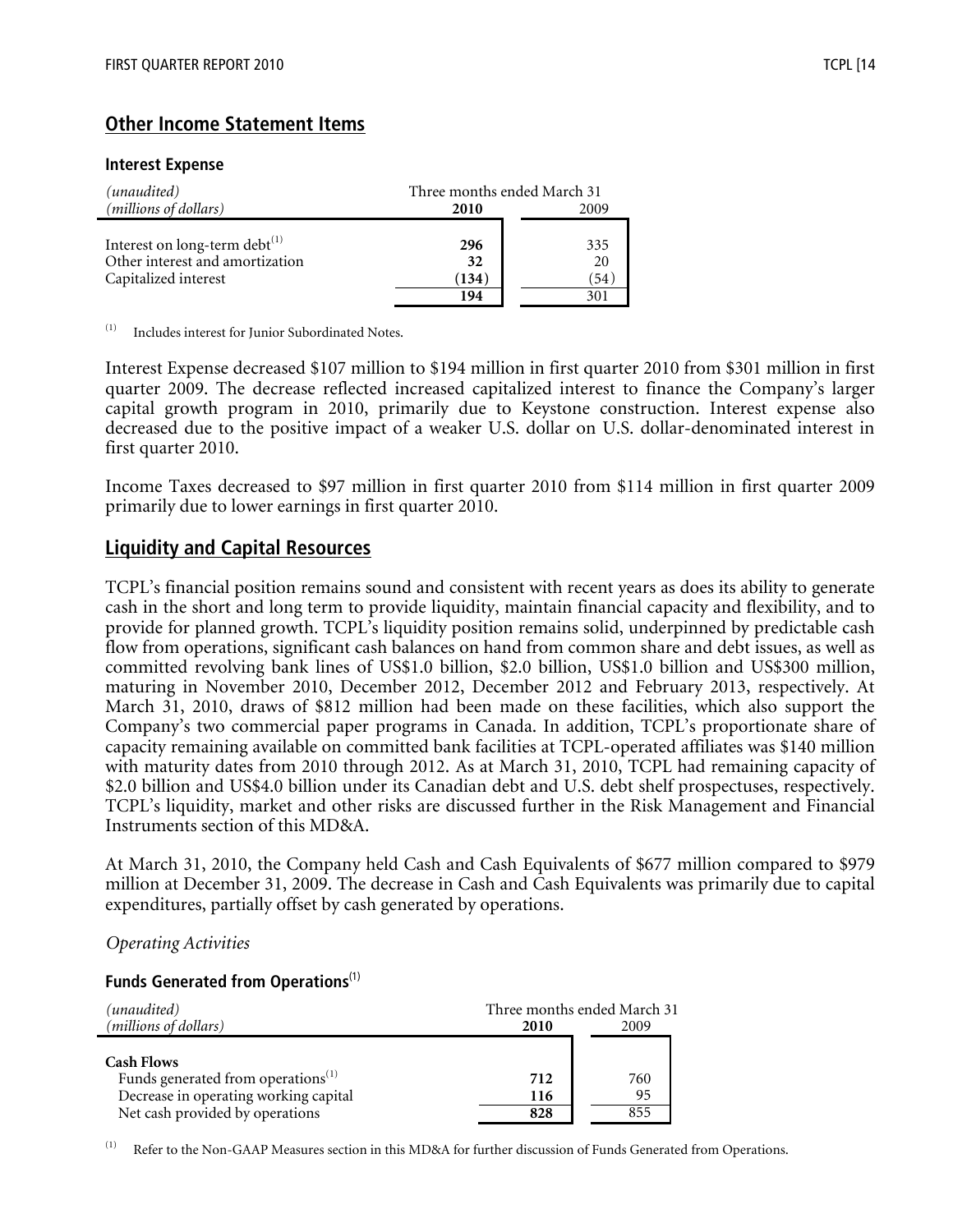Net Cash Provided by Operations and Funds Generated from Operations decreased \$27 million and \$48 million, respectively, for the three months ended March 31, 2010 compared to the same period in 2009, primarily due to a decrease in cash generated through earnings.

## *Investing Activities*

TCPL remains committed to executing its previously announced \$22 billion capital expenditure program by the end of 2013. For the three months ended March 31, 2010, capital expenditures totalled \$1.3 billion (2009 - \$1.1 billion), primarily related to construction of Keystone and expenditures related to the expansion of the Alberta System, refurbishment and restart of Bruce A Units 1 and 2, and construction of Guadalajara.

## *Financing Activities*

The Company is well positioned to fund its existing capital program through its growing internallygenerated cash flow and its continued access to capital markets. TCPL will also continue to examine opportunities for portfolio management, including a greater role for PipeLines LP, in financing its capital program.

In the three months ended March 31, 2010, TCPL issued \$10 million (2009 - \$3.1 billion), and retired \$141 million (2009 - \$482 million), of Long-Term Debt while Notes Payable increased \$432 million (2009 – decreased \$917 million).

## *Dividends*

On April 29, 2010, TCPL's Board of Directors declared a dividend for the quarter ending June 30, 2010, in the aggregate amount equal to the quarterly dividend paid on TransCanada Corporation's (TransCanada) issued and outstanding common shares at the close of business on June 30, 2010. The Board also declared a dividend on TCPL's preferred shares.

TransCanada's Board of Directors approved the issuance of common shares from treasury at a three per cent discount under TransCanada's Dividend Reinvestment and Share Purchase Plan (DRP) for the dividends payable July 30, 2010. Under this plan, eligible TCPL preferred shareholders may reinvest their dividends and make optional cash payments to obtain additional TransCanada common shares. TransCanada reserves the right to alter the discount or return to fulfilling DRP participation by purchasing shares on the open market at any time.

# **Significant Accounting Policies and Critical Accounting Estimates**

To prepare financial statements that conform with GAAP, TCPL is required to make estimates and assumptions that affect both the amount and timing of recording assets, liabilities, revenues and expenses since the determination of these items may be dependent on future events. The Company uses the most current information available and exercises careful judgement in making these estimates and assumptions.

TCPL's significant accounting policies and critical accounting estimates have remained unchanged since December 31, 2009. For further information on the Company's accounting policies and estimates refer to the MD&A in TCPL's 2009 Annual Report.

# **Changes in Accounting Policies**

The Company's accounting policies have not changed materially from those described in TCPL's 2009 Annual Report. Future accounting changes that will impact the Company are as follows: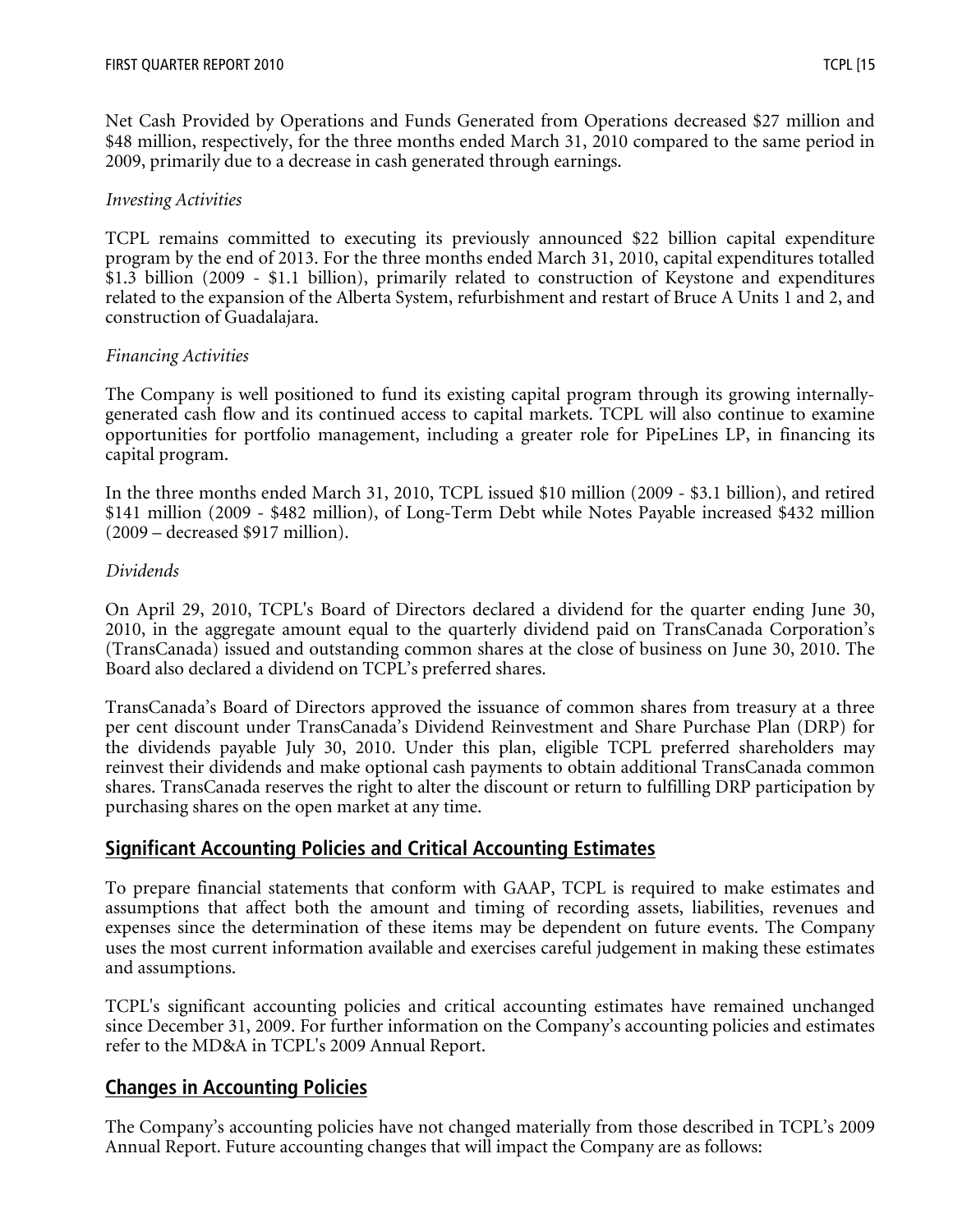# *Future Accounting Changes*

# **International Financial Reporting Standards**

The Canadian Institute of Chartered Accountants' (CICA) Accounting Standards Board announced that Canadian publicly accountable enterprises are required to adopt International Financial Reporting Standards (IFRS), as issued by the International Accounting Standards Board (IASB), effective January 1, 2011. Effective January 1, 2011, the Company will begin reporting under IFRS.

TCPL continues to progress its conversion project by scheduling training sessions and IFRS updates for employees and Directors, executing changes to information systems and business processes to accommodate IFRS accounting and reporting requirements, reviewing new IFRS developments and assessing the impact that significant differences between GAAP and IFRS will have on TCPL.

TCPL currently follows specific accounting policies unique to a rate-regulated business. The Company is actively monitoring developments regarding potential future guidance on the applicability of certain aspects of rate-regulated accounting under IFRS. Developments in this area could have a significant effect on the scope of the Company's IFRS project and on TCPL's IFRS financial results. The Company is assessing the impact of developments related to the IASB's July 2009 Exposure Draft ''Rate-Regulated Activities''. Currently, TCPL does not expect this Exposure Draft to be effective for 2011.

TCPL actively monitors the IASB's schedule of projects, giving consideration to any proposed changes, where applicable, in its assessment of differences between IFRS and GAAP. As a result of ongoing developments related to rate-regulated accounting under IFRS as well as other areas, together with the current stage of the Company's IFRS project, TCPL cannot reasonably quantify the full impact that adopting IFRS will have on its financial position and future results.

# **Contractual Obligations**

There have been no material changes to TCPL's contractual obligations from December 31, 2009 to March 31, 2010, including payments due for the next five years and thereafter. For further information on these contractual obligations, refer to the MD&A in TCPL's 2009 Annual Report.

# **Financial Instruments and Risk Management**

TCPL continues to manage and monitor its exposure to market, counterparty credit and liquidity risk.

# *Counterparty Credit and Liquidity Risk*

TCPL's maximum counterparty credit exposure with respect to financial instruments at the balance sheet date, without taking into account security held, consisted of accounts receivable, the fair value of derivative assets and loans and advances receivable. The carrying amounts and fair values of these financial assets are included in Accounts Receivable and Other in the Non-Derivative Financial Instruments Summary table below. Letters of credit and cash are the primary types of security provided to support these amounts. The majority of counterparty credit exposure is with counterparties who are investment grade. At March 31, 2010, there were no significant amounts past due or impaired.

At March 31, 2010 the Company had a credit risk concentration of \$339 million due from a creditworthy counterparty. This amount is expected to be fully collectible and is secured by a guarantee from the counterparty's parent company.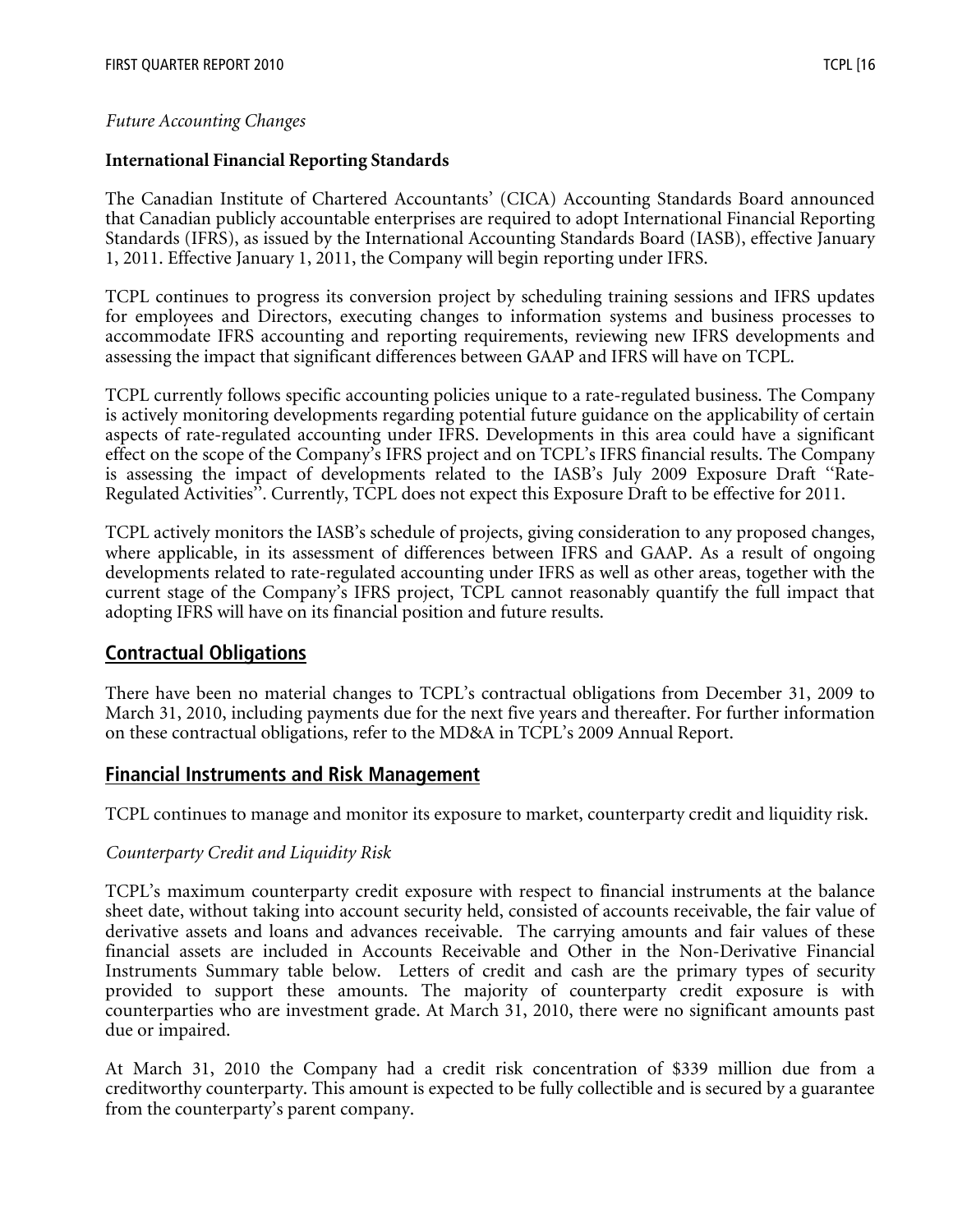The Company continues to manage its liquidity risk by ensuring sufficient cash and credit facilities are available to meet its operating and capital expenditure obligations when due, under both normal and stressed economic conditions.

# *Natural Gas Inventory Price Risk*

At March 31, 2010, the fair value of proprietary natural gas inventory held in storage, as measured using a weighted average of forward prices for the following four months less selling costs, was \$54 million (December 31, 2009 - \$73 million). The change in fair value of proprietary natural gas inventory in storage in the three months ended March 31, 2010 resulted in a net pre-tax unrealized loss of \$24 million (2009 - loss of \$23 million), which was recorded as a decrease to Revenues and Inventories. The net change in fair value of natural gas forward purchase and sale contracts in the three months ended March 31, 2010 resulted in a net pre-tax unrealized gain of \$3 million (2009 - gain of \$10 million), which was recorded as an increase to Revenues.

## *VaR Analysis*

TCPL uses a Value-at-Risk (VaR) methodology to estimate the potential impact from its exposure to market risk on its open liquid positions. VaR represents the potential change in pre-tax earnings over a given holding period. It is calculated assuming a 95 per cent confidence level that the daily change resulting from normal market fluctuations in its open positions will not exceed the reported VaR. Although losses are not expected to exceed the statistically estimated VaR on 95 per cent of occasions, losses on the other five per cent of occasions could be substantially greater than the estimated VaR. TCPL's consolidated VaR was \$6 million at March 31, 2010 (December 31, 2009 – \$12 million). The decrease from December 31, 2009 was primarily due to decreased prices and lower open positions in the U.S. Power portfolio.

### *Net Investment in Self-Sustaining Foreign Operations*

The Company hedges its net investment in self-sustaining foreign operations (on an after-tax basis) with U.S. dollar-denominated debt, cross-currency interest rate swaps, forward foreign exchange contracts and foreign exchange options. At March 31, 2010, the Company had designated as a net investment hedge U.S. dollar-denominated debt with a carrying value of \$7.7 billion (US\$7.6 billion) and a fair value of \$8.0 billion (US\$7.9 billion). At March 31, 2010, \$158 million (December 31, 2009 - \$96 million) was included in Intangibles and Other Assets for the fair value of forwards and swaps used to hedge the Company's net U.S. dollar investment in foreign operations.

The fair values and notional principal amounts for the derivatives designated as a net investment hedge were as follows:

# **Derivatives Hedging Net Investment in Self-Sustaining Foreign Operations**

|                                                                   |                                                                    | March 31, 2010           | December 31, 2009            |                                    |  |
|-------------------------------------------------------------------|--------------------------------------------------------------------|--------------------------|------------------------------|------------------------------------|--|
| Asset/(Liability)<br>(unaudited)<br>(millions of dollars)         | Notional or<br>Fair<br>Principal<br>Value <sup>(1)</sup><br>Amount |                          | Fair<br>Value <sup>(1)</sup> | Notional or<br>Principal<br>Amount |  |
| U.S. dollar cross-currency swaps                                  |                                                                    |                          |                              |                                    |  |
| (maturing $2010$ to $2014$ )                                      | 140                                                                | <b>U.S. 2,000</b>        | 86                           | U.S. 1,850                         |  |
| U.S. dollar forward foreign exchange contracts<br>(maturing 2010) | 18                                                                 | <b>U.S. 1,030</b>        | 9                            | U.S. 765                           |  |
| U.S. dollar options<br>(matured 2010)                             | $\overline{\phantom{a}}$                                           | $\overline{\phantom{0}}$ |                              | U.S. 100                           |  |
|                                                                   | 158                                                                | U.S. 3,030               | 96                           | U.S. 2,715                         |  |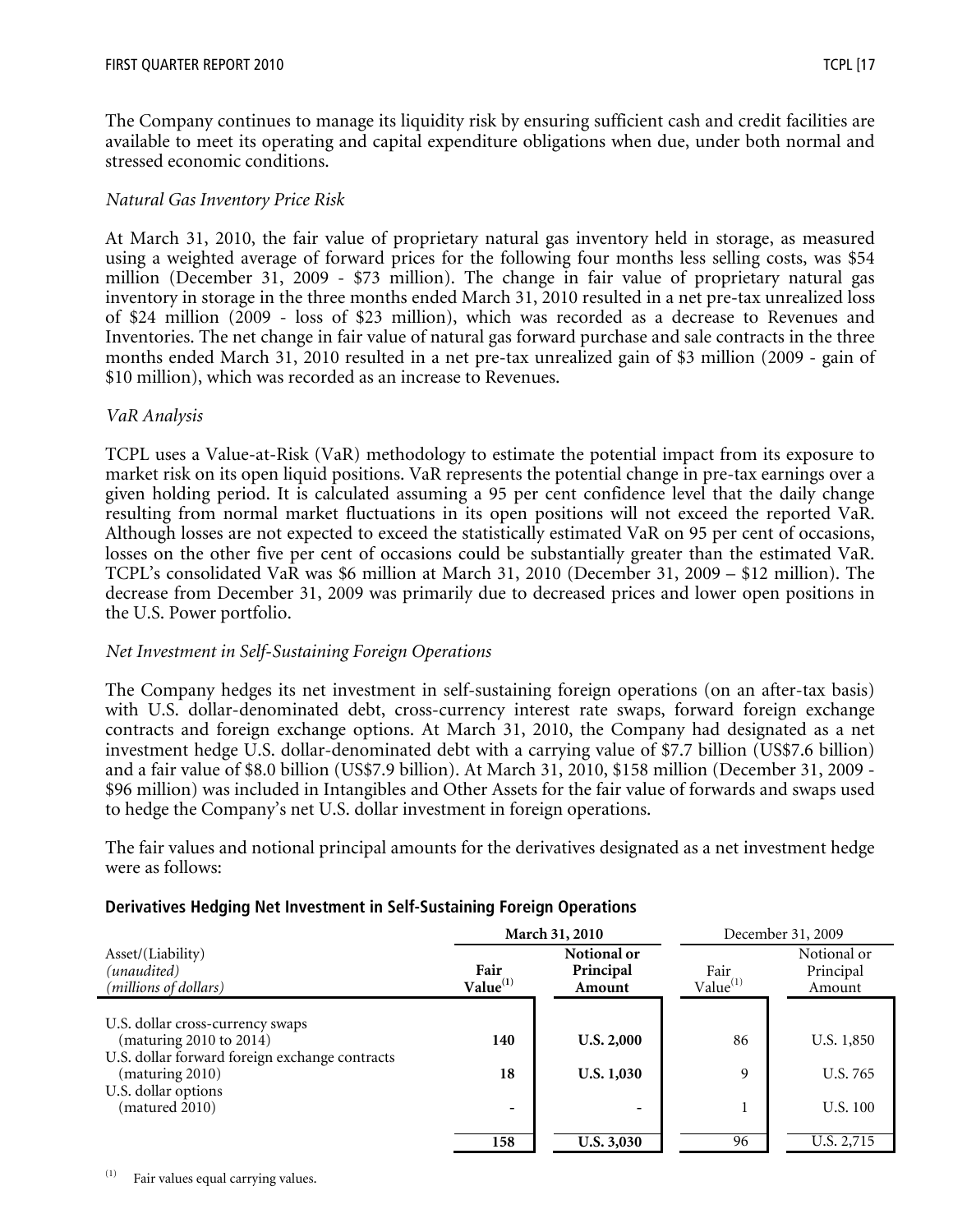#### *Non-Derivative Financial Instruments Summary*

The carrying and fair values of non-derivative financial instruments were as follows:

|                                                                                                                                                                                                                                                           |                                                          | March 31, 2010                                           | December 31, 2009                                        |                                                          |  |
|-----------------------------------------------------------------------------------------------------------------------------------------------------------------------------------------------------------------------------------------------------------|----------------------------------------------------------|----------------------------------------------------------|----------------------------------------------------------|----------------------------------------------------------|--|
| (unaudited)                                                                                                                                                                                                                                               | Carrying                                                 | Fair                                                     | Carrying                                                 | Fair                                                     |  |
| (millions of dollars)                                                                                                                                                                                                                                     | Amount                                                   | Value                                                    | Amount                                                   | Value                                                    |  |
| Financial Assets <sup>(1)</sup><br>Cash and cash equivalents<br>Accounts receivable and other $^{(2)(3)}$<br>Due from TransCanada Corporation<br>Available-for-sale assets <sup>(2)</sup>                                                                 | 677<br>1,365<br>462<br>22<br>2,526                       | 677<br>1,404<br>462<br>22<br>2,565                       | 979<br>1,433<br>845<br>23<br>3,280                       | 979<br>1,484<br>845<br>23<br>3,331                       |  |
| Financial Liabilities <sup>(1)(3)</sup><br>Notes payable<br>Accounts payable and deferred amounts <sup>(4)</sup><br>Due to TransCanada Corporation<br>Accrued interest<br>Long-term debt<br>Junior subordinated notes<br>Long-term debt of joint ventures | 2,087<br>1,633<br>2,069<br>328<br>16,213<br>1,005<br>931 | 2,087<br>1,633<br>2,069<br>328<br>19,208<br>987<br>1,000 | 1,687<br>1,532<br>2,069<br>380<br>16,664<br>1,036<br>965 | 1,687<br>1,532<br>2,069<br>380<br>19,377<br>976<br>1,025 |  |
|                                                                                                                                                                                                                                                           | 24,266                                                   | 27,312                                                   | 24,333                                                   | 27,046                                                   |  |

(1) Consolidated Net Income in first quarter 2010 included losses of \$7 million (2009 – losses of \$14 million) for fair value adjustments related to interest rate swap agreements on US\$250 million (2009 – US\$200 million) of long-term debt. There were no other unrealized gains or losses from fair value adjustments to the financial instruments.

 $\mu$ <sup>(2)</sup> At March 31, 2010, the Consolidated Balance Sheet included financial assets of \$914 million (December 31, 2009 – \$968 million) in Accounts Receivable, \$40 million in Other Current Assets (December 31, 2009 – nil) and \$433 million (December 31, 2009 - \$488

million) in Intangibles and Other Assets.<br><sup>(3)</sup> Recorded at amortized cost, except for certain long-term debt which is adjusted to fair value.<br><sup>(4)</sup> At March 31, 2010, the Consolidated Balance Sheet included financial liab million) in Accounts Payable and \$26 million (December 31, 2009 - \$25 million) in Deferred Amounts.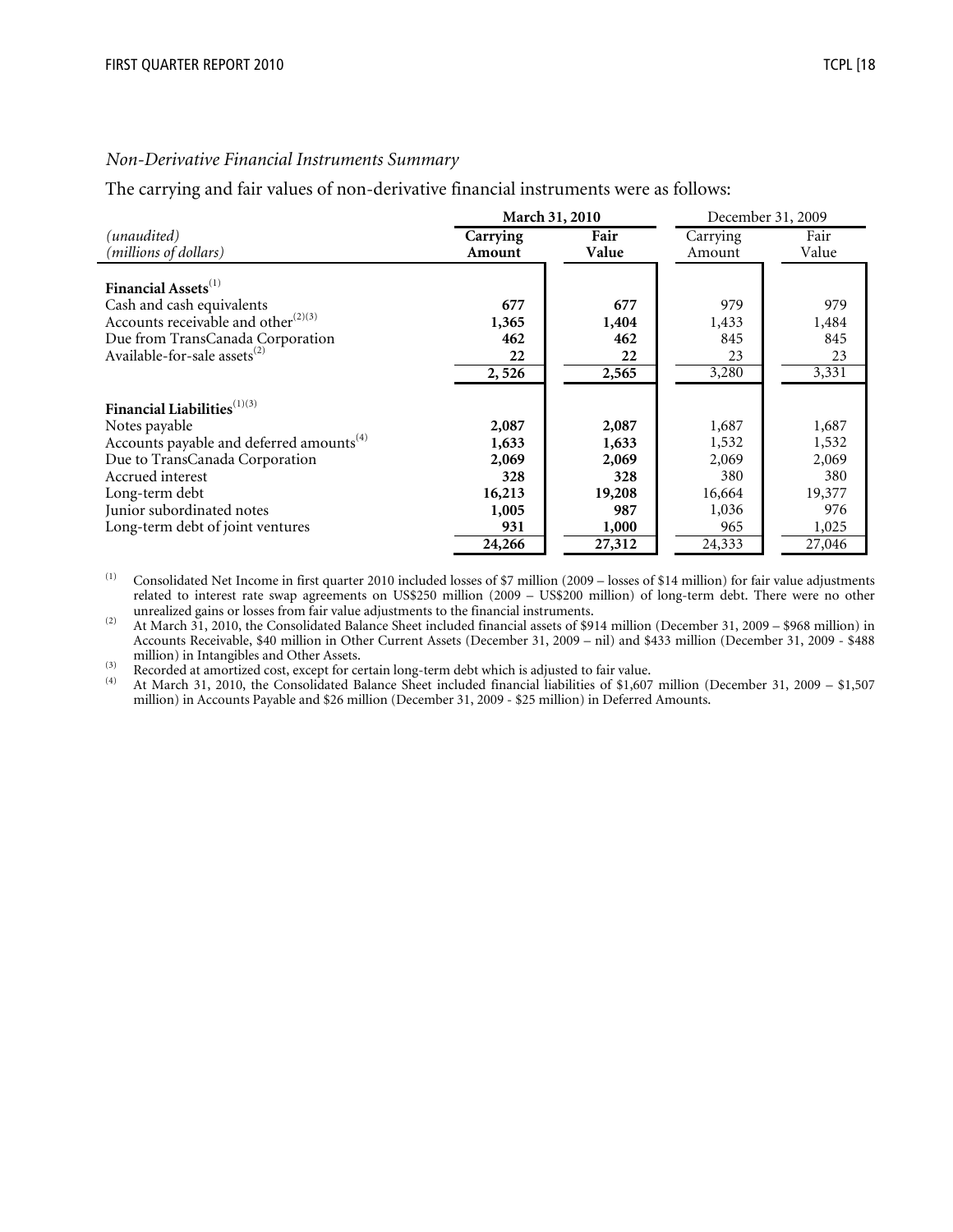**March 31, 2010** 

Information for the Company's derivative financial instruments, excluding hedges of the Company's net investment in self-sustaining foreign operations, is as follows:

| <b>March 31, 2010</b><br>(unaudited)<br>(all amounts in millions unless<br>otherwise indicated)                     | Power     | Natural<br>Gas           | Oil<br>Products | Foreign<br>Exchange | Interest   |
|---------------------------------------------------------------------------------------------------------------------|-----------|--------------------------|-----------------|---------------------|------------|
| <b>Derivative Financial Instruments</b><br>Held for $\operatorname{Trading}^{(1)}$<br>Fair Values <sup>(2)</sup>    |           |                          |                 |                     |            |
| Assets                                                                                                              | \$319     | \$178                    |                 | \$1                 | \$26       |
| Liabilities                                                                                                         | \$(251)   | \$(182)                  |                 | \$(12)              | \$(73)     |
| Notional Values                                                                                                     |           |                          |                 |                     |            |
| Volumes <sup>(3)</sup>                                                                                              |           |                          |                 |                     |            |
| Purchases                                                                                                           | 16,661    | 112                      |                 |                     |            |
| Sales                                                                                                               | 17,657    | 99                       |                 |                     |            |
| Canadian dollars                                                                                                    |           |                          |                 |                     | 838        |
| U.S. dollars                                                                                                        |           |                          |                 | U.S. 612            | U.S. 1,500 |
| Cross-currency                                                                                                      |           |                          |                 | 47/U.S. 37          |            |
| Net unrealized (losses)/gains in the<br>three months ended March 31,<br>$2010^{(4)}$                                |           | \$2                      |                 |                     |            |
|                                                                                                                     | \$(16)    |                          |                 |                     | \$(4)      |
| Net realized gains/(losses) in the three<br>months ended March 31, 2010 <sup>(4)</sup>                              | \$22      | \$(12)                   |                 | \$8                 | \$(4)      |
| Maturity dates                                                                                                      | 2010-2015 | 2010-2014                | 2010            | 2010-2012           | 2010-2018  |
| <b>Derivative Financial Instruments</b><br>in Hedging Relationships <sup>(5)(6)</sup><br>Fair Values <sup>(2)</sup> |           |                          |                 |                     |            |
| Assets                                                                                                              | \$191     |                          |                 |                     | \$10       |
| Liabilities                                                                                                         | \$(313)   | \$(53)                   |                 | \$(48)              | \$(44)     |
| Notional Values                                                                                                     |           |                          |                 |                     |            |
| Volumes $^{(3)}$                                                                                                    |           |                          |                 |                     |            |
| Purchases                                                                                                           | 15,819    | 31                       |                 |                     |            |
| Sales                                                                                                               | 12,385    |                          |                 |                     |            |
| U.S. dollars                                                                                                        |           | $\overline{\phantom{a}}$ |                 | <b>U.S. 120</b>     | U.S. 2,075 |
| Cross-currency                                                                                                      |           |                          |                 | 136/U.S. 100        |            |
| Net realized losses in the three<br>months ended March 31, 2010 <sup>(4)</sup>                                      | \$(7)     | \$(3)                    |                 |                     | \$(10)     |
| Maturity dates                                                                                                      | 2010-2015 | 2010-2012                | n/a             | 2010-2014           | 2010-2020  |

 $^{(1)}$  All derivative financial instruments in the held-for-trading classification have been entered into for risk management purposes and are subject to the Company's risk management strategies, policies and limits. These include derivatives that have not been designated as hedges or do not qualify for hedge accounting treatment but have been entered into as economic hedges to manage

the Company's exposures to market risk.<br>
(2) Fair values equal carrying values.<br>
(3) Volumes for power, natural gas and oil products derivatives are in GWh, billion cubic feet (Bcf) and thousands of barrels,<br>
respectively

respectively. (4) Realized and unrealized gains and losses on power, natural gas and oil products derivative financial instruments held for trading are included in Revenues. Realized and unrealized gains and losses on interest rate and foreign exchange derivative financial instruments held for trading are included in Interest Expense and Interest Income and Other, respectively. The effective portion of unrealized gains and losses on derivative financial instruments in hedging relationships are initially recognized in Other Comprehensive Income, and are reclassified to Revenues, Interest Expense and Interest Income and Other, as appropriate, as the

original hedged item settles.<br>
(5) All hedging relationships are designated as cash flow hedges except for interest rate derivative financial instruments designated as fair value hedges with a fair value of \$7 million and a notional amount of US\$150 million. Net realized gains on fair value hedges for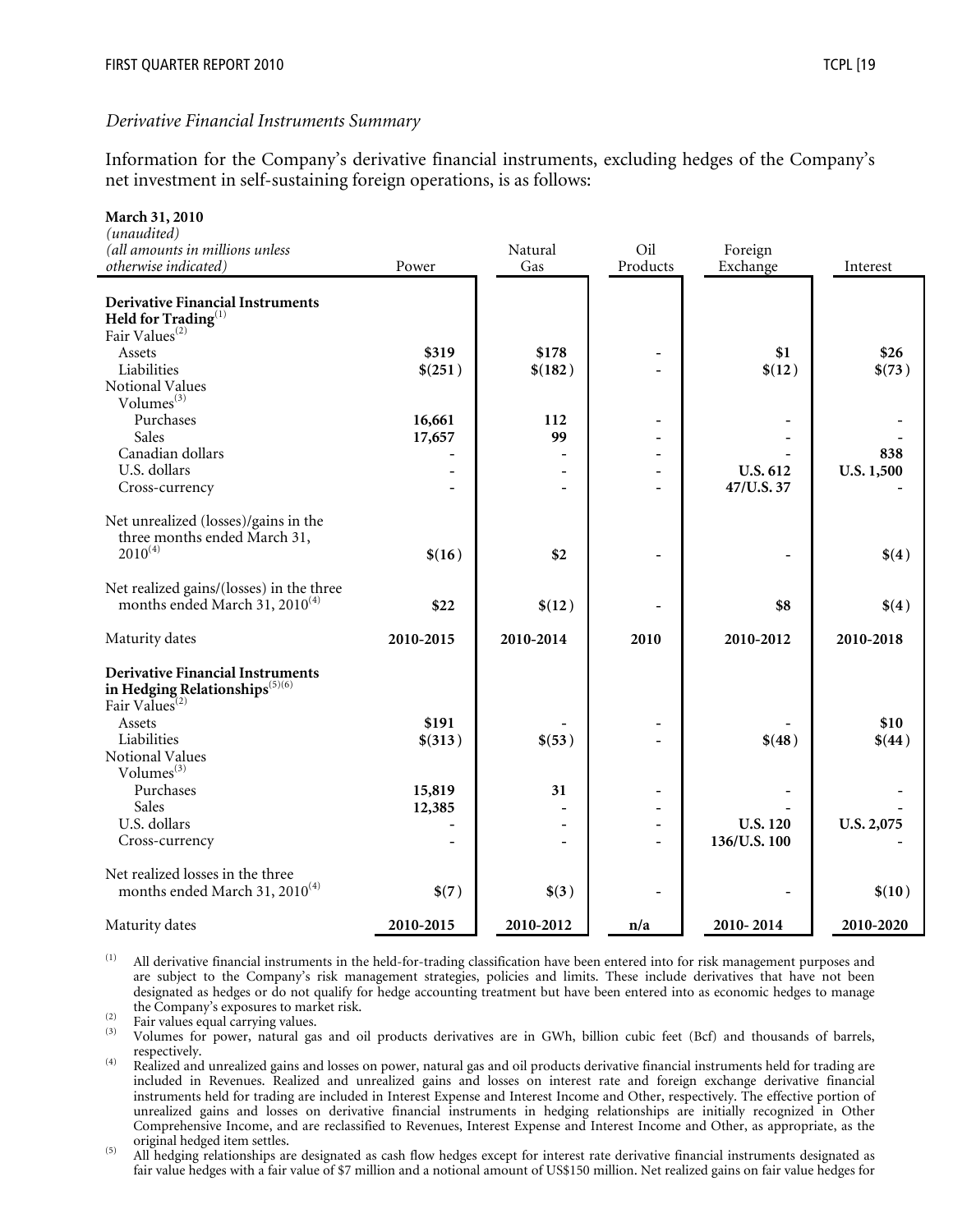the three months ended March 31, 2010 were \$1 million and were included in Interest Expense. In first quarter 2010, the Company

did not record any amounts in Net Income related to ineffectiveness for fair value hedges.<br><sup>(6)</sup> Net Income for the three months ended March 31, 2010 included losses of \$8 million for changes in the fair value of power an natural gas cash flow hedges that were ineffective in offsetting the change in fair value of their related underlying positions. There were no gains or losses included in Net Income for the three months ended March 31, 2010 for discontinued cash flow hedges. No amounts have been excluded from the assessment of hedge effectiveness.

#### **2009**

| (unaudited)<br>(all amounts in millions unless<br>otherwise indicated)                                                 | Power                    | Natural<br>Gas | Oil<br>Products          | Foreign<br>Exchange | Interest   |
|------------------------------------------------------------------------------------------------------------------------|--------------------------|----------------|--------------------------|---------------------|------------|
|                                                                                                                        |                          |                |                          |                     |            |
| <b>Derivative Financial Instruments</b><br>Held for Trading<br>Fair Values <sup>(1)(2)</sup>                           |                          |                |                          |                     |            |
| Assets                                                                                                                 | \$150                    | \$107          | \$5                      |                     | \$25       |
| Liabilities                                                                                                            | \$(98)                   | \$(112)        | \$(5)                    | \$(66)              | \$(68)     |
| $\begin{array}{c} \rm Notional\ Values^{(2)}\\ \rm Volumes^{(3)} \end{array}$                                          |                          |                |                          |                     |            |
| Purchases                                                                                                              | 15,275                   | 238            | 180                      |                     |            |
| Sales                                                                                                                  | 13,185                   | 194            | 180                      |                     |            |
| Canadian dollars                                                                                                       |                          | ÷.             | ÷,                       |                     | 574        |
| U.S. dollars                                                                                                           | $\overline{\phantom{a}}$ |                | $\overline{\phantom{a}}$ | <b>U.S. 444</b>     | U.S. 1,325 |
| Cross-currency                                                                                                         |                          |                |                          | 227/ U.S. 157       |            |
| Net unrealized gains/(losses) in the<br>three months ended March 31,                                                   |                          |                |                          |                     |            |
| $2009^{(4)}$                                                                                                           | \$21                     | \$(35)         | \$7                      | \$1                 |            |
|                                                                                                                        |                          |                |                          |                     |            |
| Net realized gains/(losses) in the three<br>months ended March 31, 2009 <sup>(4)</sup>                                 | \$10                     | \$26           | \$(3)                    | \$6                 | \$(4)      |
| Maturity dates <sup>(2)</sup>                                                                                          | 2010-2015                | 2010-2014      | 2010                     | 2010-2012           | 2010-2018  |
| <b>Derivative Financial Instruments</b><br>in Hedging Relationships <sup>(5)(6)</sup><br>Fair Values <sup>(1)(2)</sup> |                          |                |                          |                     |            |
| Assets                                                                                                                 | \$175                    | \$2            |                          |                     | \$15       |
| Liabilities                                                                                                            | \$(148)                  | \$(22)         |                          | \$(43)              | \$(50)     |
| Notional Values <sup>(2)</sup><br>Volumes <sup>(3)</sup>                                                               |                          |                |                          |                     |            |
| Purchases                                                                                                              | 13,641                   | 33             |                          |                     |            |
| Sales                                                                                                                  | 14,311                   |                | ÷,                       |                     |            |
| U.S. dollars                                                                                                           | L.                       |                | ÷.                       | U.S. 120            | U.S. 1,825 |
| Cross-currency                                                                                                         |                          |                |                          | 136/ U.S. 100       |            |
| Net realized gains/(losses) in the three<br>months ended March 31, 2009 <sup>(4)</sup>                                 | \$26                     | \$(10)         |                          |                     | \$(7)      |
| Maturity dates <sup>(2)</sup>                                                                                          | 2010-2015                | 2010-2014      | n/a                      | 2010-2014           | 2010-2020  |

(1) Fair values equal carrying values.<br>
(2) As at December 31, 2009.<br>
(3) Volumes for power, natural gas and oil products derivatives are in GWh, Bcf and thousands of barrels, respectively.

- <sup>(4)</sup> Realized and unrealized gains and losses on power, natural gas and oil products derivative financial instruments held for trading are included in Revenues. Realized and unrealized gains and losses on interest rate and foreign exchange derivative financial instruments held for trading are included in Interest Expense and Interest Income and Other, respectively. The effective portion of unrealized gains and losses on derivative financial instruments in hedging relationships are initially recognized in Other Comprehensive Income, and are reclassified to Revenues, Interest Expense and Interest Income and Other, as appropriate, as the original hedged item settles.<br>
(5) All hedging relationships are designated as cash flow hedges except for interest rate derivative financial instruments designated as
- fair value hedges with a fair value of \$4 million and a notional amount of US\$150 million at December 31, 2009. Net realized gains on fair value hedges for the three months ended March 31, 2009 were \$1 million and were included in Interest Expense. In first quarter 2009, the Company did not record any amounts in Net Income related to ineffectiveness for fair value hedges.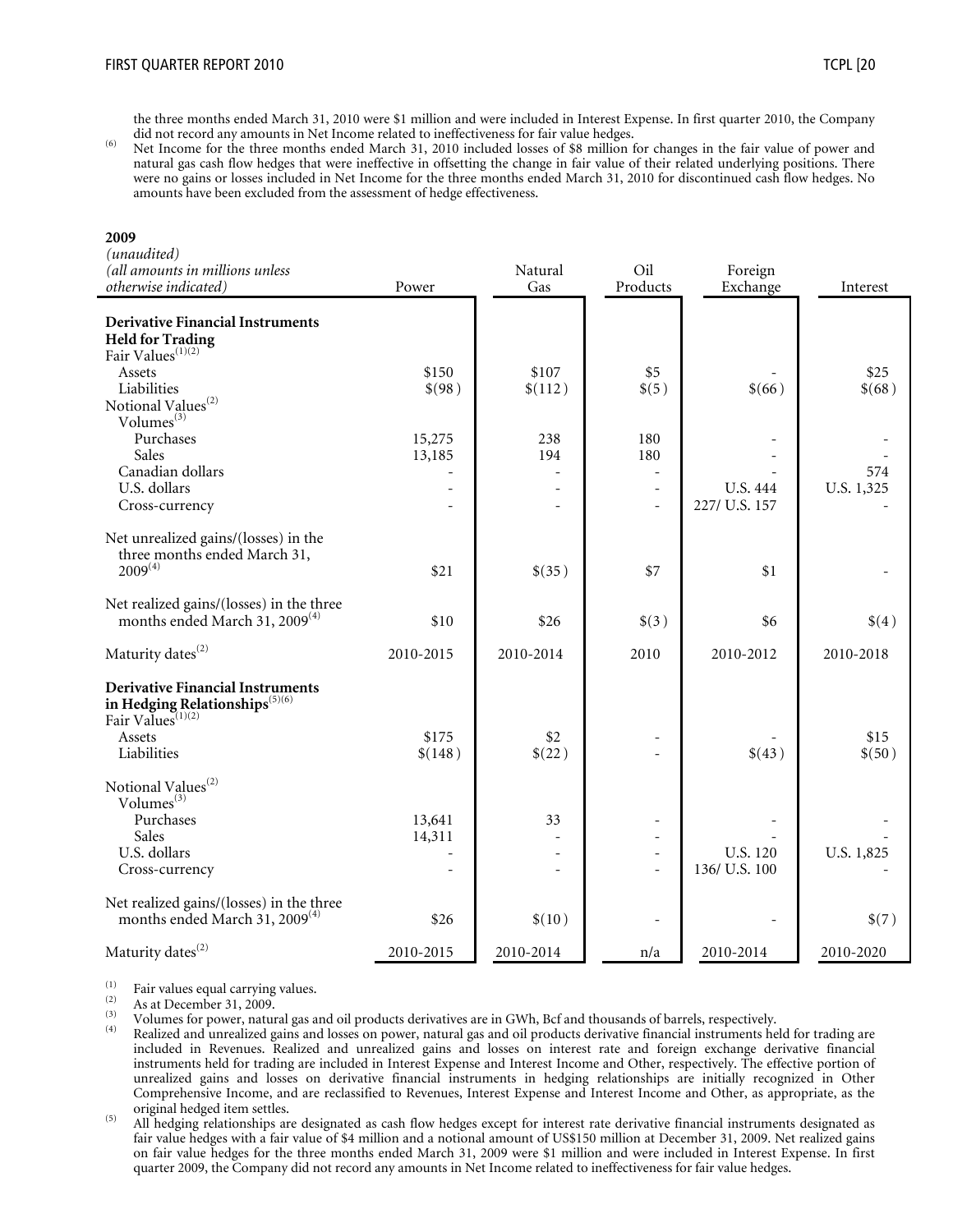<sup>(6)</sup> Net Income for the three months ended March 31, 2009 included gains of \$5 million for changes in the fair value of power and natural gas cash flow hedges that were ineffective in offsetting the change in fair value of their related underlying positions. There were no gains or losses included in Net Income for the three months ended March 31, 2009 for discontinued cash flow hedges. No amounts have been excluded from the assessment of hedge effectiveness.

#### *Balance Sheet Presentation of Derivative Financial Instruments*

The fair value of the derivative financial instruments in the Company's Balance Sheet was as follows:

| (unaudited)<br>(millions of dollars)                          | March 31, 2010 | December 31, 2009 |
|---------------------------------------------------------------|----------------|-------------------|
| Current<br>Other current assets<br>Accounts payable           | 460<br>(538)   | 315<br>(340)      |
| Long-term<br>Intangibles and other assets<br>Deferred amounts | 423<br>(438)   | 260<br>(272)      |

#### *Other Risks*

Additional risks faced by the Company are discussed in the MD&A in TCPL's 2009 Annual Report. These risks remain substantially unchanged since December 31, 2009.

## **Controls and Procedures**

As of March 31, 2010, an evaluation was carried out under the supervision of, and with the participation of management, including the President and Chief Executive Officer and the Chief Financial Officer, of the effectiveness of TCPL's disclosure controls and procedures as defined under the rules adopted by the Canadian securities regulatory authorities and by the SEC. Based on this evaluation, the President and Chief Executive Officer and the Chief Financial Officer concluded that the design and operation of TCPL's disclosure controls and procedures were effective as at March 31, 2010.

During the recent fiscal quarter, there have been no changes in TCPL's internal control over financial reporting that have materially affected, or are reasonably likely to materially affect, TCPL's internal control over financial reporting.

# **Outlook**

Since the disclosure in TCPL's 2009 Annual Report, the Company's earnings outlook for 2010 has declined due to the continued negative impact of reduced market prices for power on Energy's results. For further information on outlook, refer to the MD&A in TCPL's 2009 Annual Report.

TransCanada's issuer rating assigned by Moody's Investors Service (Moody's) is Baa1 with a stable outlook. TCPL's senior unsecured debt is rated A with a stable outlook by DBRS, A3 with a stable outlook by Moody's and A- with a stable outlook by Standard and Poor's (S&P). S&P has assigned TransCanada an A- long-term corporate credit rating with a stable outlook.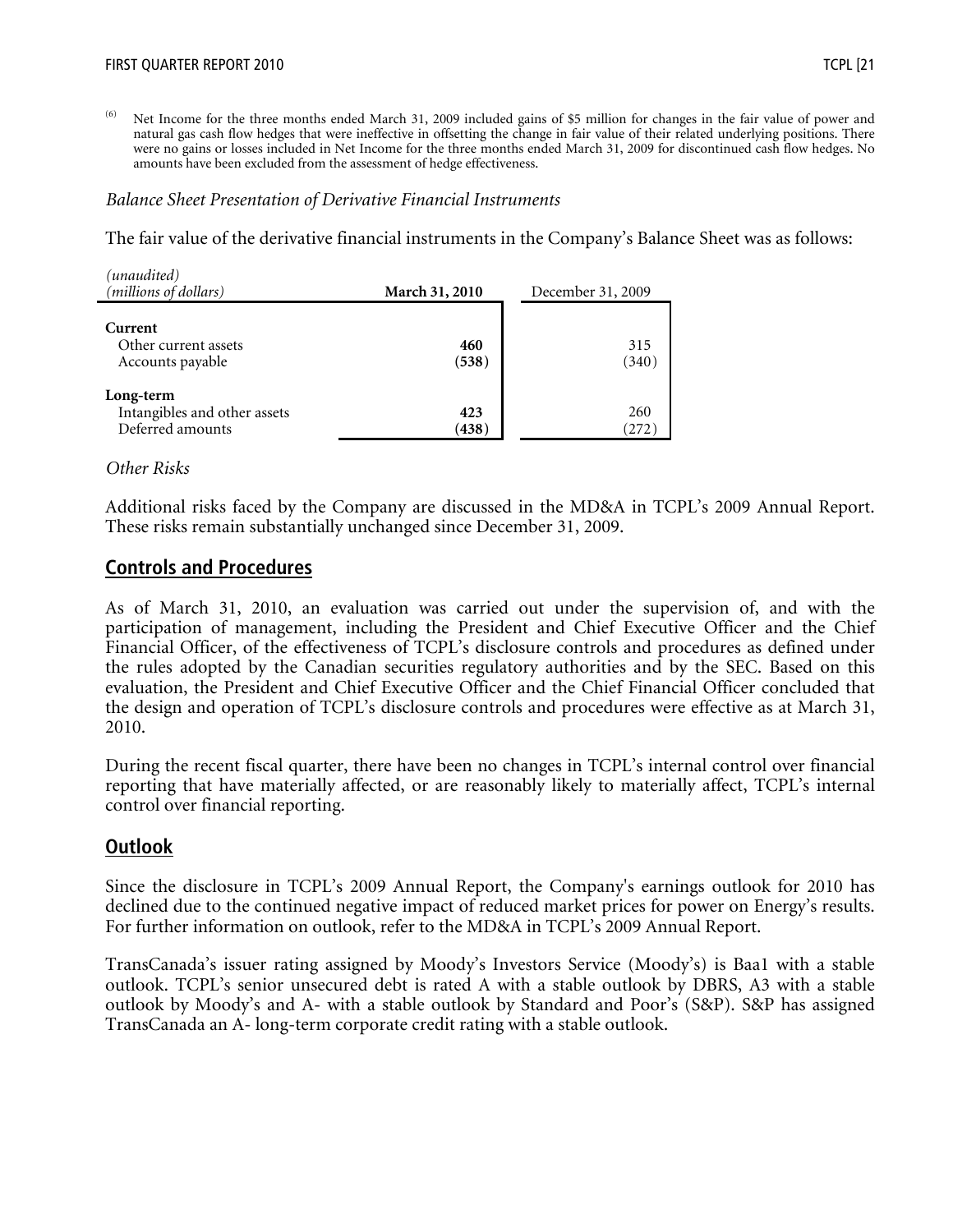# **Recent Developments**

# **Pipelines**

# *Keystone*

Construction on the first phase of Keystone is substantially complete and commissioning continued in first quarter 2010. Commercial in service of this segment is expected to occur in second quarter 2010. The first phase of Keystone extends from Hardisty, Alberta to serve markets in Wood River and Patoka, Illinois and has an initial nominal capacity of 435,000 barrels per day (Bbl/d). As part of the NEB's approval to begin operations, Keystone will operate at a reduced maximum operating pressure (MOP) which will reduce throughput capacity below initial nominal capacity. Within nine months from commercial in service, Keystone is required to run additional in-line inspections on the Canadian segment of the pipeline. These inspections, any remedial work and removal of the MOP restriction are expected to be completed within this nine month period.

Construction of the second phase of Keystone to expand nominal capacity to 591,000 Bbl/d and extend the pipeline to Cushing, Oklahoma, is expected to commence in second quarter 2010. Commercial in service of the second phase is expected to occur in first quarter 2011.

Keystone is planning to construct and operate an expansion and extension of the pipeline system that will provide additional capacity of 500,000 Bbl/d from Western Canada to the U.S. Gulf Coast in first quarter 2013. The Keystone expansion will extend from Hardisty, Alberta to a delivery point near existing terminals in Port Arthur, Texas. In March 2010, the NEB approved the Company's application to construct and operate the Canadian portion of the Keystone expansion. Permits for the U.S. portion of the expansion are expected in fourth quarter 2010. Construction of the expansion facilities is anticipated to commence in first quarter 2011 following the receipt of the remaining regulatory approvals.

The total capital cost of Keystone is expected to be approximately US\$12 billion. Approximately US\$6 billion has been spent to date with the remaining US\$6 billion to be invested between now and the end of 2012. Capital costs related to the construction of Keystone are subject to capital cost risk-andreward sharing mechanisms with its customers.

Although commercial in service is expected to occur in second quarter 2010, TCPL expects Keystone to begin recording EBITDA in fourth quarter 2010 when the MOP restriction on the Canadian segment is expected to be removed, with EBITDA increasing through 2011, 2012 and 2013 as subsequent phases are placed in service. Based on current long-term commitments of 910,000 Bbl/d, Keystone is expected to generate EBITDA of approximately US\$1.2 billion in 2013, its first full year of commercial operation serving both the U.S. Midwest and Gulf Coast markets. If volumes increase to 1.1 million Bbl/d, the full commercial design of the system, Keystone would generate approximately US\$1.5 billion of annual EBITDA. In the future, Keystone can be economically expanded from 1.1 million Bbl/d to 1.5 million Bbl/d in response to additional market demand.

Three entities, each of which had entered into Transportation Service Agreements for the second phase of the Keystone pipeline, have filed separate Statements of Claim against certain of TCPL's Keystone subsidiaries in the Alberta Court of Queen's Bench, seeking declaratory relief or alternatively, damages in varying amounts. Only one of these Statements of Claim has been served on the Keystone subsidiaries. The Company believes each of the claims to be without merit and will vigorously defend this action and the others if served.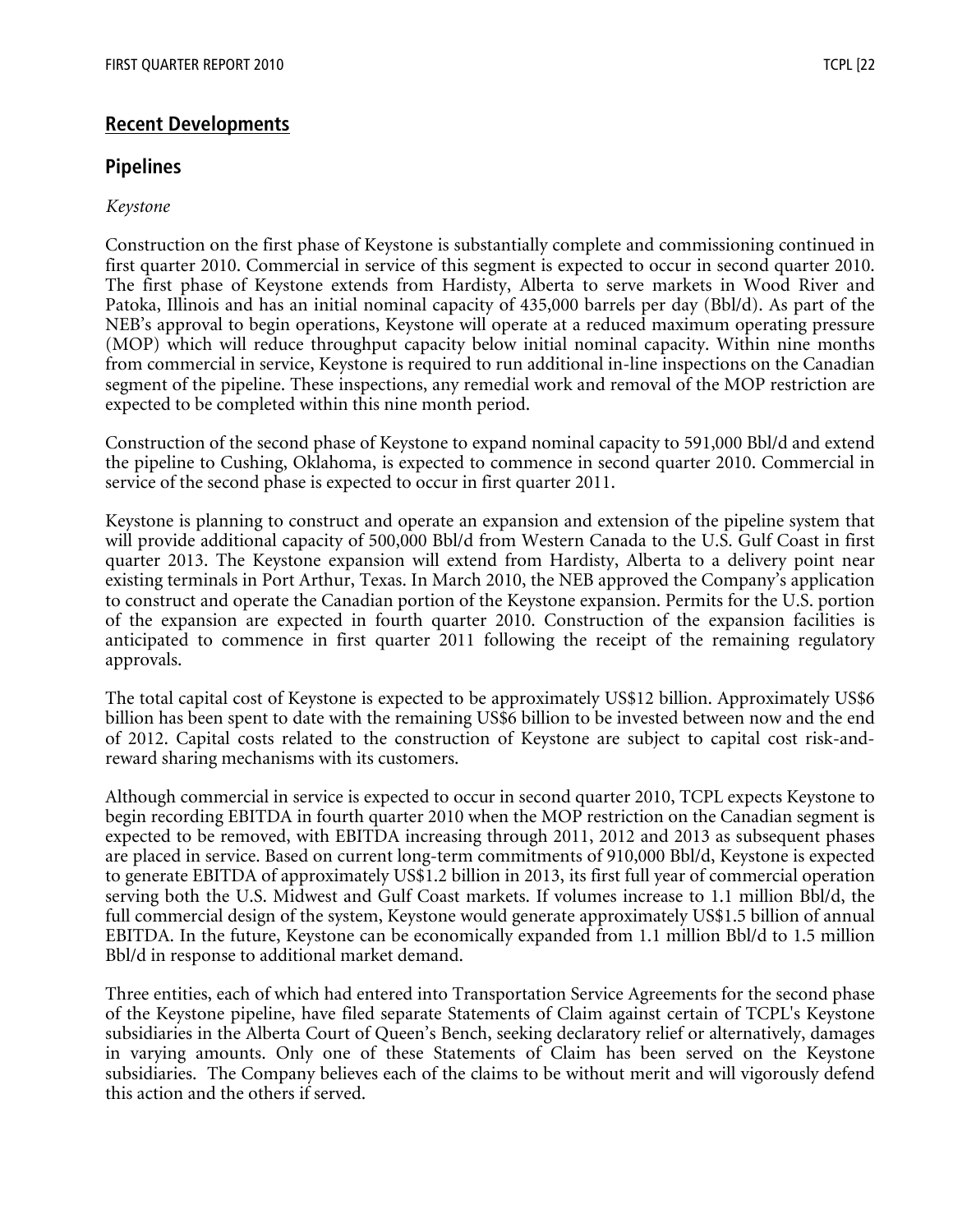## *Alberta System*

In March 2010, TCPL completed the final phase of the North Central Corridor natural gas pipeline. North Central Corridor consists of a 300 km (186 miles) pipeline and associated compression facilities on the northern section of the Alberta System. This project was completed ahead of schedule and under budget at a total capital cost of approximately \$800 million.

In March 2010, the NEB approved TCPL's application for approval to construct and operate the Groundbirch natural gas pipeline. Construction is scheduled to commence in July 2010 with completion anticipated in November 2010. The total capital cost of this project is estimated to be \$200 million.

In April 2010, the NEB announced that it will hold a public hearing process on an application TCPL filed in February 2010 for approval to construct and operate the Horn River project. The public hearing process is scheduled to begin in October 2010. Subject to regulatory approvals, the Horn River project is anticipated to commence operations in second quarter 2012 with a total capital cost of approximately \$310 million.

## *NEB ROE Formula*

In October 2009, the NEB issued a decision that the RH-2-94 Decision which has formed the basis of determining tolls for certain pipelines under NEB jurisdiction since January 1, 1995 would not continue to be in effect. The NEB stated that instead of a multi-pipeline approach, the cost of capital will be determined by negotiations between pipeline companies and their shippers or by the NEB if a pipeline company files a cost of capital application. This decision impacts certain NEB regulated pipelines including the Canadian Mainline, Alberta System, Foothills and TQM. TCPL is working with customers and interested parties to determine the cost of capital to be used in calculating tolls for 2010 on the Alberta System, Foothills and TQM. Cost of Capital discussions with stakeholders on the Canadian Mainline will commence prior to termination of its existing settlement on December 31, 2011. If agreements cannot be reached, applications will be filed with the NEB requesting an appropriate return on capital.

In November 2009, the Canadian Association of Petroleum Producers (CAPP) and the Industrial Gas Users Association (IGUA) sought leave to appeal the October 2009 NEB decision to the Federal Court of Appeal and named the NEB as the sole respondent. In March 2010, the Federal Court of Appeal dismissed the motion filed by CAPP and IGUA.

### *Alaska Open Season*

In March 2010, the U.S. Federal Energy Regulatory Commission (FERC) approved the open season for TCPL and ExxonMobil's joint Alaska pipeline project. The open season will commence on April 30, 2010, and continue through July 30, 2010. There will be concurrent open seasons in Canada for those shippers seeking to access the pipeline in Alberta. Shippers will also have the opportunity to nominate deliveries on either the proposed pipeline to Alberta or the proposed pipeline to Valdez, Alaska. The results of the open season are expected to be available near the end of 2010.

### *Great Lakes Rate Case*

In November 2009, the FERC commenced an investigation, alleging that, based on a review of certain historical information, Great Lakes' revenues might substantially exceed Great Lakes' actual cost of service and therefore may be unjust and unreasonable.

In April 2010, the Chief Administrative Law Judge (ALJ) granted a motion filed by Great Lakes to temporarily suspend the Great Lakes rate proceeding due to an agreement in principle which was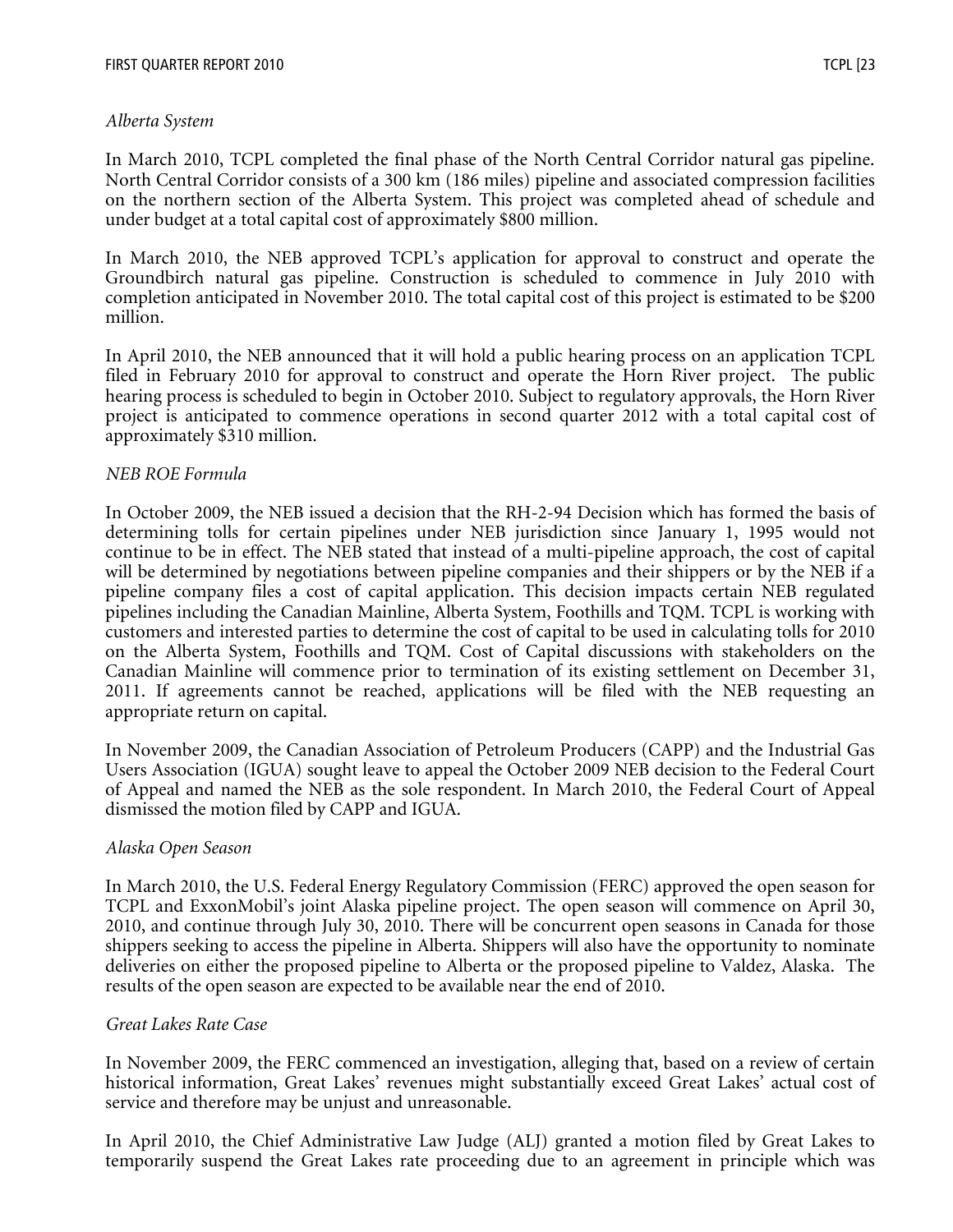reached among Great Lakes, active participants and the FERC trial staff. The parties anticipate filing an agreement embodying the settlement terms on or about May 17, 2010, for subsequent approval by the ALJ and the FERC. In the absence of a settlement, a hearing in the investigation is scheduled for early August 2010 and an initial decision by the ALJ is expected in November 2010. The Company does not expect the rate case settlement, if reached, will have a material effect on Great Lakes' revenues in the context of the current market environment.

# *Bison*

In April 2010, the FERC issued a Certificate Order which requires certain submissions and approvals before approval for construction can be issued. Construction is expected to commence in second quarter 2010 with an expected in-service date of fourth quarter 2010. The project is expected to cost US\$600 million.

# **Energy**

## *Oakville*

Advancement continues on the 900 MW Oakville power generating station located in Oakville, Ontario. In January 2010, TCPL released a draft Environmental Review Report (ERR) for government agency and public comment, with a final ERR expected to be submitted to the Province of Ontario's Ministry of the Environment in second quarter 2010. TCPL continues to work with the local community to address concerns and the project is anticipated to be in service in first quarter 2014.

## *Power Transmission Line Projects*

TCPL continues to review the results of the open seasons on the proposed Zephyr and Chinook power transmission line projects and expects to announce the results in second quarter 2010. Each project would be capable of delivering primarily wind-generated power from Wyoming (Zephyr) and Montana (Chinook) to Nevada to access California and other U.S. desert southwest markets.

# **Share Information**

As at April 27, 2010, TCPL had 660 million issued and outstanding common shares.

# **Selected Quarterly Consolidated Financial Data**<sup>(1)</sup>

| (unaudited)                                                         | 2010         |              | 2009         |              |              |              | 2008         |              |
|---------------------------------------------------------------------|--------------|--------------|--------------|--------------|--------------|--------------|--------------|--------------|
| (millions of dollars except per share amounts)                      | First        | Fourth       | Third        | Second       | First        | Fourth       | Third        | Second       |
| Revenues<br>Net Income                                              | 1,955<br>301 | 2,010<br>384 | 2,087<br>343 | 2,010<br>316 | 2,179<br>336 | 2,234<br>274 | 2,145<br>383 | 2,079<br>318 |
| <b>Share Statistics</b><br>Net income per share – Basic and Diluted | \$0.46       | \$0.58       | \$0.55       | \$0.52       | \$0.55       | \$0.47       | \$0.70       | \$0.60       |

<sup>(1)</sup> The selected quarterly consolidated financial data has been prepared in accordance with GAAP. Certain comparative figures have been restated to conform with the current year's presentation.

### *Factors Impacting Quarterly Financial Information*

In Pipelines, which consists primarily of the Company's investments in regulated pipelines and regulated natural gas storage facilities, annual revenues and net income fluctuate over the long term based on regulators' decisions and negotiated settlements with shippers. Generally, quarter-overquarter revenues and net income during any particular fiscal year remain relatively stable with fluctuations resulting from adjustments being recorded due to regulatory decisions and negotiated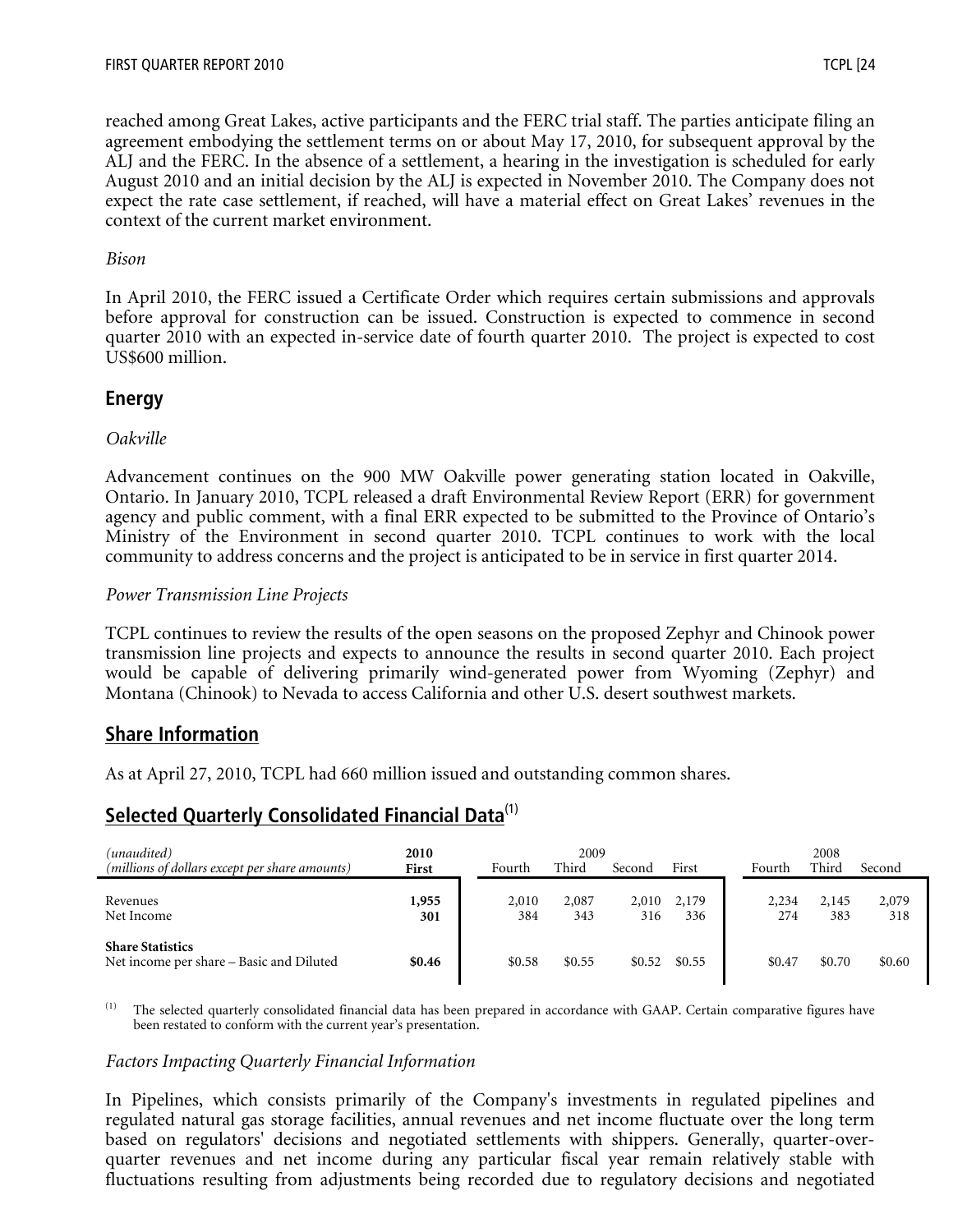settlements with shippers, seasonal fluctuations in short-term throughput volumes on U.S. pipelines, acquisitions and divestitures, and developments outside of the normal course of operations.

In Energy, which consists primarily of the Company's investments in electrical power generation plants and non-regulated natural gas storage facilities, quarter-over-quarter revenues and net income are affected by seasonal weather conditions, customer demand, market prices, capacity payments, planned and unplanned plant outages, acquisitions and divestitures, certain fair value adjustments and developments outside of the normal course of operations.

Significant developments that impacted the last eight quarters' EBIT and Net Income are as follows:

- First quarter 2010, Energy's EBIT included net unrealized losses of \$28 million pre-tax (\$17 million after tax) resulting from changes in the fair value of certain U.S. Power derivative contracts. Energy's EBIT also included net unrealized losses of \$21 million pre-tax (\$15 million after tax) due to changes in the fair value of proprietary natural gas inventory in storage and natural gas forward purchase and sale contracts.
- Fourth quarter 2009, Pipelines' EBIT included a dilution gain of \$29 million pre-tax (\$18 million after tax) resulting from TCPL's reduced ownership interest in PipeLines LP after PipeLines LP issued common units to the public. Energy's EBIT included net unrealized gains of \$7 million pre-tax (\$5 million after tax) due to changes in the fair value of proprietary natural gas inventory in storage and natural gas forward purchase and sale contracts. Net Income included \$30 million of favourable income tax adjustments resulting from reductions in the Province of Ontario's corporate income tax rates.
- Third quarter 2009, Energy's EBIT included net unrealized gains of \$14 million pre-tax (\$10 million after tax) due to changes in the fair value of proprietary natural gas inventory in storage and natural gas forward purchase and sale contracts.
- Second quarter 2009, Energy's EBIT included net unrealized losses of \$7 million pre-tax (\$5 million after tax) due to changes in the fair value of proprietary natural gas inventory in storage and natural gas forward purchase and sale contracts. Energy's EBIT also included contributions from Portlands Energy, which was placed in service in April 2009, and the negative impact of Western Power's lower overall realized power prices.
- First quarter 2009, Energy's EBIT included net unrealized losses of \$13 million pre-tax (\$9 million after tax) due to changes in the fair value of proprietary natural gas inventory in storage and natural gas forward purchase and sale contracts.
- Fourth quarter 2008, Energy's EBIT included net unrealized gains of \$7 million pre-tax (\$6 million after tax) due to changes in the fair value of proprietary natural gas inventory in storage and natural gas forward purchase and sale contracts. Net Income included net unrealized losses of \$57 million pre-tax (\$39 million after tax) due to changes in the fair value of derivatives used to manage the Company's exposure to rising interest rates but which did not qualify as hedges for accounting purposes.
- Third quarter 2008, Energy's EBIT included contributions from the August 2008 acquisition of Ravenswood. Net Income included favourable income tax adjustments of \$26 million from an internal restructuring and realization of losses.
- Second quarter 2008, Energy's EBIT included net unrealized gains of \$12 million pre-tax (\$8 million after tax) due to changes in the fair value of proprietary natural gas inventory in storage and natural gas forward purchase and sale contracts. In addition, Western Power's EBIT increased due to higher overall realized prices and market heat rates in Alberta.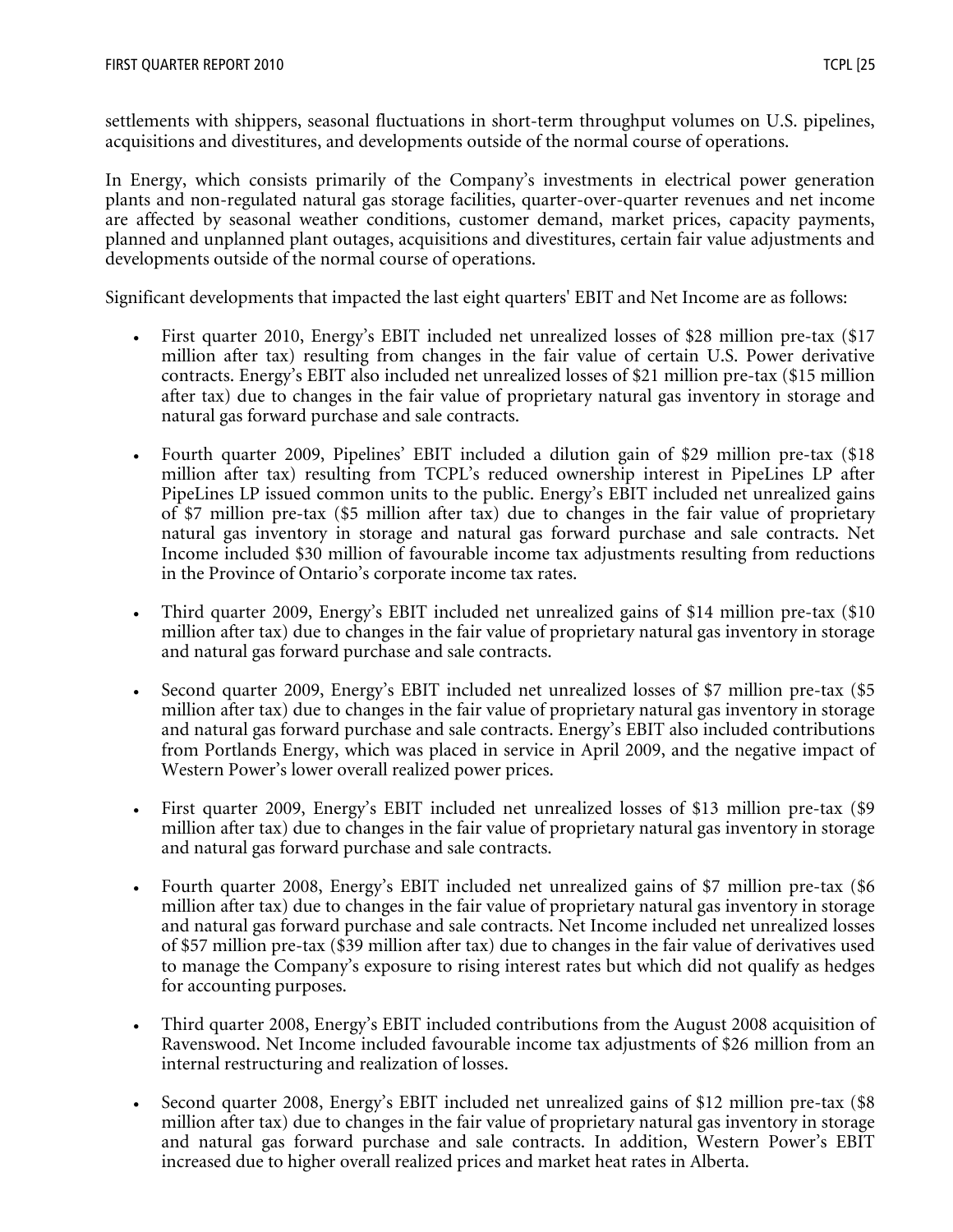# **Consolidated Income**

| (unaudited)                                                            | Three months ended March 31 |       |
|------------------------------------------------------------------------|-----------------------------|-------|
| (millions of dollars)                                                  | 2010                        | 2009  |
|                                                                        |                             |       |
| <b>Revenues</b>                                                        | 1,955                       | 2,179 |
|                                                                        |                             |       |
| <b>Operating and Other Expenses</b><br>Plant operating costs and other | 747                         | 815   |
| Commodity purchases resold                                             | 256                         | 246   |
| Depreciation and amortization                                          | 343                         | 346   |
|                                                                        | 1,346                       | 1,407 |
|                                                                        |                             |       |
| <b>Financial Charges/(Income)</b>                                      |                             |       |
| Interest expense                                                       | 194                         | 301   |
| Interest expense of joint ventures                                     | 16                          | 14    |
| Interest income and other                                              | (24)                        | (22)  |
|                                                                        | 186                         | 293   |
|                                                                        |                             |       |
| Income before Income Taxes and Non-Controlling Interests               | 423                         | 479   |
| <b>Income Taxes</b>                                                    |                             |       |
| Current                                                                | 80                          | 54    |
| <b>Future</b>                                                          | 17                          | 60    |
|                                                                        | 97                          | 114   |
| <b>Non-Controlling Interests</b>                                       |                             |       |
| Non-controlling interest in PipeLines LP                               | 22                          | 24    |
| Non-controlling interest in Portland                                   | 3                           | 5     |
|                                                                        | 25                          | 29    |
| <b>Net Income</b>                                                      | 301                         | 336   |
| <b>Preferred Share Dividends</b>                                       | 6                           | 6     |
| <b>Net Income Applicable to Common Shares</b>                          | 295                         | 330   |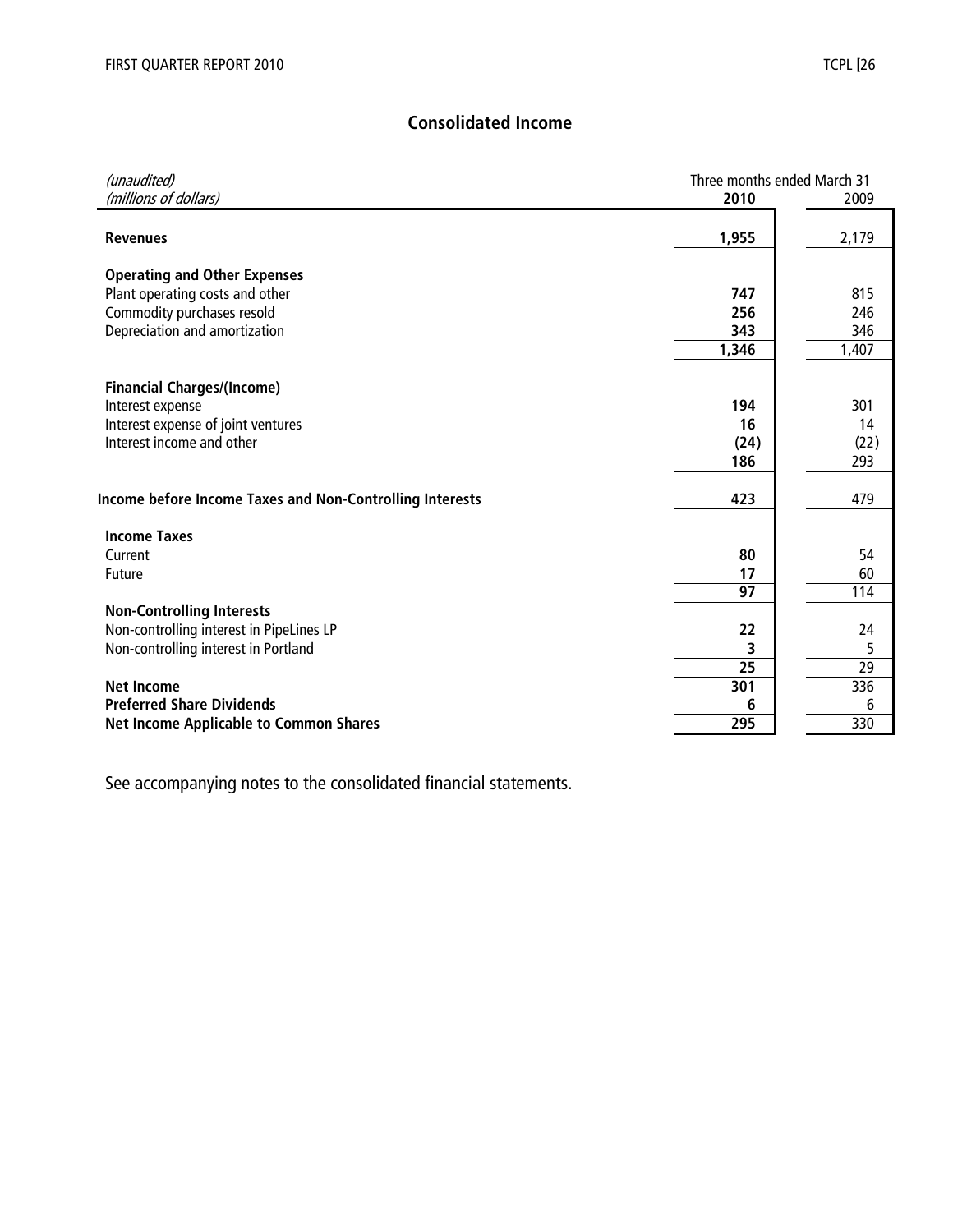# **Consolidated Cash Flows**

| (unaudited)                                                          | Three months ended March 31 |          |
|----------------------------------------------------------------------|-----------------------------|----------|
| (millions of dollars)                                                | 2010                        | 2009     |
|                                                                      |                             |          |
| <b>Cash Generated From Operations</b>                                |                             |          |
| Net income                                                           | 301                         | 336      |
| Depreciation and amortization                                        | 343                         | 346      |
| Future income taxes                                                  | 17                          | 60       |
| Non-controlling interests                                            | 25                          | 29       |
| Employee future benefits funding in excess of expense                | (32)                        | (34)     |
| Other                                                                | 58                          | 23       |
|                                                                      | 712                         | 760      |
| Decrease in operating working capital                                | 116                         | 95       |
| Net cash provided by operations                                      | 828                         | 855      |
| <b>Investing Activities</b>                                          |                             |          |
| Capital expenditures                                                 | (1, 276)                    | (1, 123) |
| Acquisitions, net of cash acquired                                   |                             | (134)    |
| Deferred amounts and other                                           | (216)                       | (174)    |
| Net cash used in investing activities                                | (1, 492)                    | (1, 431) |
|                                                                      |                             |          |
| <b>Financing Activities</b>                                          |                             |          |
| Dividends on common and preferred shares                             | (266)                       | (229)    |
| Advances from/(to) parent                                            | 383                         | (8)      |
| Distributions paid to non-controlling interests                      | (21)                        | (21)     |
| Notes payable issued/(repaid), net                                   | 432                         | (917)    |
| Long-term debt issued, net of issue costs                            | 10                          | 3,060    |
| Reduction of long-term debt                                          | (141)                       | (482)    |
| Long-term debt of joint ventures issued                              | 8                           | 16       |
| Reduction of long-term debt of joint ventures                        | (26)                        | (23)     |
| Common shares issued                                                 |                             | 74       |
| Net cash provided by financing activities                            | 379                         | 1,470    |
| Effect of Foreign Exchange Rate Changes on Cash and Cash Equivalents | (17)                        | 26       |
| (Decrease)/Increase in Cash and Cash Equivalents                     | (302)                       | 920      |
| <b>Cash and Cash Equivalents</b>                                     |                             |          |
|                                                                      | 979                         | 1,300    |
| Beginning of period                                                  |                             |          |
| <b>Cash and Cash Equivalents</b>                                     |                             |          |
| End of period                                                        | 677                         | 2,220    |
|                                                                      |                             |          |
| <b>Supplementary Cash Flow Information</b>                           |                             |          |
| Income taxes paid, net of refunds                                    | 4                           | 57       |
| Interest paid                                                        | 243                         | 263      |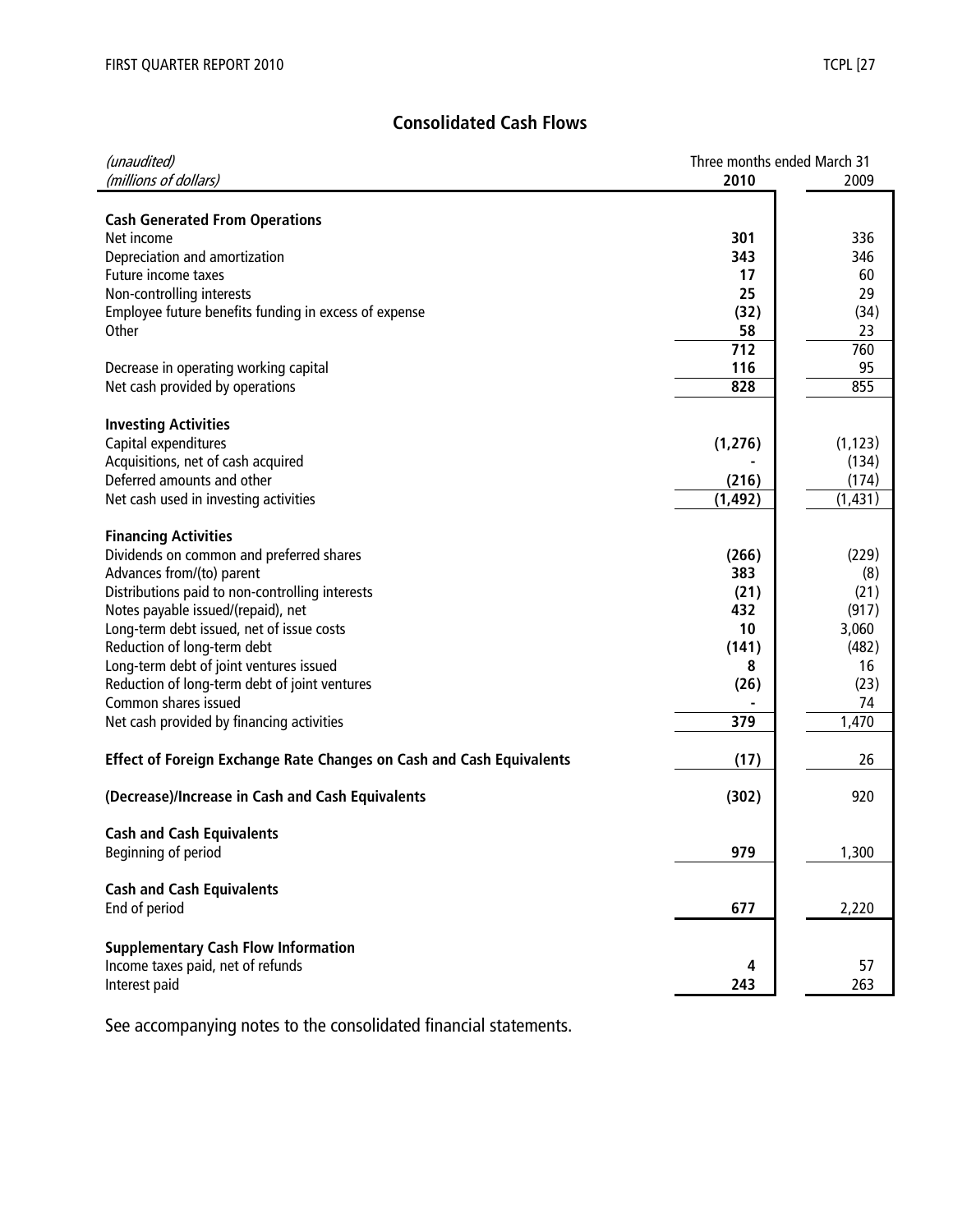# **Consolidated Balance Sheet**

| (unaudited)                                         | March 31, | December 31, |
|-----------------------------------------------------|-----------|--------------|
| (millions of dollars)                               | 2010      | 2009         |
|                                                     |           |              |
| <b>ASSETS</b>                                       |           |              |
| <b>Current Assets</b>                               |           |              |
| Cash and cash equivalents                           | 677       | 979          |
| Accounts receivable                                 | 914       | 968          |
| Due from TransCanada Corporation                    | 462       | 845          |
| Inventories                                         | 463       | 511          |
| Other                                               | 799       | 701          |
|                                                     | 3,315     | 4,004        |
| <b>Plant, Property and Equipment</b>                | 34,111    | 32,879       |
| Goodwill                                            | 3,645     | 3,763        |
| <b>Regulatory Assets</b>                            | 1,459     | 1,524        |
| <b>Intangibles and Other Assets</b>                 | 2,296     | 2,500        |
|                                                     | 44,826    | 44,670       |
|                                                     |           |              |
| LIABILITIES AND SHAREHOLDERS' EQUITY                |           |              |
| <b>Current Liabilities</b>                          |           |              |
| Notes payable                                       | 2,087     | 1,687        |
| Accounts payable                                    | 2,600     | 2,191        |
| <b>Accrued interest</b>                             | 328       | 380          |
| Current portion of long-term debt                   | 636       | 478          |
| Current portion of long-term debt of joint ventures | 206       | 212          |
|                                                     | 5,857     | 4,948        |
| <b>Due to TransCanada Corporation</b>               | 2,069     | 2,069        |
| <b>Regulatory Liabilities</b>                       | 347       | 385          |
| <b>Deferred Amounts</b>                             | 912       | 743          |
| <b>Future Income Taxes</b>                          | 2,837     | 2,893        |
| <b>Long-Term Debt</b>                               | 15,577    | 16,186       |
| <b>Long-Term Debt of Joint Ventures</b>             | 725       | 753          |
| <b>Junior Subordinated Notes</b>                    | 1,005     | 1,036        |
|                                                     | 29,329    | 29,013       |
| <b>Non-Controlling Interests</b>                    |           |              |
| Non-controlling interest in PipeLines LP            | 686       | 705          |
| Non-controlling interest in Portland                | 81        | 80           |
|                                                     | 767       | 785          |
| <b>Shareholders' Equity</b>                         | 14,730    | 14,872       |
|                                                     | 44,826    | 44,670       |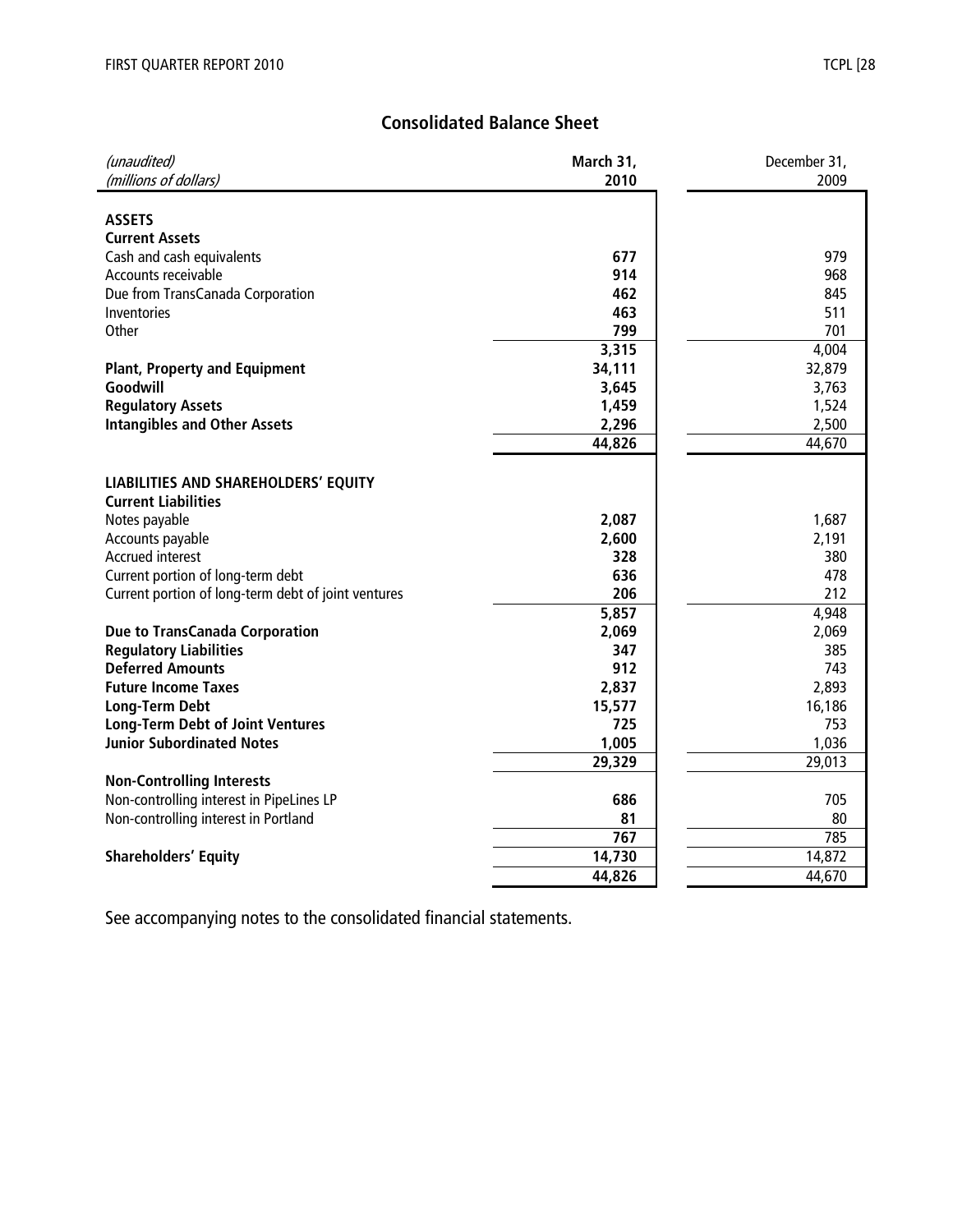# **Consolidated Comprehensive Income**

| (unaudited)                                                                                        | Three months ended March 31 |      |
|----------------------------------------------------------------------------------------------------|-----------------------------|------|
| (millions of dollars)                                                                              | 2010                        | 2009 |
|                                                                                                    |                             |      |
| <b>Net Income Applicable to Common Shares</b>                                                      | 295                         | 330  |
| Other Comprehensive (Loss)/Income, Net of Income Taxes                                             |                             |      |
| Change in foreign currency translation gains and losses on investments in foreign                  |                             |      |
| operations <sup>(1)</sup>                                                                          | (147)                       | (38) |
| Change in gains and losses on hedges of investments in foreign operations <sup>(2)</sup>           | 59                          |      |
| Change in gains and losses on derivative instruments designated as cash flow hedges <sup>(3)</sup> | (77)                        | 27   |
| Reclassification to net income of gains and losses on derivative instruments designated            |                             |      |
| as cash flow hedges pertaining to prior periods <sup>(4)</sup>                                     |                             | 4    |
| Other Comprehensive (Loss)/Income                                                                  | (164)                       | (7)  |
| <b>Comprehensive Income</b>                                                                        | 131                         | 323  |

(1) Net of income tax expense of \$30 million for the three months ended March 31, 2010 (2009 - \$6 million recovery).<br>(2) Net of income tax expense of \$26 million for the three months ended March 31, 2010 (2009 - \$4 millio

(2) Net of income tax expense of \$26 million for the three months ended March 31, 2010 (2009 - \$4 million expense).<br>(3) Net of income tax recovery of \$57 million for the three months ended March 31, 2010 (2009 - \$3 millio

(3) Net of income tax recovery of \$57 million for the three months ended March 31, 2010 (2009 - \$3 million recovery).<br>(4) Net of income tax expense of \$1 million for the three months ended March 31, 2010 (2009 - \$1 millio

Net of income tax expense of \$1 million for the three months ended March 31, 2010 (2009 - \$1 million expense).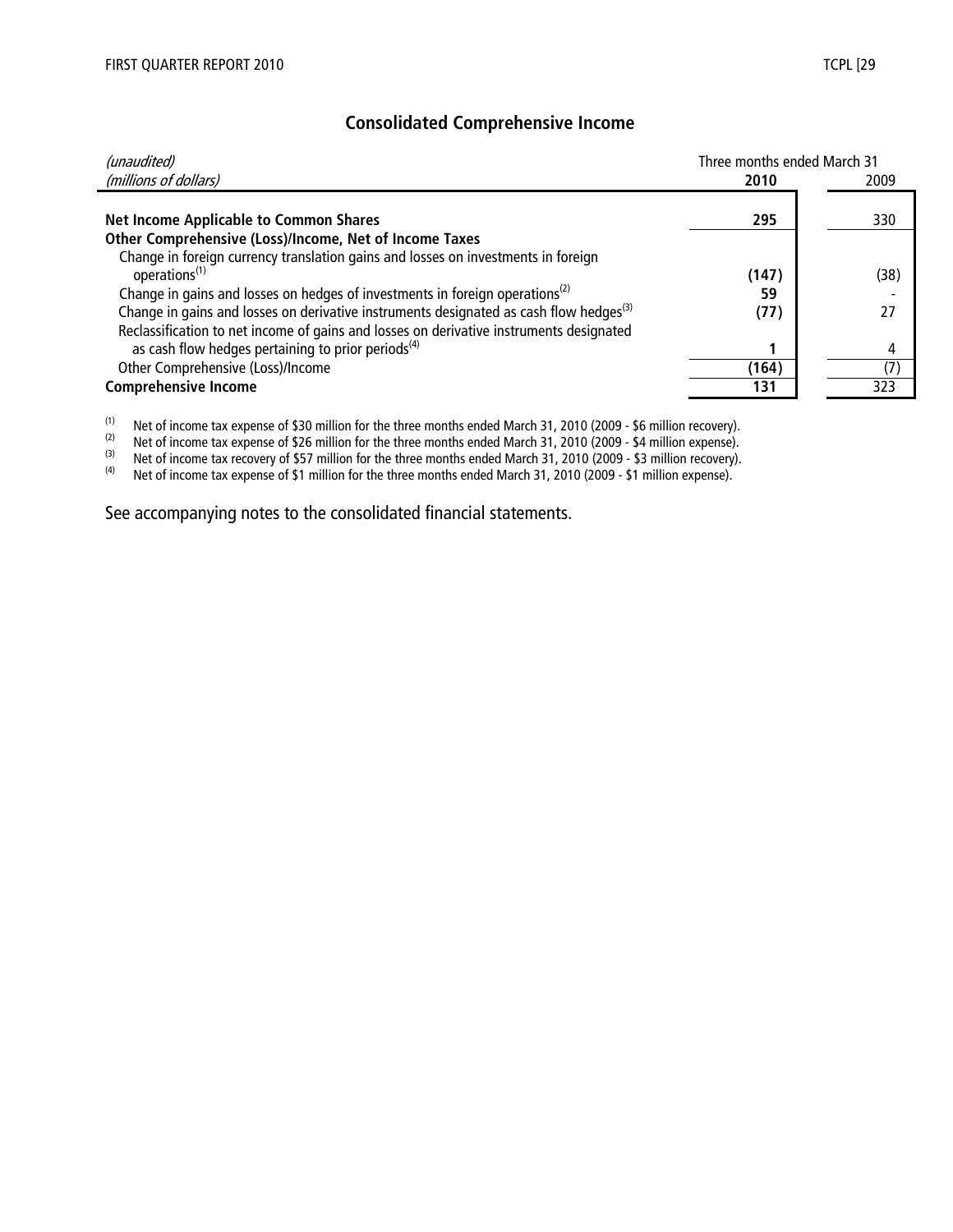|                                                                                                        | Currency           |                  |       |
|--------------------------------------------------------------------------------------------------------|--------------------|------------------|-------|
| (unaudited)                                                                                            | <b>Translation</b> | <b>Cash Flow</b> |       |
| (millions of dollars)                                                                                  | Adjustments        | Hedges           | Total |
|                                                                                                        |                    |                  |       |
| Balance at December 31, 2009                                                                           | (592)              | (40)             | (632) |
| Change in foreign currency translation gains and losses on                                             |                    |                  |       |
| investments in foreign operations <sup>(1)</sup>                                                       | (147)              |                  | (147) |
| Change in gains and losses on hedges of investments in foreign                                         |                    |                  |       |
| operations <sup>(2)</sup>                                                                              | 59                 |                  | 59    |
| Change in gains and losses on derivative instruments                                                   |                    |                  |       |
| designated as cash flow hedges <sup>(3)</sup>                                                          |                    | (77)             | (77)  |
| Reclassification to net income of gains and losses on derivative                                       |                    |                  |       |
| instruments designated as cash flow hedges pertaining to<br>prior periods <sup>(4)(5)</sup>            |                    |                  |       |
| Balance at March 31, 2010                                                                              | (680)              | (116)            | (796) |
|                                                                                                        |                    |                  |       |
|                                                                                                        |                    |                  |       |
|                                                                                                        |                    |                  |       |
|                                                                                                        |                    |                  |       |
| Balance at December 31, 2008                                                                           | (379)              | (93)             | (472) |
| Change in foreign currency translation gains and losses on                                             |                    |                  |       |
| investments in foreign operations <sup>(1)</sup>                                                       | (38)               |                  | (38)  |
| Change in gains and losses on hedges of investments in foreign<br>operations <sup>(2)</sup>            |                    |                  |       |
|                                                                                                        |                    |                  |       |
| Changes in gains and losses on derivative instruments<br>designated as cash flow hedges <sup>(3)</sup> |                    | 27               | 27    |
| Reclassification to net income of gains and losses on derivative                                       |                    |                  |       |
| instruments designated as cash flow hedges pertaining to                                               |                    |                  |       |
| prior periods <sup>(4)</sup>                                                                           |                    | 4                | 4     |
| Balance at March 31, 2009                                                                              | (417)              | (62)             | (479) |

(1) Net of income tax expense of \$30 million for the three months ended March 31, 2010 (2009 - \$6 million recovery).<br>(2) Net of income tax expense of \$26 million for the three months ended March 31, 2010 (2009 - \$4 millio

(2) Net of income tax expense of \$26 million for the three months ended March 31, 2010 (2009 - \$4 million expense).<br>(3) Net of income tax recovery of \$57 million for the three months ended March 31, 2010 (2009 - \$3 millio

(3) Net of income tax recovery of \$57 million for the three months ended March 31, 2010 (2009 - \$3 million recovery).<br>(4) Net of income tax expense of \$1 million for the three months ended March 31, 2010 (2009 - \$1 millio

(4) Net of income tax expense of \$1 million for the three months ended March 31, 2010 (2009 - \$1 million expense).<br>(5) Losses related to cash flow hedges reported in Accumulated Other Comprehensive (Loss)/Income and expec

Losses related to cash flow hedges reported in Accumulated Other Comprehensive (Loss)/Income and expected to be reclassified to Net Income in the next 12 months are estimated to be \$68 million (\$35 million, net of tax). These estimates assume constant commodity prices, interest rates and foreign exchange rates over time, however, the amounts reclassified will vary based on the actual value of these factors at the date of settlement.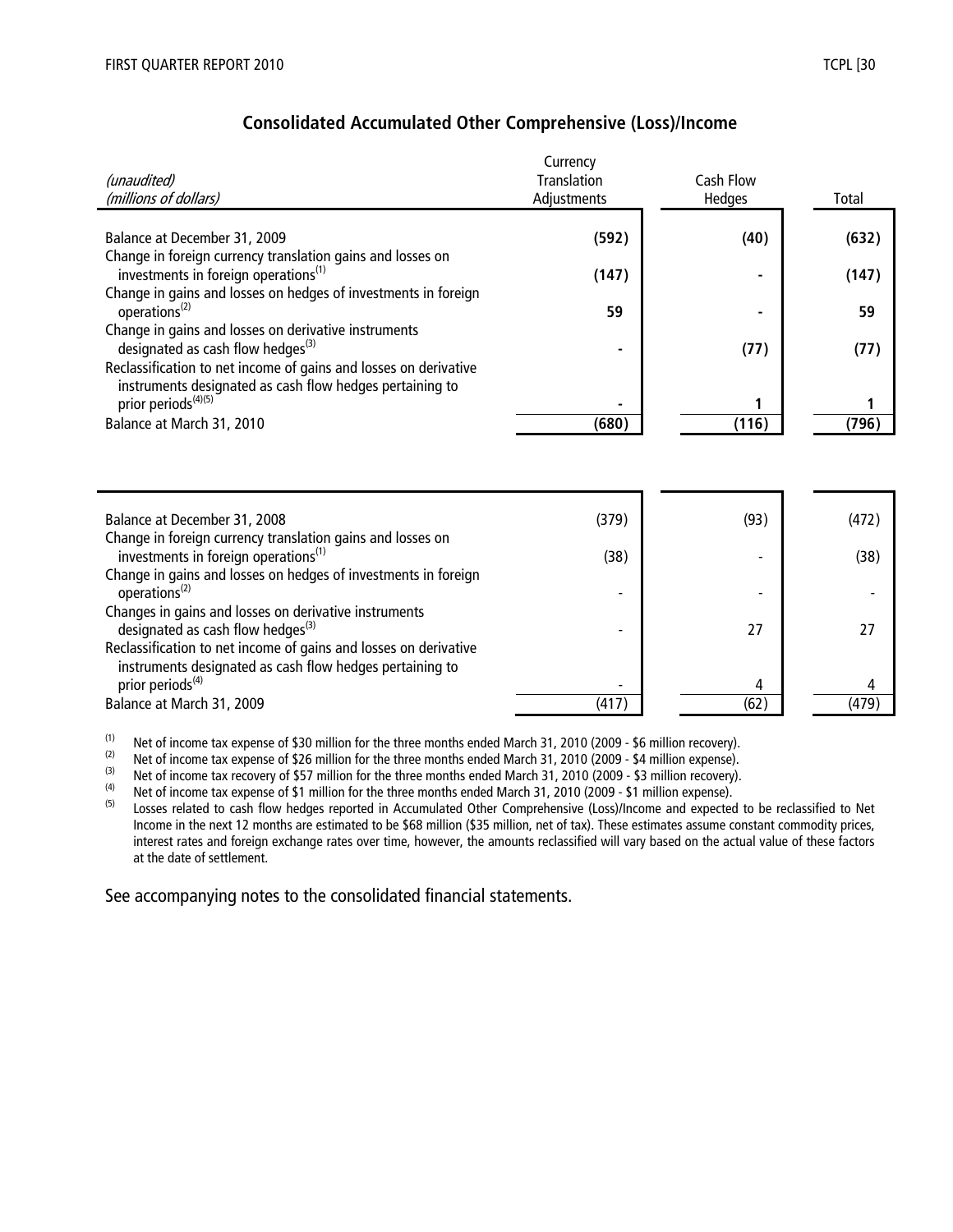| (unaudited)<br>(millions of dollars)          | Three months ended March 31<br>2010 | 2009          |
|-----------------------------------------------|-------------------------------------|---------------|
| <b>Common Shares</b>                          |                                     |               |
| Balance at beginning of period                | 10,649                              | 8,973         |
| Proceeds from shares issued                   |                                     | 74            |
| Balance at end of period                      | 10,649                              | 9,047         |
|                                               |                                     |               |
| <b>Preferred Shares</b>                       |                                     |               |
| Balance at beginning and end of period        | 389                                 | 389           |
|                                               |                                     |               |
| <b>Contributed Surplus</b>                    |                                     |               |
| Balance at beginning of period                | 335                                 | 284           |
| Other                                         | 2                                   | $\mathfrak z$ |
| Balance at end of period                      | 337                                 | 286           |
|                                               |                                     |               |
| <b>Retained Earnings</b>                      |                                     |               |
| Balance at beginning of period                | 4,131                               | 3,789         |
| Net income<br>Common share dividends          | 301<br>(275)                        | 336<br>(236)  |
| Preferred share dividends                     | (6)                                 | (6)           |
| Balance at end of period                      | 4,151                               | 3,883         |
|                                               |                                     |               |
| Accumulated Other Comprehensive (Loss)/Income |                                     |               |
| Balance at beginning of period                | (632)                               | (472)         |
| Other comprehensive (loss)/income             | (164)                               | (7)           |
| Balance at end of period                      | (796)                               | (479)         |
|                                               | 3,355                               | 3,404         |
| <b>Total Shareholders' Equity</b>             | 14,730                              | 13,126        |
|                                               |                                     |               |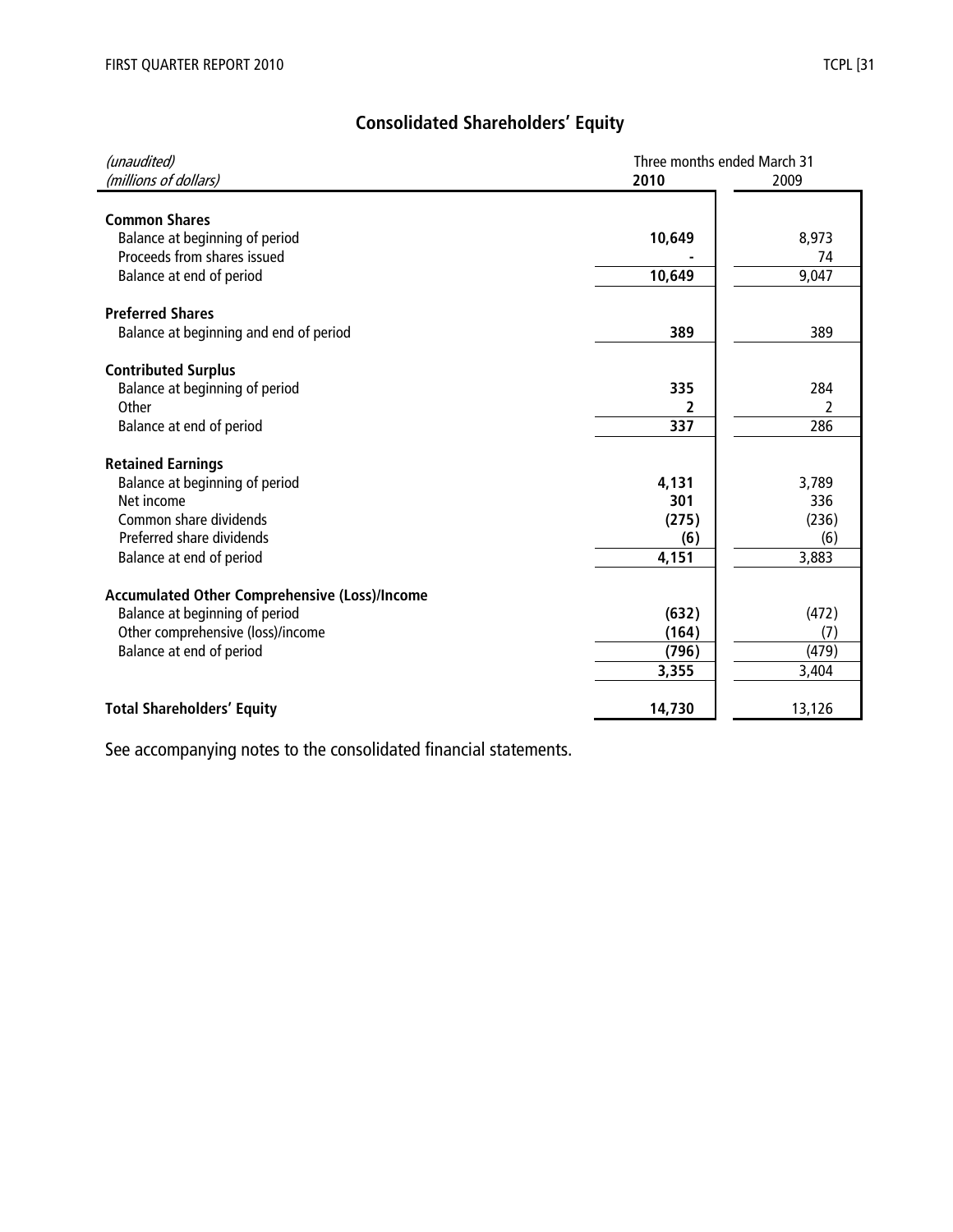# **Notes to Consolidated Financial Statements**

# **(Unaudited)**

# **1. Significant Accounting Policies**

The consolidated financial statements of TransCanada PipeLines Limited (TCPL or the Company) have been prepared in accordance with Canadian generally accepted accounting principles (GAAP). The accounting policies applied are consistent with those outlined in TCPL's annual audited Consolidated Financial Statements for the year ended December 31, 2009. These Consolidated Financial Statements reflect all normal recurring adjustments that are, in the opinion of management, necessary to present fairly the financial position and results of operations for the respective periods. These Consolidated Financial Statements do not include all disclosures required in the annual financial statements and should be read in conjunction with the 2009 audited Consolidated Financial Statements included in TCPL's 2009 Annual Report. Unless otherwise indicated, "TCPL" or "the Company" includes TransCanada PipeLines Limited and its subsidiaries. Amounts are stated in Canadian dollars unless otherwise indicated. Certain comparative figures have been reclassified to conform with the current year's presentation.

In Pipelines, which consists primarily of the Company's investments in regulated pipelines and regulated natural gas storage facilities, annual revenues and net income fluctuate over the long term based on regulators' decisions and negotiated settlements with shippers. Generally, quarter-over-quarter revenues and net income during any particular fiscal year remain relatively stable with fluctuations resulting from adjustments being recorded due to regulatory decisions and negotiated settlements with shippers, seasonal fluctuations in short-term throughput volumes on U.S. pipelines, acquisitions and divestitures, and developments outside of the normal course of operations.

In Energy, which consists primarily of the Company's investments in electrical power generation plants and non-regulated natural gas storage facilities, quarter-over-quarter revenues and net income are affected by seasonal weather conditions, customer demand, market prices, capacity payments, planned and unplanned plant outages, acquisitions and divestitures, certain fair value adjustments and developments outside of the normal course of operations.

In preparing these financial statements, TCPL is required to make estimates and assumptions that affect both the amount and timing of recording assets, liabilities, revenues and expenses since the determination of these items may be dependent on future events. The Company uses the most current information available and exercises careful judgement in making these estimates and assumptions. In the opinion of management, these consolidated financial statements have been properly prepared within reasonable limits of materiality and within the framework of the Company's significant accounting policies.

# **2. Changes in Accounting Policies**

The Company's accounting policies have not changed materially from those described in TCPL's 2009 Annual Report. Future accounting changes that will impact the Company are as follows:

# Future Accounting Changes

# **International Financial Reporting Standards**

The Canadian Institute of Chartered Accountants' (CICA) Accounting Standards Board announced that Canadian publicly accountable enterprises are required to adopt International Financial Reporting Standards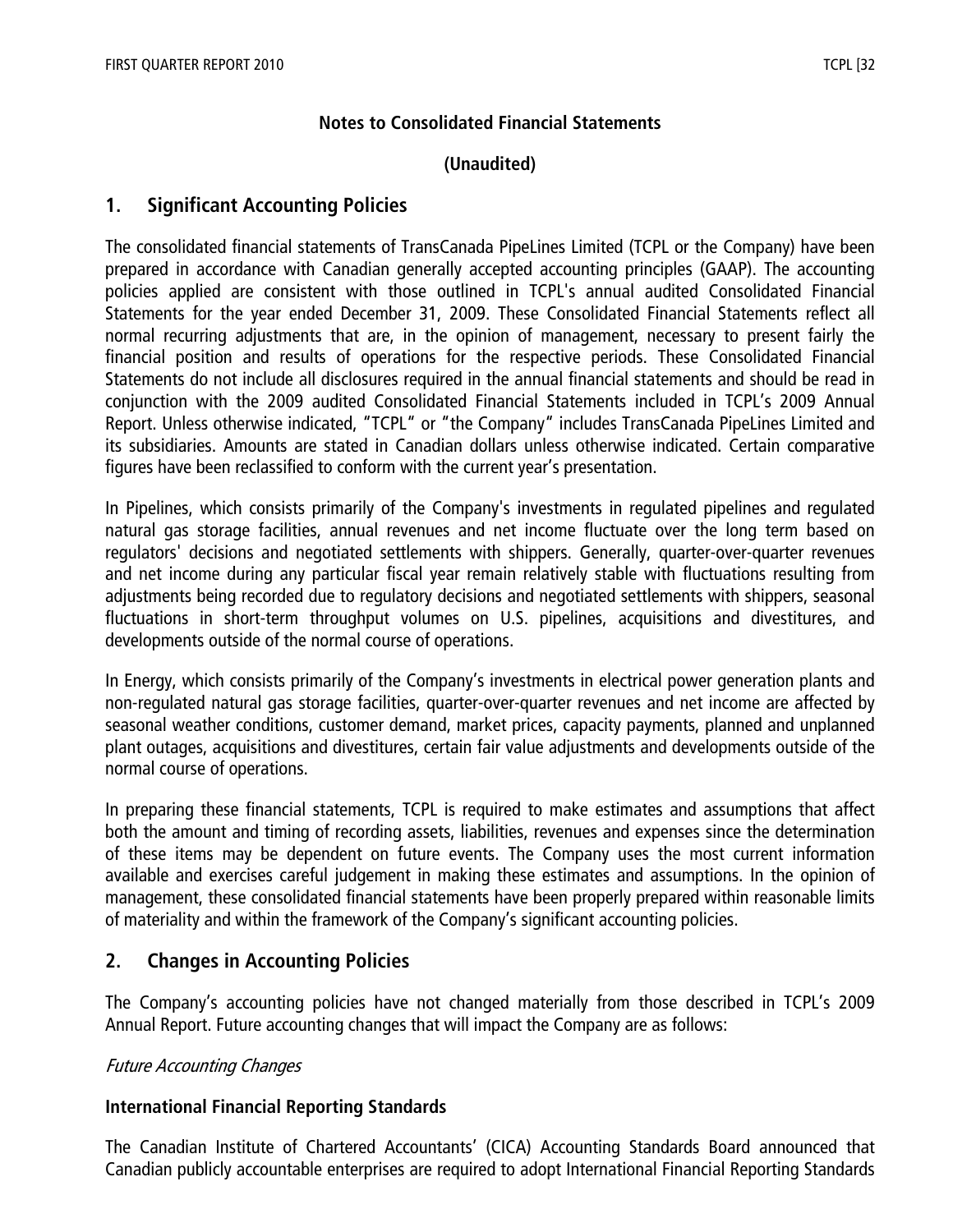(IFRS), as issued by the International Accounting Standards Board (IASB), effective January 1, 2011. Effective January 1, 2011, the Company will begin reporting under IFRS.

TCPL currently follows specific accounting policies unique to a rate-regulated business. The Company is actively monitoring developments regarding potential future guidance on the applicability of certain aspects of rate-regulated accounting under IFRS. Developments in this area could have a significant effect on the scope of the Company's IFRS project and on TCPL's IFRS financial results. The Company is assessing the impact of developments related to the IASB's July 2009 Exposure Draft ''Rate-Regulated Activities''.

As a result of ongoing developments related to rate-regulated accounting under IFRS as well as other areas, together with the current stage of the Company's IFRS project, TCPL cannot reasonably quantify the full impact that adopting IFRS will have on its financial position and future results.

# **3. Segmented Information**

| Three months ended March 31                                                                                                                                                                                                         | <b>Pipelines</b>               |                                | Energy $(1)$                         |                                      | Corporate    |              | <b>Total</b>                                             |                                                           |
|-------------------------------------------------------------------------------------------------------------------------------------------------------------------------------------------------------------------------------------|--------------------------------|--------------------------------|--------------------------------------|--------------------------------------|--------------|--------------|----------------------------------------------------------|-----------------------------------------------------------|
| (unaudited)(millions of dollars)                                                                                                                                                                                                    | 2010                           | 2009                           | 2010                                 | 2009                                 | 2010         | 2009         | 2010                                                     | 2009                                                      |
| Revenues<br>Plant operating costs and other<br>Commodity purchases resold<br>Depreciation and amortization                                                                                                                          | 1.129<br>(361)<br>(253)<br>515 | 1,264<br>(393)<br>(260)<br>611 | 826<br>(360)<br>(256)<br>(90)<br>120 | 915<br>(409)<br>(229)<br>(86)<br>191 | (26)<br>(26) | (30)<br>(30) | 1,955<br>(747)<br>(256)<br>(343)<br>609                  | 2,179<br>(832)<br>(229)<br>(346)<br>772                   |
| Interest expense<br>Interest expense of joint ventures<br>Interest income and other<br>Income taxes<br>Non-controlling interests<br><b>Net Income</b><br>Preferred share dividends<br><b>Net Income Applicable to Common Shares</b> |                                |                                |                                      |                                      |              |              | (194)<br>(16)<br>24<br>(97)<br>(25)<br>301<br>(6)<br>295 | (301)<br>(14)<br>22<br>(114)<br>(29)<br>336<br>(6)<br>330 |

<sup>(1)</sup> Effective January 1, 2010, the Company records net realized and unrealized gains and losses on derivatives used to purchase and sell power, natural gas and fuel oil in order to manage Energy's assets on a net basis in Revenues. Comparative results for 2009 reflect amounts reclassified from Commodity Purchases Resold to Revenues.

# **Total Assets**

| (unaudited)                             | March 31,                           | December 31,                        |
|-----------------------------------------|-------------------------------------|-------------------------------------|
| (millions of dollars)                   | 2010                                | 2009                                |
| <b>Pipelines</b><br>Energy<br>Corporate | 29,917<br>12,862<br>2.047<br>44,826 | 29,508<br>12,477<br>2,685<br>44,670 |

# **4. Long-Term Debt**

In the three months ended March 31, 2010, the Company capitalized interest related to capital projects of \$134 million (2009 - \$54 million).

# **5. Financial Instruments and Risk Management**

TCPL continues to manage and monitor its exposure to market, counterparty credit and liquidity risk.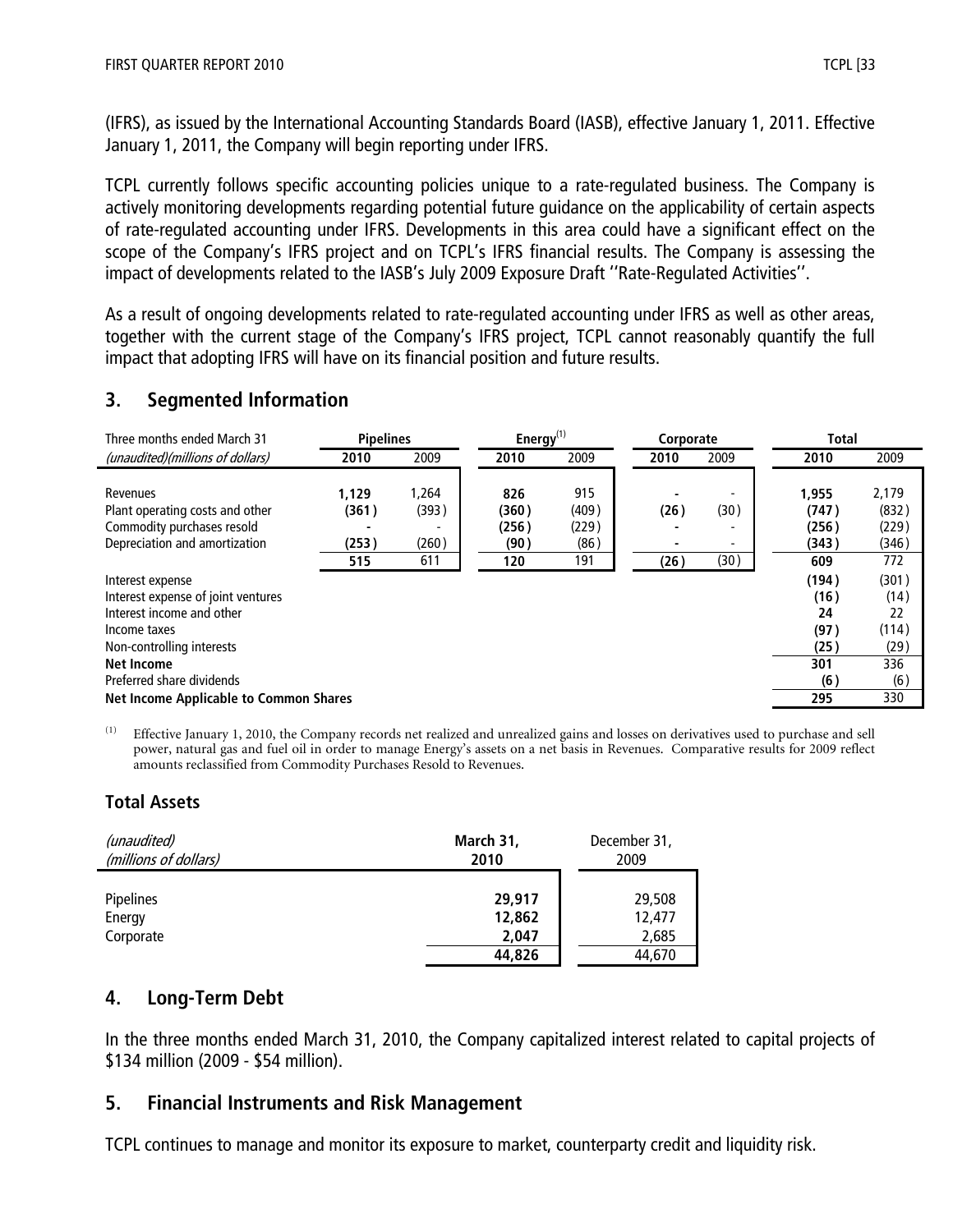# Counterparty Credit and Liquidity Risk

TCPL's maximum counterparty credit exposure with respect to financial instruments at the balance sheet date, without taking into account security held, consisted of accounts receivable, the fair value of derivative assets and loans and advances receivable. The carrying amounts and fair values of these financial assets are included in Accounts Receivable and Other in the Non-Derivative Financial Instruments Summary table below. Letters of credit and cash are the primary types of security provided to support these amounts. The majority of counterparty credit exposure is with counterparties who are investment grade. At March 31, 2010, there were no significant amounts past due or impaired.

At March 31, 2010 the Company had a credit risk concentration of \$339 million due from a creditworthy counterparty. This amount is expected to be fully collectible and is secured by a guarantee from the counterparty's parent company.

The Company continues to manage its liquidity risk by ensuring sufficient cash and credit facilities are available to meet its operating and capital expenditure obligations when due, under both normal and stressed economic conditions.

# Natural Gas Inventory Price Risk

At March 31, 2010, the fair value of proprietary natural gas inventory held in storage, as measured using a weighted average of forward prices for the following four months less selling costs, was \$54 million (December 31, 2009 - \$73 million). The change in fair value of proprietary natural gas inventory in storage in the three months ended March 31, 2010 resulted in a net pre-tax unrealized loss of \$24 million (2009 - loss of \$23 million), which was recorded as a decrease to Revenues and Inventories. The net change in fair value of natural gas forward purchase and sale contracts in the three months ended March 31, 2010 resulted in a net pre-tax unrealized gain of \$3 million (2009 - gain of \$10 million), which was recorded as an increase to Revenues.

# VaR Analysis

TCPL uses a Value-at-Risk (VaR) methodology to estimate the potential impact from its exposure to market risk on its open liquid positions. VaR represents the potential change in pre-tax earnings over a given holding period. It is calculated assuming a 95 per cent confidence level that the daily change resulting from normal market fluctuations in its open positions will not exceed the reported VaR. Although losses are not expected to exceed the statistically estimated VaR on 95 per cent of occasions, losses on the other five per cent of occasions could be substantially greater than the estimated VaR. TCPL's consolidated VaR was \$6 million at March 31, 2010 (December 31, 2009 – \$12 million). The decrease from December 31, 2009 was primarily due to decreased prices and lower open positions in the U.S. Power portfolio.

# Net Investment in Self-Sustaining Foreign Operations

The Company hedges its net investment in self-sustaining foreign operations (on an after-tax basis) with U.S. dollar-denominated debt, cross-currency interest rate swaps, forward foreign exchange contracts and foreign exchange options. At March 31, 2010, the Company had designated as a net investment hedge U.S. dollar-denominated debt with a carrying value of \$7.7 billion (US\$7.6 billion) and a fair value of \$8.0 billion (US\$7.9 billion). At March 31, 2010, \$158 million (December 31, 2009 - \$96 million) was included in Intangibles and Other Assets for the fair value of forwards and swaps used to hedge the Company's net U.S. dollar investment in foreign operations.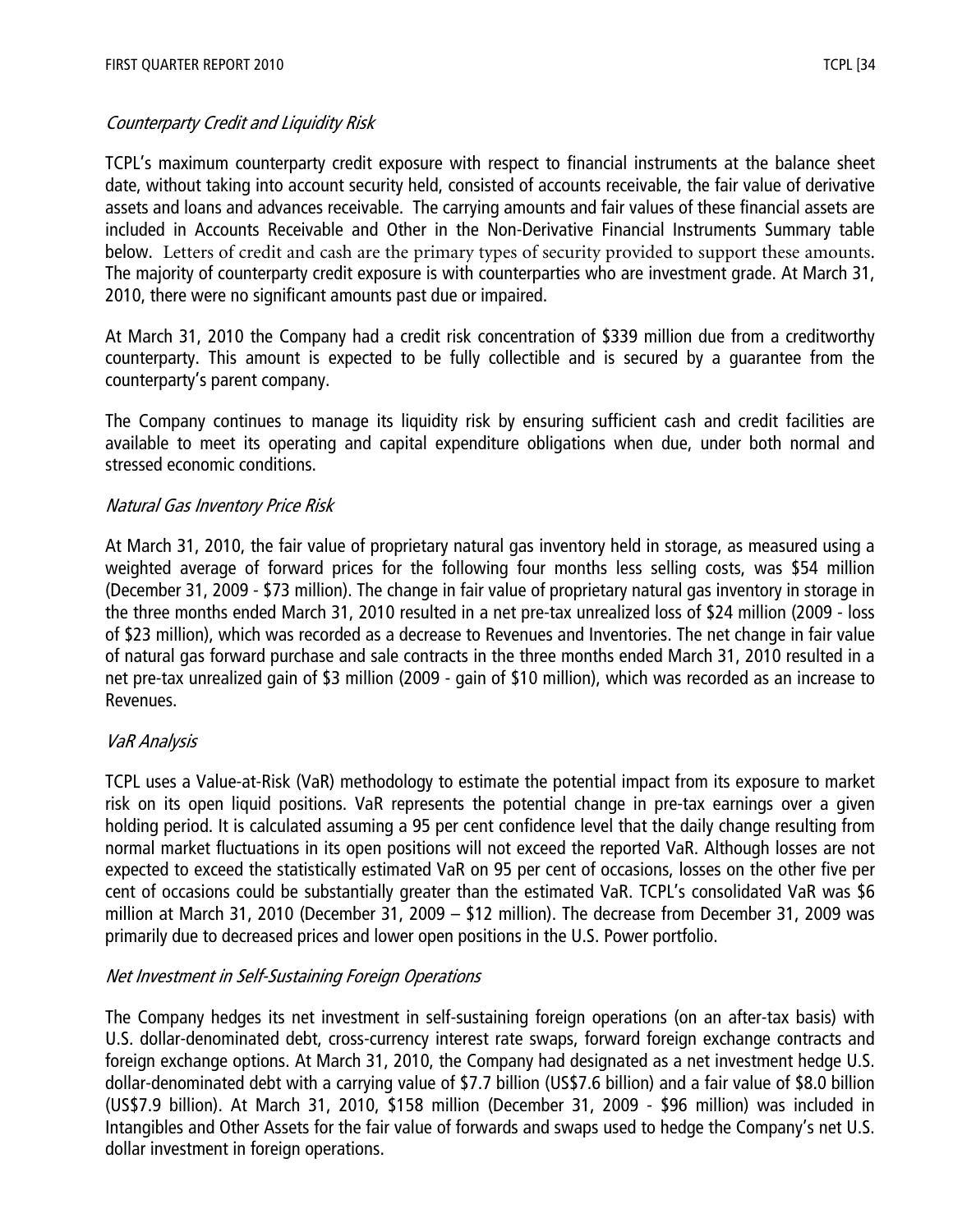The fair values and notional principal amounts for the derivatives designated as a net investment hedge were as follows:

#### **Derivatives Hedging Net Investment in Self-Sustaining Foreign Operations**

|                                                                           | March 31, 2010               |                                           | December 31, 2009            |                                    |
|---------------------------------------------------------------------------|------------------------------|-------------------------------------------|------------------------------|------------------------------------|
| Asset/(Liability)<br>(unaudited)<br>(millions of dollars)                 | Fair<br>Value <sup>(1)</sup> | <b>Notional or</b><br>Principal<br>Amount | Fair<br>Value <sup>(1)</sup> | Notional or<br>Principal<br>Amount |
| U.S. dollar cross-currency swaps                                          |                              |                                           |                              |                                    |
| (maturing 2010 to 2014)<br>U.S. dollar forward foreign exchange contracts | 140                          | U.S. 2,000                                | 86                           | U.S. 1,850                         |
| (maturing 2010)                                                           | 18                           | U.S. 1,030                                | 9                            | U.S. 765                           |
| U.S. dollar options<br>(matured 2010)                                     |                              | $\overline{\phantom{a}}$                  |                              | U.S. 100                           |
|                                                                           | 158                          | U.S. 3,030                                | 96                           | U.S. 2,715                         |

 $(1)$  Fair values equal carrying values.

#### Non-Derivative Financial Instruments Summary

The carrying and fair values of non-derivative financial instruments were as follows:

|                                                      |          | March 31, 2010 | December 31, 2009 |        |
|------------------------------------------------------|----------|----------------|-------------------|--------|
| (unaudited)                                          | Carrying | Fair           | Carrying          | Fair   |
| (millions of dollars)                                | Amount   | Value          | Amount            | Value  |
|                                                      |          |                |                   |        |
| Financial Assets <sup>(1)</sup>                      |          |                |                   |        |
| Cash and cash equivalents                            | 677      | 677            | 979               | 979    |
| Accounts receivable and other <sup>(2)(3)</sup>      | 1,365    | 1,404          | 1,433             | 1,484  |
| Due from TransCanada Corporation                     | 462      | 462            | 845               | 845    |
| Available-for-sale assets <sup>(2)</sup>             | 22       | 22             | 23                | 23     |
|                                                      | 2,526    | 2,565          | 3,280             | 3,331  |
|                                                      |          |                |                   |        |
| Financial Liabilities <sup>(1)(3)</sup>              |          |                |                   |        |
| Notes payable                                        | 2,087    | 2,087          | 1,687             | 1,687  |
| Accounts payable and deferred amounts <sup>(4)</sup> | 1,633    | 1,633          | 1,532             | 1,532  |
| Due to TransCanada Corporation                       | 2,069    | 2,069          | 2,069             | 2,069  |
| Accrued interest                                     | 328      | 328            | 380               | 380    |
| Long-term debt                                       | 16,213   | 19,208         | 16,664            | 19,377 |
| Junior subordinated notes                            | 1,005    | 987            | 1,036             | 976    |
| Long-term debt of joint ventures                     | 931      | 1,000          | 965               | 1,025  |
|                                                      | 24,266   | 27,312         | 24,333            | 27,046 |

(1) Consolidated Net Income in first quarter 2010 included losses of \$7 million (2009 – losses of \$14 million) for fair value adjustments related to interest rate swap agreements on US\$250 million (2009 – US\$200 million) of long-term debt. There were no other unrealized gains or losses from fair value adjustments to the financial instruments.

<sup>(2)</sup> At March 31, 2010, the Consolidated Balance Sheet included financial assets of \$914 million (December 31, 2009 – \$968 million) in Accounts Receivable, \$40 million in Other Current Assets (December 31, 2009 – nil) and \$433 million (December 31, 2009 - \$488

million) in Intangibles and Other Assets.<br><sup>(3)</sup> Recorded at amortized cost, except for certain long-term debt which is adjusted to fair value.<br><sup>(4)</sup> At March 31, 2010, the Consolidated Balance Sheet included financial liab million) in Accounts Payable and \$26 million (December 31, 2009 - \$25 million) in Deferred Amounts.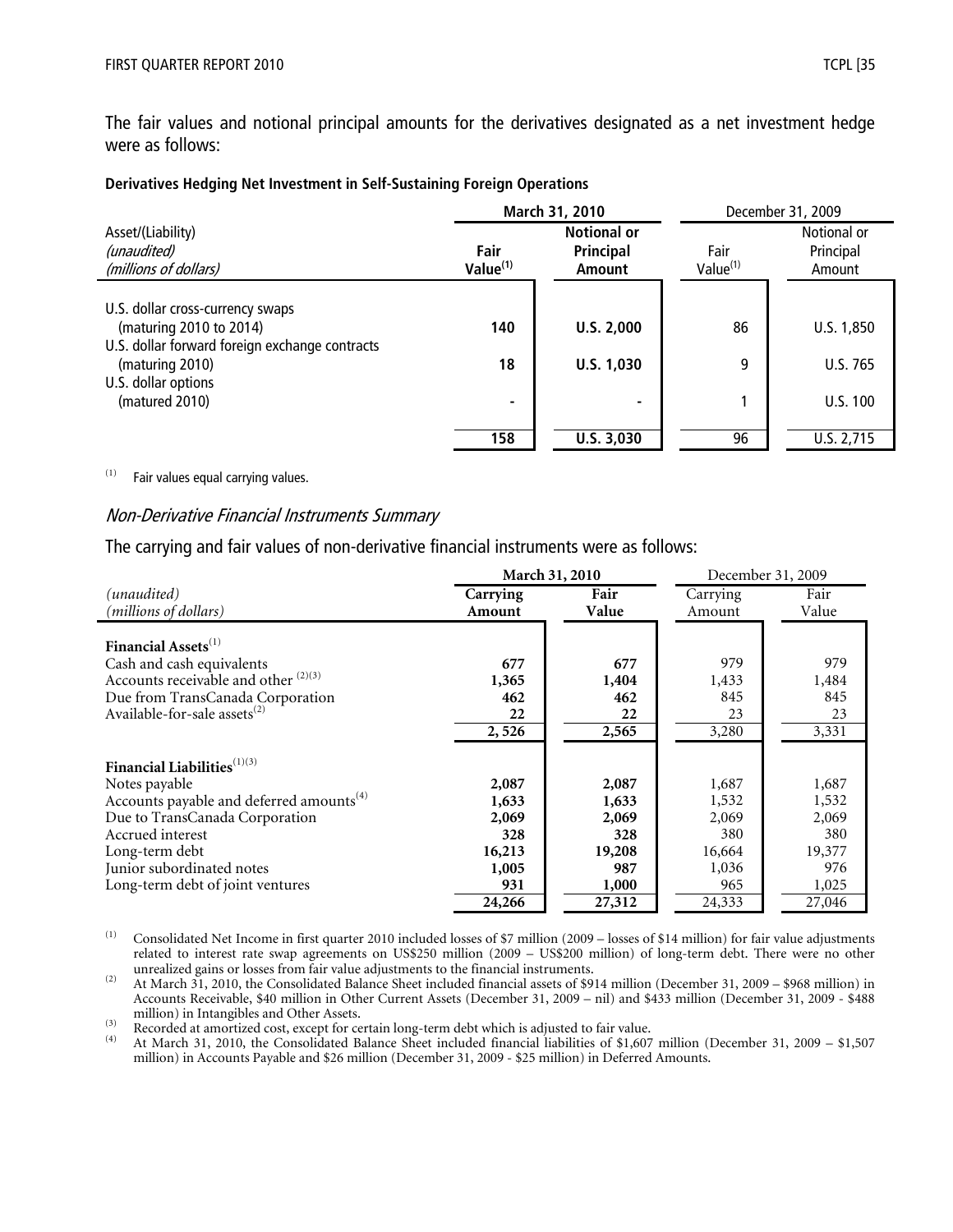#### Derivative Financial Instruments Summary

Information for the Company's derivative financial instruments, excluding hedges of the Company's net investment in self-sustaining foreign operations, is as follows:

| March 31, 2010                                          |           |                |                 |                     |            |
|---------------------------------------------------------|-----------|----------------|-----------------|---------------------|------------|
| (unaudited)                                             |           |                |                 |                     |            |
| (all amounts in millions unless otherwise<br>indicated) | Power     | Natural<br>Gas | Oil<br>Products | Foreign<br>Exchange | Interest   |
|                                                         |           |                |                 |                     |            |
| <b>Derivative Financial Instruments</b>                 |           |                |                 |                     |            |
| Held for Trading <sup>(1)</sup>                         |           |                |                 |                     |            |
| Fair Values <sup>(2)</sup>                              |           |                |                 |                     |            |
| Assets                                                  | \$319     | \$178          |                 | \$1                 | \$26       |
| <b>Liabilities</b>                                      | \$(251)   | \$(182)        |                 | \$(12)              | \$(73)     |
| <b>Notional Values</b>                                  |           |                |                 |                     |            |
| Volumes <sup>(3)</sup>                                  |           |                |                 |                     |            |
| Purchases                                               | 16,661    | 112            |                 |                     |            |
| <b>Sales</b>                                            | 17,657    | 99             |                 |                     |            |
| Canadian dollars                                        |           |                |                 |                     | 838        |
| U.S. dollars                                            |           |                | $\blacksquare$  | <b>U.S. 612</b>     | U.S. 1,500 |
| Cross-currency                                          |           |                |                 | 47/U.S. 37          |            |
|                                                         |           |                |                 |                     |            |
| Net unrealized (losses)/gains in the three              |           |                |                 |                     |            |
| months ended March 31, 2010 <sup>(4)</sup>              | \$(16)    | \$2            |                 | $\blacksquare$      | \$(4)      |
|                                                         |           |                |                 |                     |            |
| Net realized gains/(losses) in the three months         |           |                |                 |                     |            |
| ended March 31, 2010 <sup>(4)</sup>                     | \$22      | \$(12)         |                 | \$8                 | \$(4)      |
|                                                         |           |                |                 |                     |            |
| Maturity dates                                          | 2010-2015 | 2010-2014      | 2010            | 2010-2012           | 2010-2018  |
|                                                         |           |                |                 |                     |            |
| <b>Derivative Financial Instruments</b>                 |           |                |                 |                     |            |
| in Hedging Relationships(5)(6)                          |           |                |                 |                     |            |
| Fair Values <sup>(2)</sup>                              |           |                |                 |                     |            |
| Assets                                                  | \$191     |                |                 |                     | \$10       |
| Liabilities                                             | $$$ (313) | \$(53)         |                 | \$(48)              | \$(44)     |
| <b>Notional Values</b><br>Volumes $(3)$                 |           |                |                 |                     |            |
|                                                         |           |                |                 |                     |            |
| Purchases<br><b>Sales</b>                               | 15,819    | 31             | $\blacksquare$  |                     |            |
| U.S. dollars                                            | 12,385    |                |                 | <b>U.S. 120</b>     |            |
| Cross-currency                                          |           |                |                 | 136/U.S. 100        | U.S. 2,075 |
|                                                         |           |                |                 |                     |            |
| Net realized losses in the three months<br>ended        |           |                |                 |                     |            |
| March 31, 2010 <sup>(4)</sup>                           | \$(7)     | \$(3)          |                 |                     | \$(10)     |
|                                                         |           |                |                 |                     |            |
| Maturity dates                                          | 2010-2015 | 2010-2012      | n/a             | 2010-2014           | 2010-2020  |

 $(1)$  All derivative financial instruments in the held-for-trading classification have been entered into for risk management purposes and are subject to the Company's risk management strategies, policies and limits. These include derivatives that have not been designated as hedges or do not qualify for hedge accounting treatment but have been entered into as economic hedges to manage the Company's exposures to market risk.

 $\overrightarrow{P}$  Fair values equal carrying values.

(3) Volumes for power, natural gas and oil products derivatives are in GWh, billion cubic feet (Bcf) and thousands of barrels, respectively.<br>(4) Bealized and unrealized gains and losses on power, natural gas and oil produ

Realized and unrealized gains and losses on power, natural gas and oil products derivative financial instruments held for trading are included in Revenues. Realized and unrealized gains and losses on interest rate and foreign exchange derivative financial instruments held for trading are included in Interest Expense and Interest Income and Other, respectively. The effective portion of unrealized gains and losses on derivative financial instruments in hedging relationships are initially recognized in Other Comprehensive Income, and are reclassified to Revenues, Interest Expense and Interest Income and Other, as appropriate, as the original hedged item settles.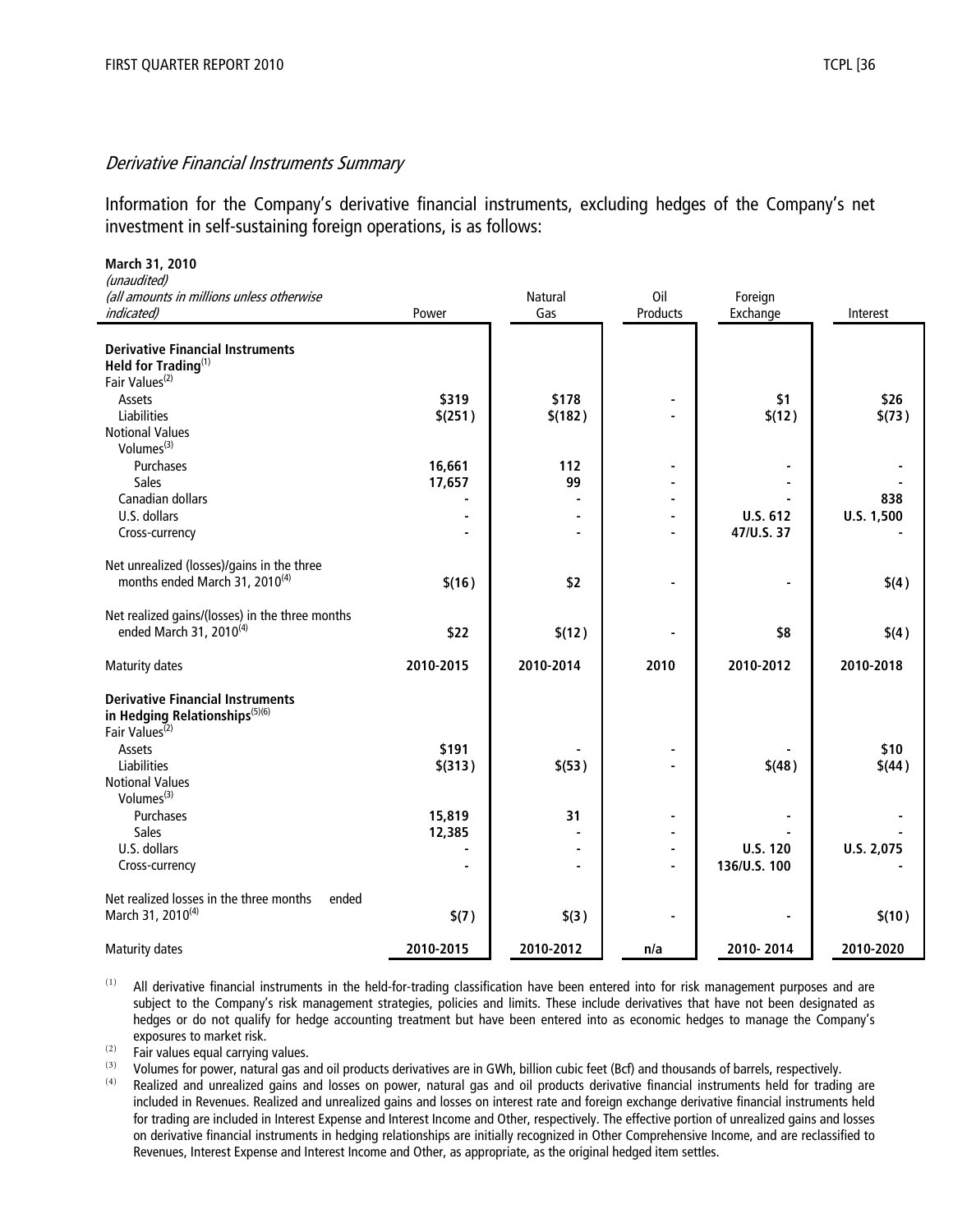- $(5)$  All hedging relationships are designated as cash flow hedges except for interest rate derivative financial instruments designated as fair value hedges with a fair value of \$7 million and a notional amount of US\$150 million. Net realized gains on fair value hedges for the three months ended March 31, 2010 were \$1 million and were included in Interest Expense. In first quarter 2010, the Company did not record any amounts in Net Income related to ineffectiveness for fair value hedges.
- (6) Net Income for the three months ended March 31, 2010 included losses of \$8 million for changes in the fair value of power and natural gas cash flow hedges that were ineffective in offsetting the change in fair value of their related underlying positions. There were no gains or losses included in Net Income for the three months ended March 31, 2010 for discontinued cash flow hedges. No amounts have been excluded from the assessment of hedge effectiveness.

#### **2009**

(unaudited)

| (all amounts in millions unless otherwise<br><i>indicated)</i>              | Power     | Natural<br>Gas | Oil<br>Products          | Foreign<br>Exchange | Interest   |
|-----------------------------------------------------------------------------|-----------|----------------|--------------------------|---------------------|------------|
|                                                                             |           |                |                          |                     |            |
| <b>Derivative Financial Instruments</b>                                     |           |                |                          |                     |            |
| <b>Held for Trading</b>                                                     |           |                |                          |                     |            |
| Fair Values <sup>(1)(2)</sup>                                               |           |                |                          |                     |            |
| Assets                                                                      | \$150     | \$107          | \$5                      |                     | \$25       |
| <b>Liabilities</b>                                                          | \$ (98)   | \$(112)        | \$(5)                    | \$(66)              | \$(68)     |
| Notional Values <sup>(2)</sup>                                              |           |                |                          |                     |            |
| Volumes <sup>(3)</sup>                                                      |           |                |                          |                     |            |
| Purchases                                                                   | 15,275    | 238            | 180                      |                     |            |
| Sales                                                                       | 13,185    | 194            | 180                      |                     |            |
| Canadian dollars                                                            |           |                | $\frac{1}{2}$            |                     | 574        |
| U.S. dollars                                                                |           |                | $\overline{\phantom{a}}$ | U.S. 444            | U.S. 1,325 |
| Cross-currency                                                              |           |                | $\overline{\phantom{a}}$ | 227/ U.S. 157       |            |
| Net unrealized gains/(losses) in the three                                  |           |                |                          |                     |            |
| months ended March 31, 2009 <sup>(4)</sup>                                  | \$21      | $$$ (35)       | \$7                      | \$1                 |            |
| Net realized gains/(losses) in the three months                             |           |                |                          |                     |            |
| ended March 31, 2009 <sup>(4)</sup>                                         | \$10      | \$26           | \$(3)                    | \$6                 | \$(4)      |
| Maturity dates <sup>(2)</sup>                                               | 2010-2015 | 2010-2014      | 2010                     | 2010-2012           | 2010-2018  |
|                                                                             |           |                |                          |                     |            |
| <b>Derivative Financial Instruments</b>                                     |           |                |                          |                     |            |
| in Hedging Relationships <sup>(5)(6)</sup><br>Fair Values <sup>(1)(2)</sup> |           |                |                          |                     |            |
|                                                                             |           |                |                          |                     |            |
| Assets                                                                      | \$175     | \$2            |                          |                     | \$15       |
| Liabilities                                                                 | \$(148)   | \$(22)         |                          | \$(43)              | \$(50)     |
| Notional Values <sup>(2)</sup>                                              |           |                |                          |                     |            |
| Volumes $^{(3)}$                                                            |           |                |                          |                     |            |
| Purchases                                                                   | 13,641    | 33             | $\overline{a}$           |                     |            |
| Sales                                                                       | 14,311    |                |                          |                     |            |
| U.S. dollars                                                                |           |                | $\blacksquare$           | U.S. 120            | U.S. 1,825 |
| Cross-currency                                                              |           |                | $\overline{\phantom{a}}$ | 136/ U.S. 100       |            |
| Net realized gains/(losses) in the three months                             |           |                |                          |                     |            |
| ended March 31, 2009 <sup>(4)</sup>                                         | \$26      | \$(10)         |                          |                     | \$(7)      |
| Maturity dates <sup>(2)</sup>                                               | 2010-2015 | 2010-2014      | n/a                      | 2010-2014           | 2010-2020  |

 $(1)$  Fair values equal carrying values.<br> $(2)$  As at Desember 21, 2000.

 $\frac{(2)}{(3)}$  As at December 31, 2009.

(3) Volumes for power, natural gas and oil products derivatives are in GWh, Bcf and thousands of barrels, respectively.<br>(4) Beelized and unrealized gains and lasses an power, natural gas and ail products derivative financ

- Realized and unrealized gains and losses on power, natural gas and oil products derivative financial instruments held for trading are included in Revenues. Realized and unrealized gains and losses on interest rate and foreign exchange derivative financial instruments held for trading are included in Interest Expense and Interest Income and Other, respectively. The effective portion of unrealized gains and losses on derivative financial instruments in hedging relationships are initially recognized in Other Comprehensive Income, and are reclassified to Revenues, Interest Expense and Interest Income and Other, as appropriate, as the original hedged item settles.
- <sup>(5)</sup> All hedging relationships are designated as cash flow hedges except for interest rate derivative financial instruments designated as fair value hedges with a fair value of \$4 million and a notional amount of US\$150 million at December 31, 2009. Net realized gains on fair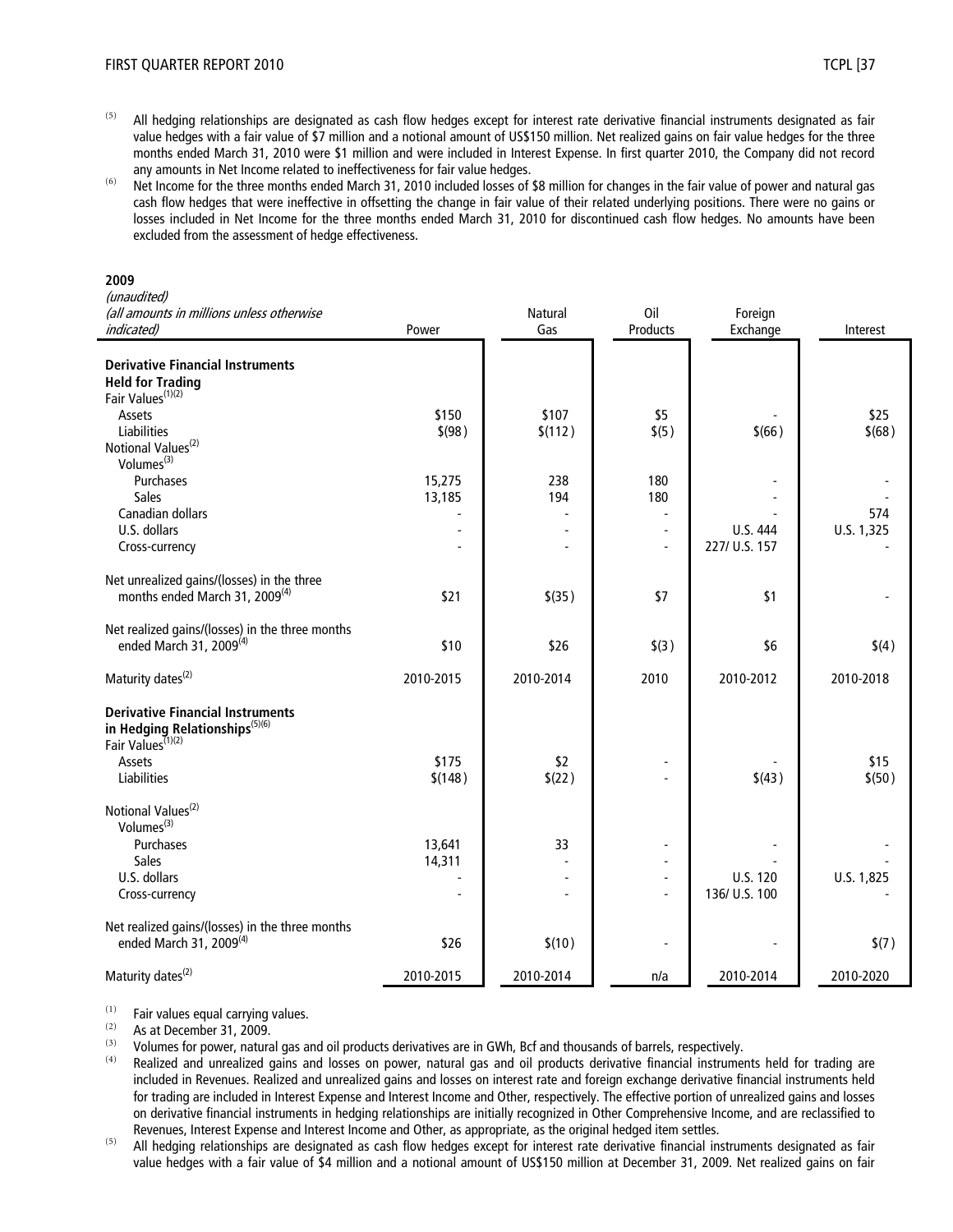value hedges for the three months ended March 31, 2009 were \$1 million and were included in Interest Expense. In first quarter 2009, the Company did not record any amounts in Net Income related to ineffectiveness for fair value hedges.

<sup>(6)</sup> Net Income for the three months ended March 31, 2009 included gains of \$5 million for changes in the fair value of power and natural gas cash flow hedges that were ineffective in offsetting the change in fair value of their related underlying positions. There were no gains or losses included in Net Income for the three months ended March 31, 2009 for discontinued cash flow hedges. No amounts have been excluded from the assessment of hedge effectiveness.

### Balance Sheet Presentation of Derivative Financial Instruments

The fair value of the derivative financial instruments in the Company's Balance Sheet was as follows:

| (unaudited)<br>(millions of dollars)                          | March 31, 2010 | December 31, 2009 |  |
|---------------------------------------------------------------|----------------|-------------------|--|
| Current<br>Other current assets<br>Accounts payable           | 460<br>(538)   | 315<br>(340)      |  |
| Long-term<br>Intangibles and other assets<br>Deferred amounts | 423<br>(438)   | 260<br>(272)      |  |

# **Fair Value Hierarchy**

The Company's financial assets and liabilities recorded at fair value have been categorized into three categories based on a fair value hierarchy. Fair value of assets and liabilities included in Level I is determined by reference to quoted prices in active markets for identical assets and liabilities. Assets and liabilities in Level II include valuations using inputs other than quoted prices for which all significant outputs are observable, either directly or indirectly. This category includes fair value determined using valuation techniques, such as option pricing models and extrapolation using observable inputs. Level III valuations are based on inputs that are not readily observable and are significant to the overall fair value measurement. Long-dated commodity transactions in certain markets and the fair value of guarantees are included in this category. Long-dated commodity prices are derived with a third-party modelling tool that uses market fundamentals to derive long-term prices. The fair value of guarantees is estimated by discounting the cash flows that would be incurred if letters of credit were used in place of the guarantees.

Financial assets and liabilities measured at fair value as of March 31, 2010, including both current and noncurrent portions, are categorized as follows. There were no transfers between Level I and Level II in first quarter 2010.

| (unaudited)<br>(millions of dollars, pre-tax) | Quoted<br>Prices in<br>Active<br><b>Markets</b><br>(Level I) | Significant<br>Other<br>Observable<br>Inputs<br>(Level II) | Significant<br>Unobservable<br><b>Inputs</b><br>(Level III) | Total |
|-----------------------------------------------|--------------------------------------------------------------|------------------------------------------------------------|-------------------------------------------------------------|-------|
| <b>Natural Gas Inventory</b>                  |                                                              | 54                                                         |                                                             | 54    |
| <b>Derivative Financial Instruments:</b>      |                                                              |                                                            |                                                             |       |
| Assets                                        | 137                                                          | 742                                                        | 19                                                          | 898   |
| <b>Liabilities</b>                            | (205)                                                        | (762)                                                      | (24)                                                        | (991) |
| Available-for-sale assets                     | 22                                                           | $\overline{\phantom{0}}$                                   |                                                             | 22    |
| Guarantee Liabilities <sup>(1)</sup>          |                                                              | $\overline{\phantom{a}}$                                   | (9)                                                         | (9)   |
|                                               | (46)                                                         | 34                                                         | (14)                                                        | (26)  |

 $(1)$  The fair value of guarantees is included in Deferred Amounts.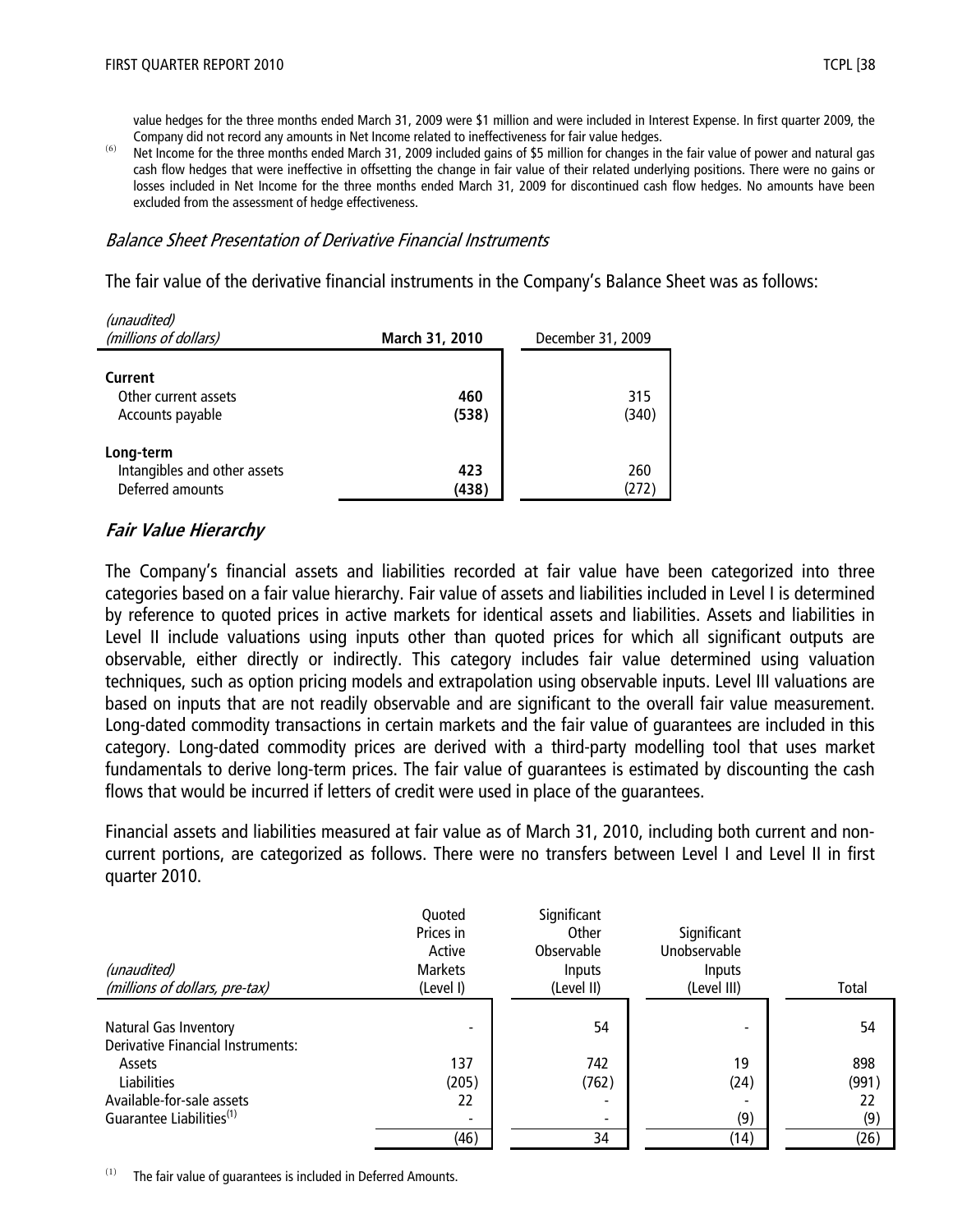The following table presents the net change in financial assets and liabilities measured at fair value and included in the Level III fair value category:

| (unaudited)<br>(millions of dollars, pre-tax)                                                                                                                                                                   | Derivatives <sup>(1)</sup> | Guarantees <sup>(2)</sup> | Total                      |
|-----------------------------------------------------------------------------------------------------------------------------------------------------------------------------------------------------------------|----------------------------|---------------------------|----------------------------|
| Balance at December 31, 2009<br>New contracts $^{(3)}$<br><b>Settlements</b><br>Transfers out of Level III<br>Change in unrealized gains recorded in Net Income<br>Change in unrealized gains recorded in Other | (2)<br>(10)<br>(1)<br>(5)  | (9)<br>-                  | (11)<br>(10)<br>(1)<br>(5) |
| Comprehensive Income<br>Balance at March 31, 2010                                                                                                                                                               | 8<br>(5)                   | (9                        | (14)                       |

 $(1)$  The fair value of derivative assets and liabilities is presented on a net basis.

 $(2)$  The fair value of guarantees is included in Deferred Amounts. No amounts were recognized in Net Income for the periods presented.

<sup>(3)</sup> The total amount of net losses included in Net Income attributable to derivatives that were entered into during the period and still held at the reporting date is \$1 million for the three months ended March 31, 2010.

A 10 per cent increase or 10 per cent decrease in commodity prices, with all other variables held constant, would cause a \$20 million decrease or a \$20 million increase, respectively, in the fair value of derivative financial instruments included in Level III and outstanding as at March 31, 2010.

A 100 basis points increase or 100 basis points decrease in the letter of credit rate, with all other variables held constant, would cause a \$5 million increase or a \$5 million decrease, respectively, in the fair value of guarantee liabilities outstanding as at March 31, 2010. Similarly, the effect of a 100 basis points increase or 100 basis points decrease in the discount rate on the fair value of guarantee liabilities outstanding as at March 31, 2010 would cause a \$1 million decrease in the liability or a \$1 million increase in the liability, respectively.

# **6. Employee Future Benefits**

The net benefit plan expense for the Company's defined benefit pension plans and other post-employment benefit plans is as follows:

| Three months ended March 31        | <b>Pension Benefit Plans</b> |      | <b>Other Benefit Plans</b> |      |
|------------------------------------|------------------------------|------|----------------------------|------|
| (unaudited)(millions of dollars)   | 2010                         | 2009 | 2010                       | 2009 |
|                                    |                              |      |                            |      |
| Current service cost               | 12                           |      |                            |      |
| Interest cost                      | 23                           | 23   |                            |      |
| Expected return on plan assets     | (27)                         | (25) |                            |      |
| Amortization of net actuarial loss |                              |      |                            |      |
| Amortization of past service costs |                              |      |                            |      |
| Net benefit cost recognized        |                              |      |                            |      |

# **7. Contingencies**

Amounts received under the Bruce B floor price mechanism in any year are subject to repayment if spot prices exceed the floor price. With respect to 2010, TCPL currently expects spot prices to be less than the floor price for the remainder of the year, therefore, no amounts recorded in revenues in the first three months of 2010 are expected to be repaid.